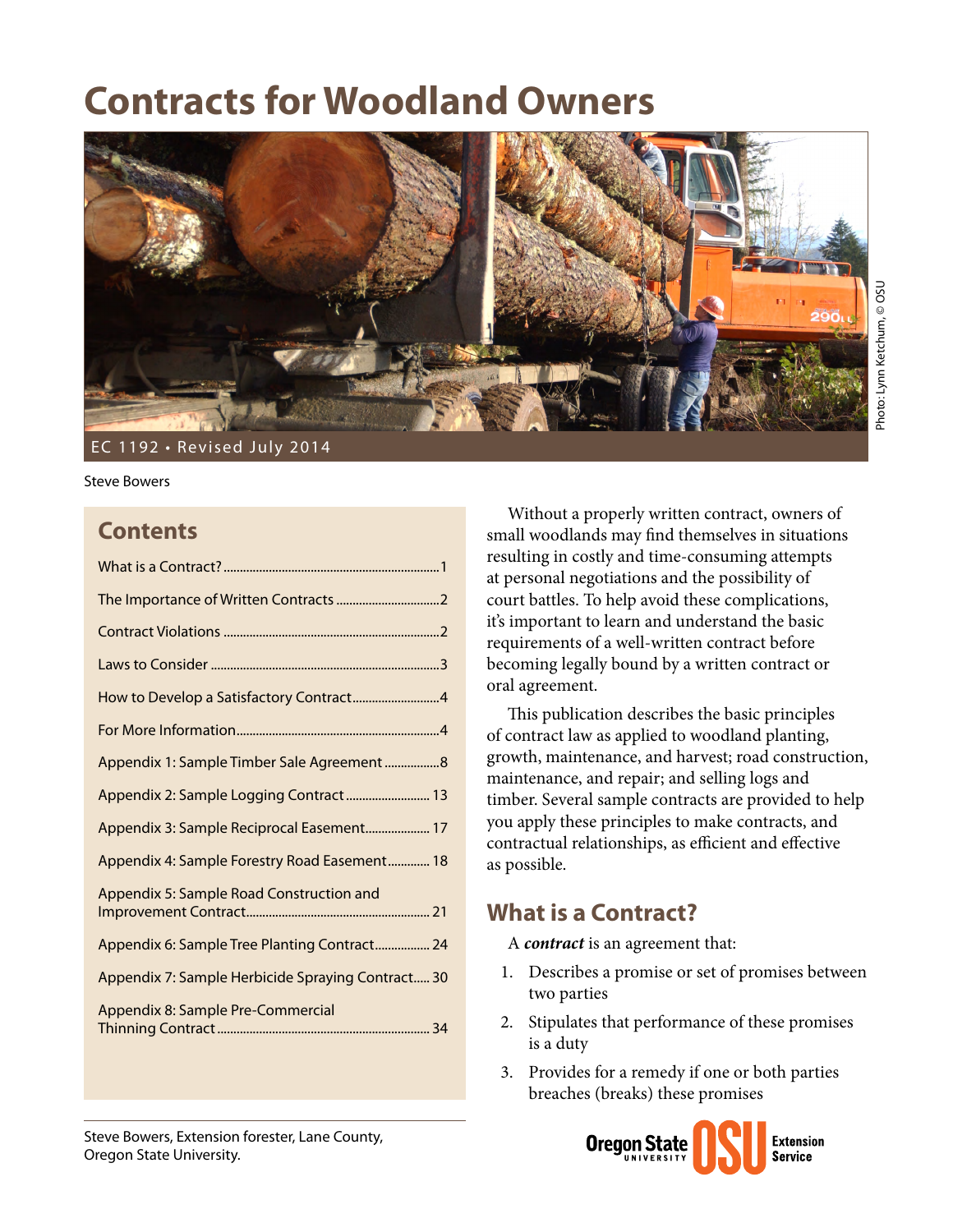### <span id="page-1-0"></span>**Four Basic Contract Requirements**

Four basic elements are required for a valid contract:

- 1. *Agreement*—an offer by one party (the offeror) and an acceptance of the offer by the other party (the offeree)
- 2. *Capacity*—the legal competency to be a party to a contract
- 3. *Consideration*—the giving up of a legal right (the exchange of a promise for a promise in a bilateral contract or the exchange of a promise for an act in a unilateral contract)
- 4. *Legality of purpose*—meets local, state, and federal laws

#### **Other Important Contract Terms**

Any contract that contains the four basic elements—agreement, capacity, consideration, and legality—may be a valid, enforceable contract. But it may not be a complete contract. Other important elements may be needed for clarification to avoid misinterpretation during a sale or service. Table 1 lists some of these elements.

The elements of a contract will vary depending upon the nature of the sales transaction or the provided service. Some elements listed in Table 1 will not apply to specific contracts; other elements not listed may be essential. Table 1 is not a comprehensive list of all elements that may be, or need to be, included in an enforceable contract.

Experienced woodland owners and forestry consultants strongly recommend that parties forming a contract choose a lawyer or lawyers experienced in issues associated with the forest products industry to write a contract for the sale and purchase of forest products or for the hire of services.

You may find it helpful to consult friends or associates whose lawyers have written such contracts and satisfactorily demonstrated their experience in this area.

The cost of a well-written contract will vary depending on the complexity of the sale or service. Hiring a lawyer who already has the expertise to write a clear, concise contract may save you time, money, and a great amount of frustration.

## **The Importance of Written Contracts**

In many, but not all, cases, contracts must be in writing to be *enforceable*. A written contract may be enforceable even if it does not contain all terms intended by the parties. If enough basic terms were written down and the party against whom it is being enforced signed it, the other party can enforce the contract in a court. Enforcement of an oral contract usually requires legal proceedings, which can be costly and time consuming.

#### **All things considered, it's best to follow the general rule: Put your contract in writing!**

Among contracts that must be in writing to be enforceable, three kinds apply to forestry transactions:

- 1. Contracts for the sale of real property or an interest in real property. *Real property* includes bare land and land along with property permanently fixed to the land, such as buildings. An *interest* in real property includes leases for land or buildings for more than a year, and easements.
- 2. Contracts that can't be performed within 1 year from the date of making the contract (not from the date of beginning of performance).
- 3. Contracts for the sale of goods for a total contract price of \$500 or more (for example, logs sold for a contract price of \$500 or more). In most states, including Oregon, standing timber to be cut by the buyer is classified as *goods* (not real property) in a timber sale contract without the land.

## **Contract Violations**

#### **Litigation**

It's very important that a written contract be carefully drafted and clearly written. The objectives of each contract should be written in language as free of *legalese* (legal jargon) as possible, and the means for reaching the objectives should be clearly stated.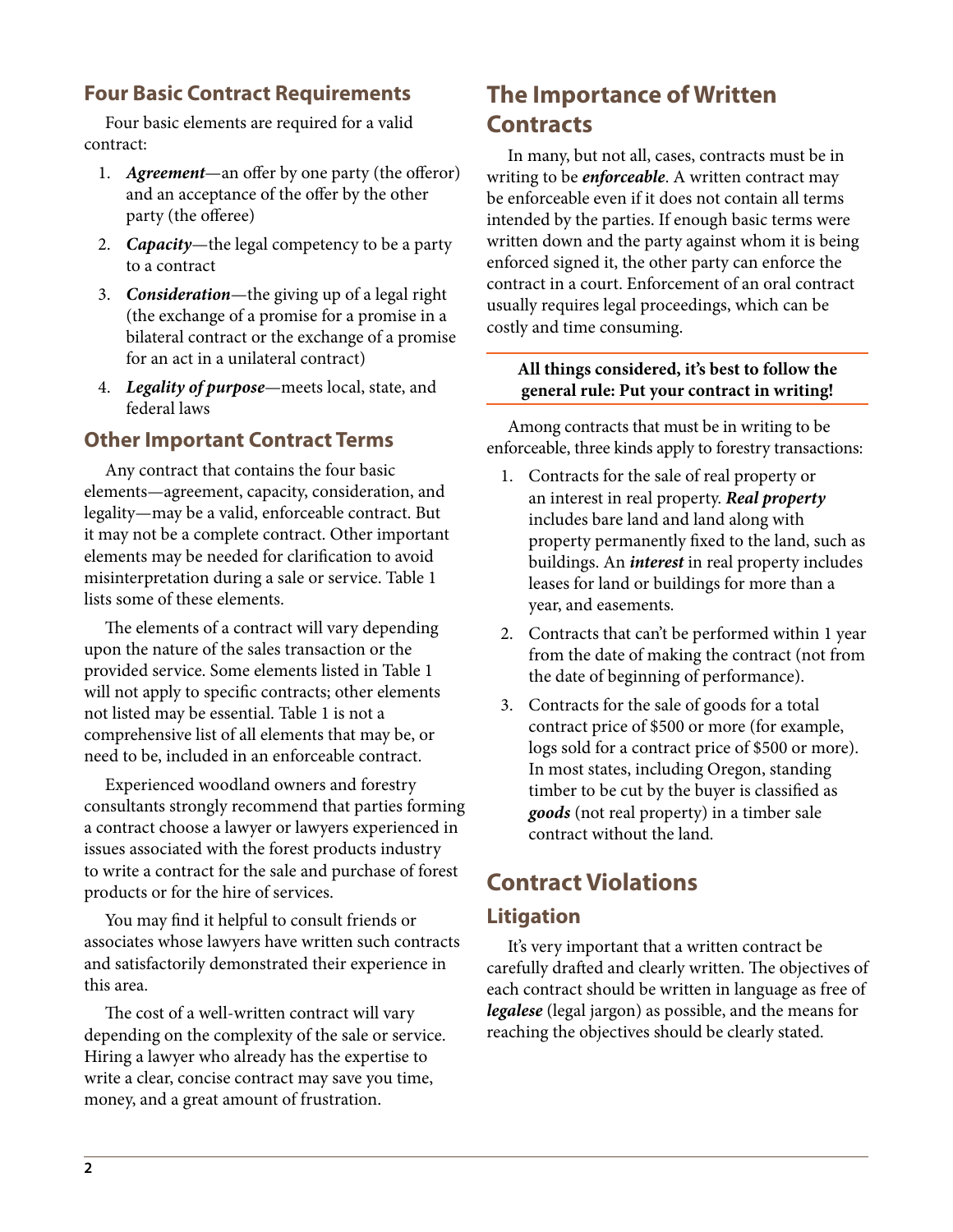<span id="page-2-0"></span>Sometimes, legalese is necessary because earlier court cases have clarified what particular legal terms or phrases mean, and using them is one way to avoid misinterpretation. If any part of the contract is not well written (for example, if it's ambiguous), and the dispute reaches the courts, it's usually interpreted against the party who drew it up.

After pursuing all other avenues, the injured party may file a lawsuit and ask the court for compensatory damages. Attorney fees usually aren't included in the award of court costs. An attorney fee may be added to the judgment if the contract provided that in case of a dispute, the party winning in court has the right to claim a reasonable attorney fee from the losing party. If there's no such clause and no later agreement on the matter, an attorney fee cannot be added to the judgment.

The court award is collected by finding *assets* owned by the losing party and legally taking them to pay the judgment. But a judgment doesn't guarantee payment. Some debtors do not have assets that are easy to find. And every debtor has the right to keep certain assets from a creditor. In Oregon, the assets a debtor may keep from a creditor include a stated amount for household furnishings, various personal items, and a number of other assets too numerous to mention here.

#### **Alternatives to Litigation**

If the parties to the contract agree, they can include a provision to use a procedure other than litigation to resolve disputes. Two of the most common alternatives are *arbitration* and *mediation*. There are significant differences between the two procedures, but both tend to be faster and less expensive than litigation. One possible disadvantage to using arbitration and mediation is that a legal *precedent* will not be set for use in the event of future litigation on the same or similar issues.

Many commercial arbitration and mediation services are available. Two well-known organizations provide both arbitration and mediation: the American Arbitration Association and the United States Arbitration and Mediation Association of Oregon (and other states).

### **Laws to Consider Oregon Forest Practices Laws**

Oregon statutes relating to forest practices cover many issues. The most important statutes are the *Oregon Forest Practices Act & Rules (FPAR)*. It's important that any parties involved in a contractual agreement know the requirements of the FPAR and be clear about their respective responsibilities. An understanding of the provisions of the FPAR can substantially influence not only the drafting of a contract but also the mutual satisfaction of all parties and, potentially, the legality of the contract.

Before beginning negotiations for a forest operation—harvesting timber, reforestation, precommercial thinning, or some other project—study the FPAR carefully and consult with a stewardship forester.

To obtain brochures describing the act, its requirements, and the rules used to enforce it, contact your local office of the *Oregon Department of Forestry (ODF)*. Local stewardship foresters are also excellent sources of information.

#### **Other Laws**

The FPAR and other Oregon laws are not the only laws you must consider when developing a contract. At any time, the state and federal governments may pass new laws or amend old laws that could affect your contract. For example, the Endangered Species Act may prohibit cutting of timber on parts of your land. You would need to consider these areas when developing a timber contract.

An experienced lawyer should be aware of these types of law changes and any effects they may have on contracts. In addition, local offices of the ODF and the Oregon Department of Fish and Wildlife generally have current information about applicable state and federal requirements for fish and wildlife habitat protection that extend beyond what is explicitly covered in the FPAR.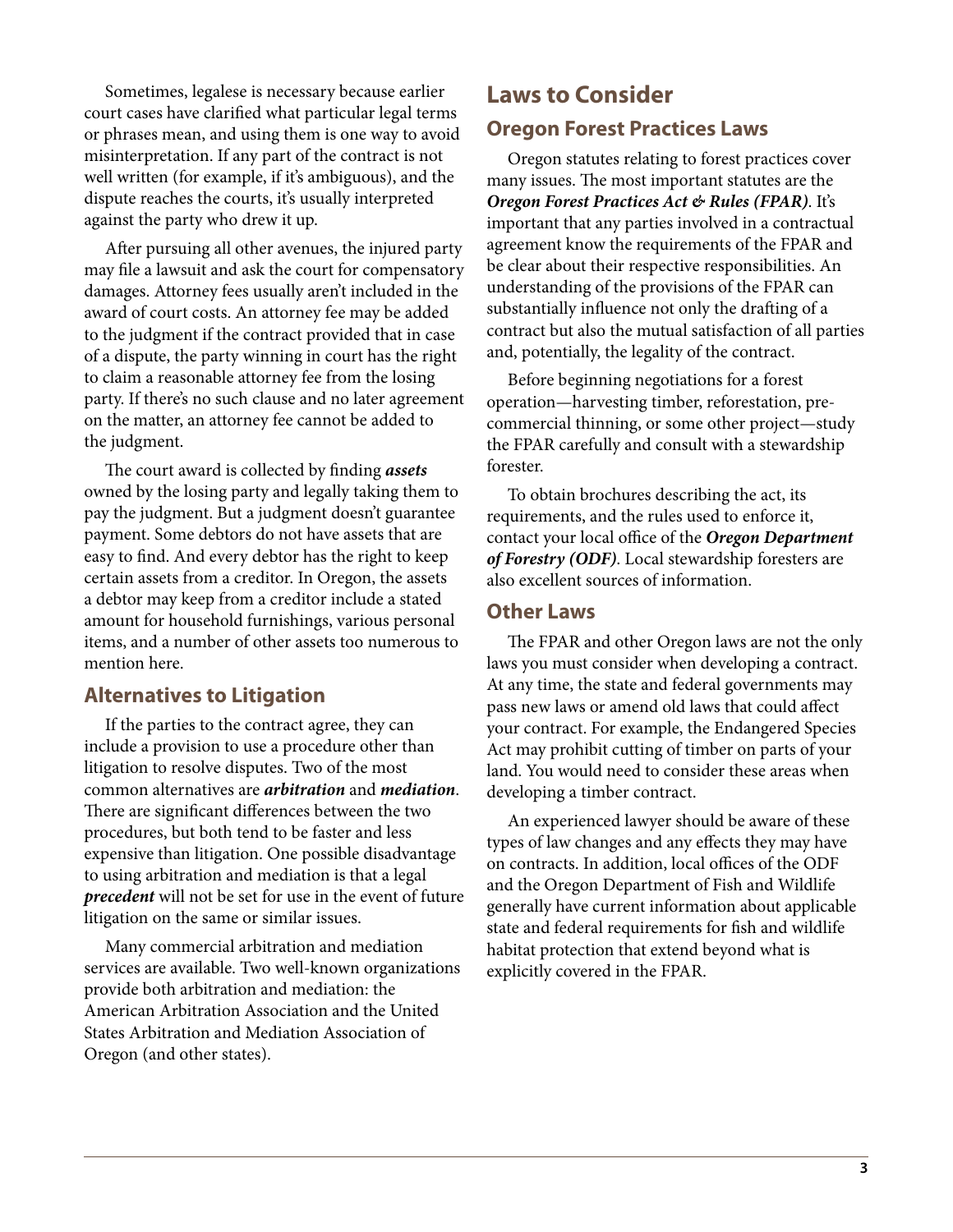## <span id="page-3-0"></span>**How to Develop a Satisfactory Contract**

### **Hire an Experienced Adviser**

If you are not experienced in writing contracts, you may need to hire an experienced consulting forester or legal advisor. Absentee woodland owners, in particular, should consider hiring experienced local consulting foresters to represent their interests in preparing an effective contract and supervising the operation to ensure fulfillment of contract terms.

Consulting foresters often have sample contracts that have worked well in similar situations for other woodland owners. An experienced consulting forester can also recommend lawyers who have experience writing forestry contracts for owners of small woodlands. You should have a lawyer review sample contracts from a consulting forester.

After selecting a lawyer, you can take several steps to reduce legal costs and still develop a good contract:

- 1. Before consulting your lawyer, list your desired objectives of the upcoming timber sale or service.
- 2. Next, list the key elements needed to accomplish each objective.
- 3. Review the list carefully with your lawyer. Add, subtract, or amend items as necessary.
- 4. After your lawyer finalizes the contract, review it carefully. Compare the contract with individual objectives and key elements, including those in Table l. Note any omitted or unclear points in the contract, and review these points with your lawyer.
- 5. Send the unsigned contract to the prospective buyer or contractor. After the other party returns it (perhaps with suggestions), review any suggestions with your lawyer and prepare the final document. Sign the contract and send it to the buyer or contractor for signature.

If you are performing repeated sales of timber or contracting for the same services on different occasions, a previous contract may be satisfactory. However, applicable laws as well as individual needs and objectives can change. Always review the objectives of the new sale or service and ensure the contract meets those needs.

### **Review Sample Contracts**

Appendices 1–8 contain various sample contracts. Each includes many of the elements from Table 1. Can you think of other provisions that might be required in your particular circumstances? Is the wording of the included provisions adequate? These are questions to ask, and that you must answer, when you help draft a contract.

The sample contracts in this publication are intended for nonindustrial forest landowners to use as guides. Providing these samples in no way signifies endorsement or applicability for the use of any or all parts of any of the contracts. Rather, the intent is to show some of the terms you might expect to find in a contract for the sale of timber or management of forest property and help you become familiar with the language used in these types of agreements and the applicable legal requirements.

You can obtain other sample contracts from ODF's Forestry Assistance Program, or from stewardship foresters at local ODF offices.

Remember that each contract must be tailored to the individual needs of the parties involved. No sample agreement can cover all situations or be consistent with the often-changing principles of law.

## **For More Information**

#### **OSU and PNW Extension publications**

To view or order: *[extension.oregonstate.edu/catalog](http://extension.oregonstate.edu/catalog)*

- EC 1587. *Selling Timber and Logs*
- PNW 641. *Managing Woodland Roads: A Field Guide*

#### **Other resources**

Oregon Department of Forestry

- Area and district offices (*[http://www.oregon.](http://www.oregon.gov/ODF/pages/offices.aspx) [gov/ODF/pages/offices.aspx](http://www.oregon.gov/ODF/pages/offices.aspx)*)
- Forestry Assistance Program (*[http://www.](http://www.oregon.gov/odf/pages/field/kl/forasst.aspx) [oregon.gov/odf/pages/field/kl/forasst.aspx](http://www.oregon.gov/odf/pages/field/kl/forasst.aspx)*)
- Stewardship foresters (*[http://www.oregon.gov/](http://www.oregon.gov/ODF/privateforests/pages/findforester.aspx) [ODF/privateforests/pages/findforester.aspx](http://www.oregon.gov/ODF/privateforests/pages/findforester.aspx)*)

*Oregon's Forest Protection Laws: An Illustrated Manual* (revised 2nd edition). Portland, OR: Oregon Forest Resources Institute. 2011. (*[http://oregonforests.](http://oregonforests.org/content/ofri-resources) [org/content/ofri-resources](http://oregonforests.org/content/ofri-resources)*)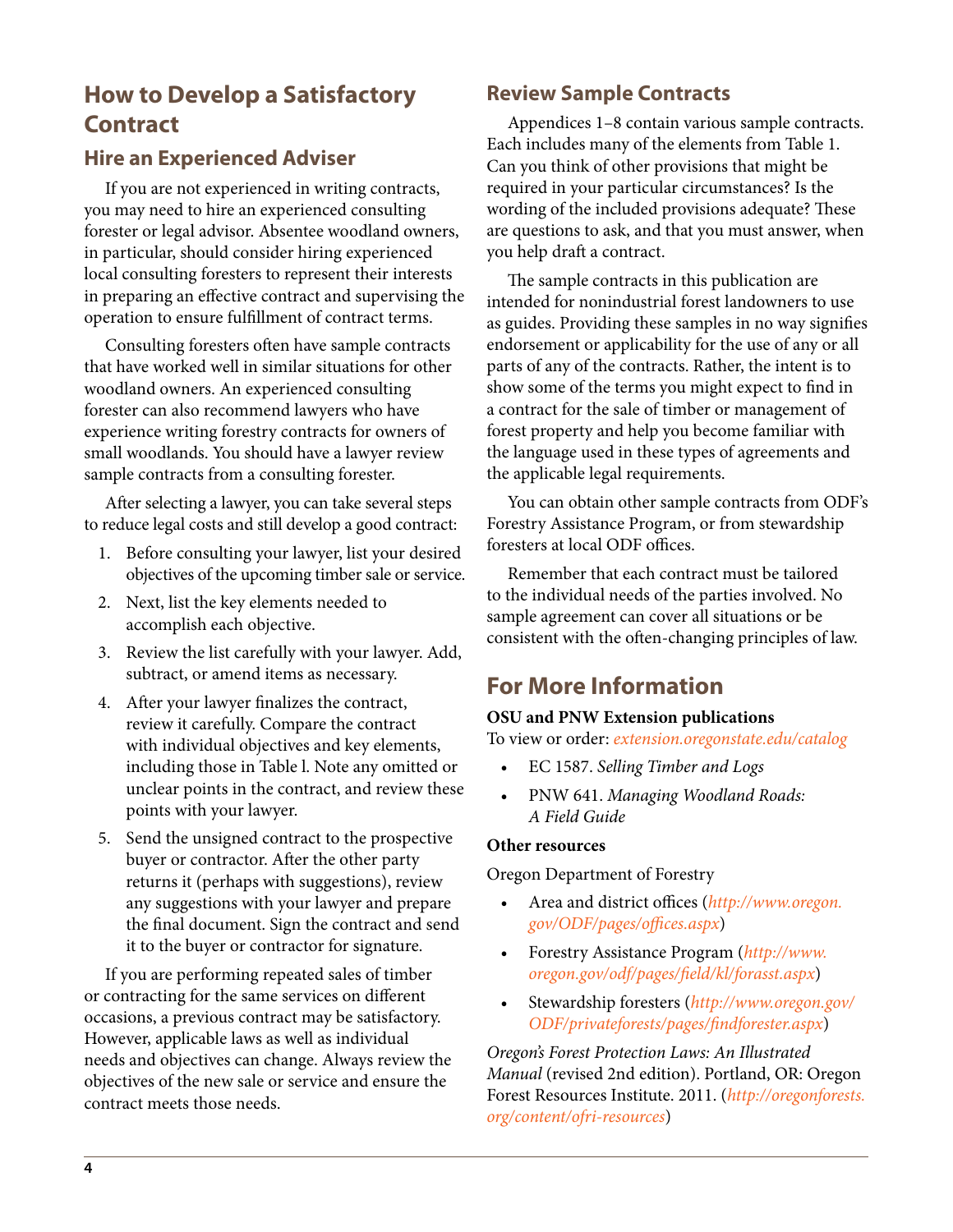### **Table 1. Elements that may be needed in a sales or service contract for a woodland operation**

| Item                                  | <b>Description</b>                                                                                                                                                                                                                                                                                                                                                                                                 |
|---------------------------------------|--------------------------------------------------------------------------------------------------------------------------------------------------------------------------------------------------------------------------------------------------------------------------------------------------------------------------------------------------------------------------------------------------------------------|
| Location                              | Include a legal land description for the sale of standing trees (stumpage) and<br>road easements.                                                                                                                                                                                                                                                                                                                  |
|                                       | Include a portion of a map outlining sale areas or road locations, following natural<br>or survey boundaries. Mark these clearly and tag them on the area proposed for<br>harvest. Include the method of marking the boundaries in the contract. Be sure to<br>include all maps, sketches, or anything referenced in the body of the contract.                                                                     |
|                                       | A licensed surveyor must perform any land surveys and legal descriptions, but have<br>your attorney incorporate the information into the contract to avoid any ambiguity.                                                                                                                                                                                                                                          |
| Term of the contract                  | State clearly the beginning and ending dates for the agreement. Provide a means<br>for granting extensions, if unseasonable weather makes it too difficult to log or if<br>logging would harm the property. This is a very important clause.                                                                                                                                                                       |
|                                       | <b>Access to counsel:</b><br>Include a statement that each of the parties has had the opportunity to be<br>represented, to the extent desired, by legal counsel of its choice in respect to<br>the transaction.                                                                                                                                                                                                    |
| Operation                             | Include a clause to either suspend or terminate the operation when the seller<br>alone determines that there is a failure to follow the terms of the contract. This is<br>another important clause.                                                                                                                                                                                                                |
| Equipment                             | Limit the kind of equipment used on the property according to the economic and<br>environmental conditions that affect the operations (e.g., slope, soil moisture).                                                                                                                                                                                                                                                |
| Integrating modification              | The current agreement constitutes the entire agreement of the parties with<br>respect to matters described and supersedes all prior written agreements.                                                                                                                                                                                                                                                            |
| Compliance with law                   | Parties shall comply with all applicable federal, state, and local statutes,<br>ordinances, rules, laws, regulations, orders, requirements, and standards in effect<br>or which arise in connection with parties performance under the agreement<br>and shall defend, indemnify, and hold harmless the other party from any and all<br>claims, including attorney fees from the violation of such applicable laws. |
| <b>Forest Practices Act and Rules</b> | Require adherence to the directives of the Oregon Forest Practices Act and<br>Administrative Rules.                                                                                                                                                                                                                                                                                                                |
|                                       | In Oregon, the logging operator is responsible for meeting state forest fire<br>regulations. However, the landowner may require additional measures.                                                                                                                                                                                                                                                               |
|                                       | The contract should assign responsibility for payment of firefighting costs and<br>damages from fires caused by logging.                                                                                                                                                                                                                                                                                           |
| Residual stand protection             | Emphasize the importance of caring for "leave" trees, either in falling or in<br>skidding. For a thinning or other silvicultural treatment requiring "leave" trees,<br>establish a quantitative method of measurement and penalties for cutting<br>unmarked trees.                                                                                                                                                 |
|                                       | Describe how trees are marked—for cutting, for the residual stand, or for the<br>boundaries of a clear-cut.                                                                                                                                                                                                                                                                                                        |
| Slash disposal                        | Include specifications for slash disposal from timber harvest.                                                                                                                                                                                                                                                                                                                                                     |
| Roads, landings, bridges, culverts    | Specify location, construction standards, and maintenance of roads, landings,<br>bridges, and culverts. Prepare these specifications in terms of future as well as<br>present management objectives.                                                                                                                                                                                                               |
|                                       | Buyer or lessee should be required to repair damage to existing fences, bridges,<br>and roads-or pay damages.                                                                                                                                                                                                                                                                                                      |

(Table continues.)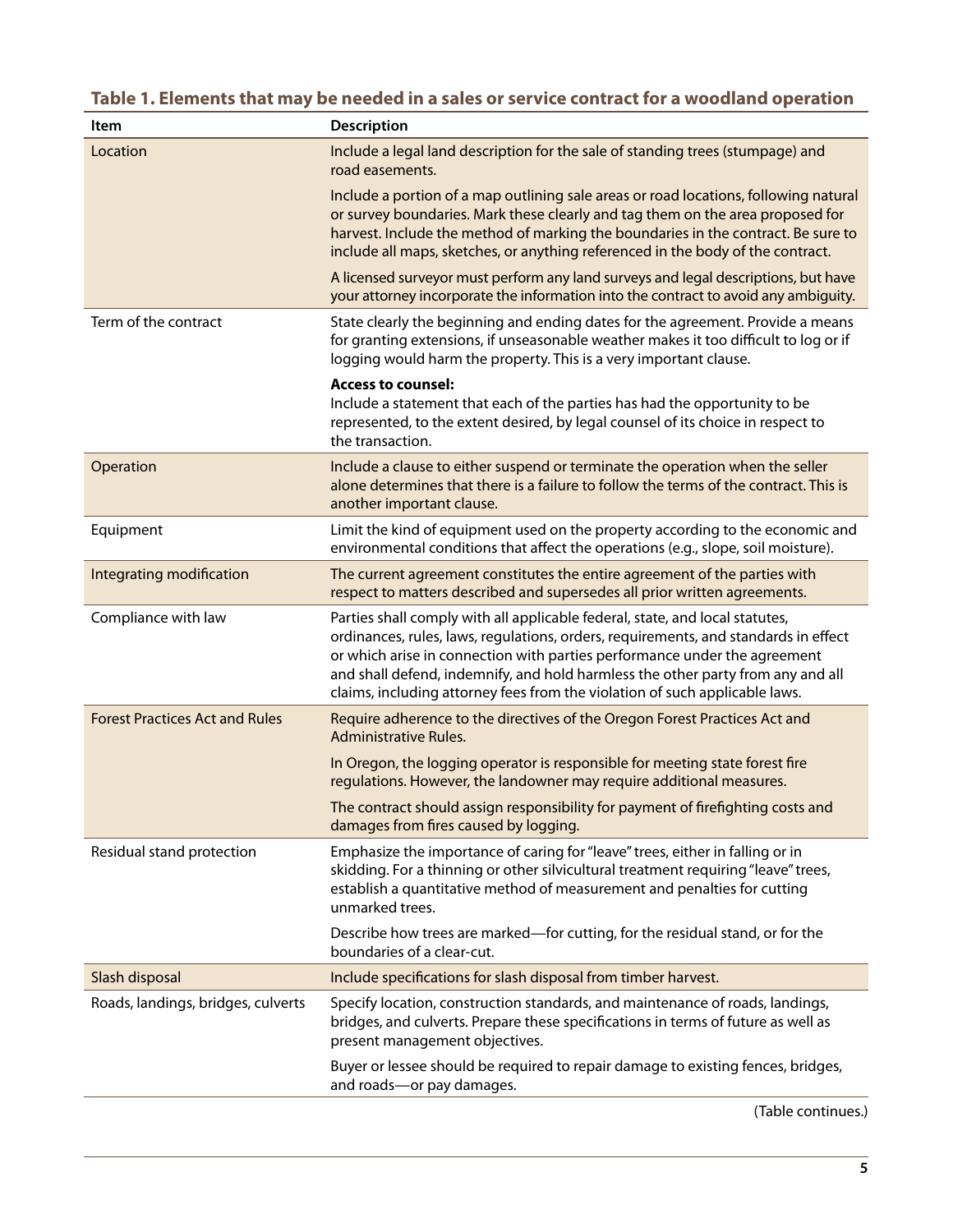### **Table 1. Elements that may be needed in a sales or service contract for a woodland operation**

| Item                                                           | <b>Description</b>                                                                                                                                                                                                                                                                                                  |
|----------------------------------------------------------------|---------------------------------------------------------------------------------------------------------------------------------------------------------------------------------------------------------------------------------------------------------------------------------------------------------------------|
| Easements                                                      | Establish whether the buyer or seller is responsible for obtaining and paying for<br>road access agreements and road maintenance and repair. Consider including a<br>"Right to Relocate" clause.                                                                                                                    |
|                                                                | Make certain that the buyer of forest products or lessor of forestland has the right<br>to enter and work on the property, including the right to remove forest products<br>sold under contract.                                                                                                                    |
|                                                                | <b>Conditions of use:</b><br>Include pertinent items of usage such as obeying speed limits, locking/unlocking<br>gates, no permitting of drugs or alcohol, reporting threatened or endangered<br>species, and providing fire protection.                                                                            |
|                                                                | Once all parties sign the easement, record the document as soon as possible to<br>avoid any ambiguity in the terms of the agreement.                                                                                                                                                                                |
| Insurance                                                      | List the types and amounts of required insurance. Insurance typically needed<br>includes:                                                                                                                                                                                                                           |
|                                                                | General liability and motor vehicle<br>$\bullet$                                                                                                                                                                                                                                                                    |
|                                                                | Loggers' excess property damage<br>$\bullet$                                                                                                                                                                                                                                                                        |
|                                                                | Workers' compensation                                                                                                                                                                                                                                                                                               |
|                                                                | Require proof of insurance and endorsements that require prior notice of any<br>change or cancellation of the insurance. It is recommended to include seller or<br>leaser as "additional named insured" on the contractor's policy.                                                                                 |
| <b>Severance Tax and Forest Products</b><br><b>Harvest Tax</b> | Under Oregon law, the owner of the forest product at the time of harvest pays<br>these taxes. However, responsibility for paying these can be shifted to another<br>party in the contract. If that party fails to pay the tax, responsibility for the tax<br>reverts to the owner of the forest product at harvest. |
| State and federal payroll, income,<br>and other taxes          | State that the buyer agrees to pay all taxes associated with his or her operation on<br>the sale except those specifically exempted by the contract.                                                                                                                                                                |
| Method of payment                                              | State how and when the buyer will pay for the stumpage, logs, or other forest<br>products or services provided.                                                                                                                                                                                                     |
|                                                                | Provide a system for checking the volume and estimation of logs removed<br>or delivered.                                                                                                                                                                                                                            |
|                                                                | Describe quality control factors or assessment of services provided and according<br>payment structure in relation to the successful completion of such services.                                                                                                                                                   |
| Resolution of disputes                                         | Provide for arbitration of disputes if you don't want court action.<br>(Arbitration is usually cheaper and faster than a trial, and you can select an expert<br>as the arbitrator.)                                                                                                                                 |
|                                                                | Provide for payment of reasonable arbitration fees to the prevailing party.<br>Arbitration usually-but not always-is final.                                                                                                                                                                                         |
| Mutual attorneys' fees                                         | Whether or not there's an arbitration clause, provide for payment of reasonable<br>attorneys' fees to the party prevailing in any suit or action for breach of contract.                                                                                                                                            |
| Waiver of breaches                                             | Include a clause that states that if the seller waives one breach or default of the<br>contract, the waiver is not to be interpreted as giving permission for continued or<br>future breach of the contract.                                                                                                        |
| <b>Liabilities</b>                                             | Require the buyer to keep all products harvested or timber purchased free from<br>liens or attachments.                                                                                                                                                                                                             |

(Table continues.)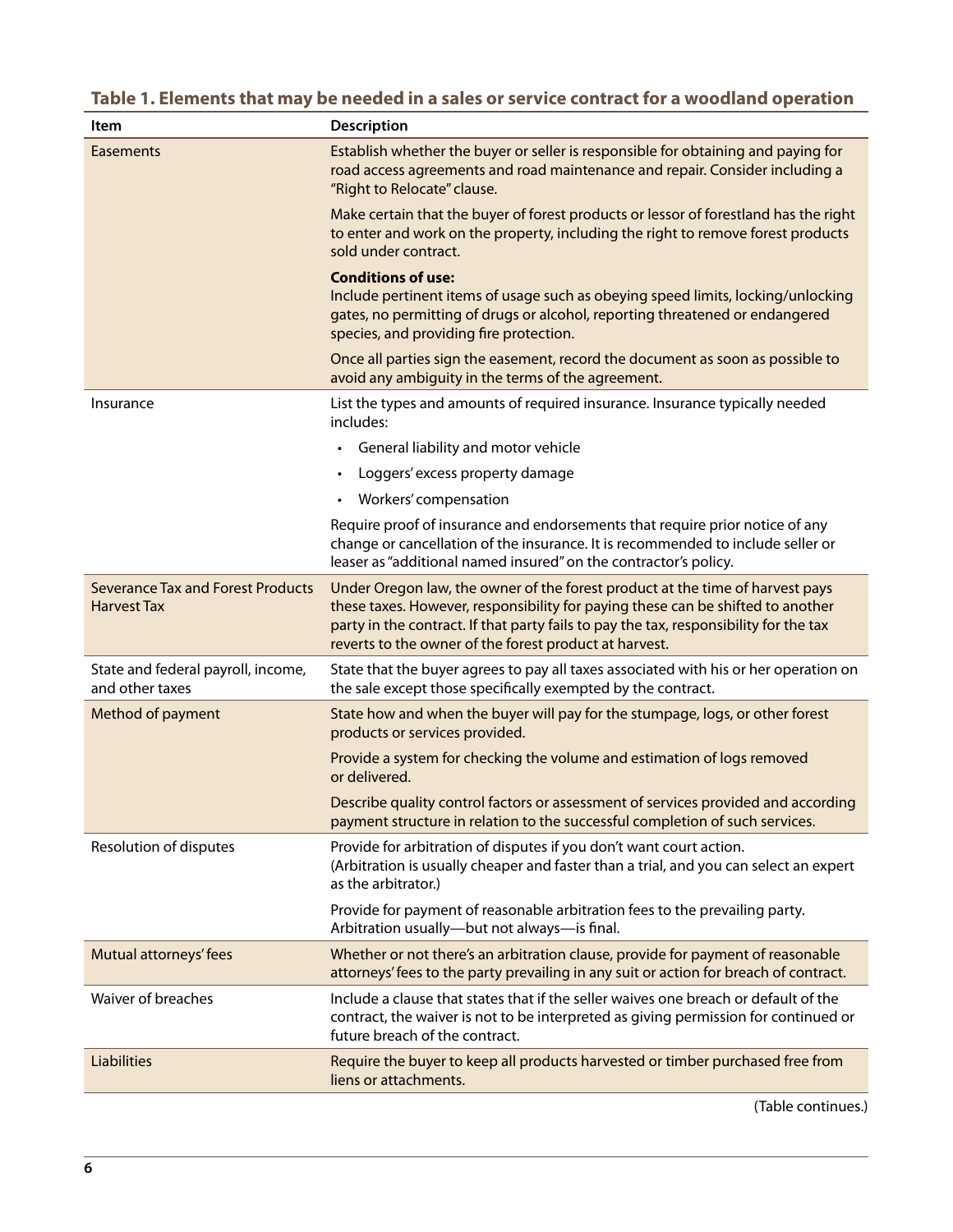| Table 1. Elements that may be needed in a sales or service contract for a woodland operation |  |  |  |
|----------------------------------------------------------------------------------------------|--|--|--|
|----------------------------------------------------------------------------------------------|--|--|--|

| Item          | <b>Description</b>                                                                                                                                                                                                                          |
|---------------|---------------------------------------------------------------------------------------------------------------------------------------------------------------------------------------------------------------------------------------------|
| Severability  | Include a clause that provides that if one or more provisions in the contract are<br>illegal, the rest of the contract still is enforceable.                                                                                                |
| <b>Notice</b> | Provide for notice of breach of contract, and state how notice will be delivered.                                                                                                                                                           |
| Signatures    | Place the seller's and buyer's names, legal addresses, and signatures at the end of<br>the contract. If you have an agent, show the agent's name and address. Include<br>the date and place where the agreement was agreed upon and signed. |

## **My Notes**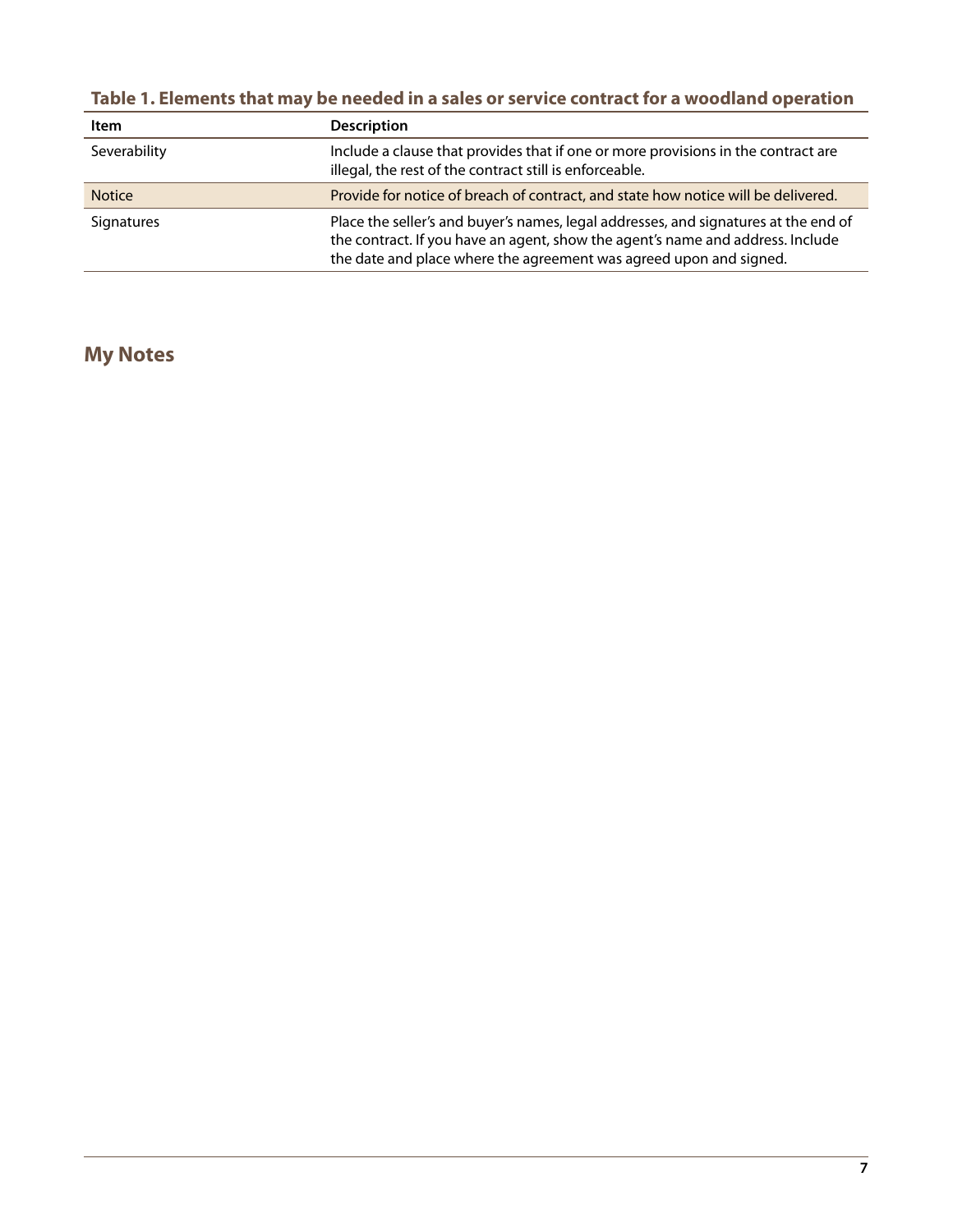## <span id="page-7-0"></span>**Appendix 1: Sample Timber Sale Agreement**

| OWNER'S name:                         |                                                                                                                                                                                                                                                                                                                                                                                                                                                                   |
|---------------------------------------|-------------------------------------------------------------------------------------------------------------------------------------------------------------------------------------------------------------------------------------------------------------------------------------------------------------------------------------------------------------------------------------------------------------------------------------------------------------------|
| <b>OWNER'S</b> address:               |                                                                                                                                                                                                                                                                                                                                                                                                                                                                   |
| Beginning date:                       |                                                                                                                                                                                                                                                                                                                                                                                                                                                                   |
| Termination date:                     |                                                                                                                                                                                                                                                                                                                                                                                                                                                                   |
|                                       | (OWNER'S name) being the OWNER of timber on lands described<br>herein and desiring to sell the described or designated trees, logs, or timber thereon subject to certain<br>stipulations following, bargains and agrees with<br>(PURCHASER'S name), hereinafter called PURCHASER, of<br>(PURCHASER'S full address).<br><u> 1980 - Johann Barn, mars ann an t-Amhain Aonaich an t-Aonaich an t-Aonaich ann an t-Aonaich ann an t-Aonaich</u>                       |
| <b>Timber</b>                         |                                                                                                                                                                                                                                                                                                                                                                                                                                                                   |
| measured in cubic feet or board feet. | Timber shall constitute standing trees, downed trees and logs, and portions of logs, which are capable of being                                                                                                                                                                                                                                                                                                                                                   |
| Exhibit "A."                          | If thinning, trees designated for removal shall be marked with _________(color) paint at DBH and<br>at the base (below stump height) of the tree. All timber within the area designated by the OWNER,<br>comprising contract area, is situated in the sale area described below. Map IS/IS NOT attached as                                                                                                                                                        |
|                                       | <b>OR</b>                                                                                                                                                                                                                                                                                                                                                                                                                                                         |
|                                       | If clear-cut, all timber shall be removed from designated area. All snags shall be felled if over 15 feet<br>in height unless heavily shaded or surrounded by young conifer trees. PURCHASER shall make<br>reasonable and honest effort to save young conifers during logging operation. All timber within the<br>area designated by the OWNER, comprising contract area, is situated in the sale area described below.<br>Map IS/IS NOT attached as Exhibit "A." |
|                                       | Designated timber shall be sold for the following considerations:                                                                                                                                                                                                                                                                                                                                                                                                 |
|                                       | The Stumpage rate per ton for chip logs shall be __________% (or \$_____/ton) of the Mill Delivered Price.                                                                                                                                                                                                                                                                                                                                                        |
|                                       | The Stumpage rate per thousand board feet (MBF) for conifer sawlogs or better material shall be<br>% (or \$ ______/MBF) of the Mill Delivered Price.                                                                                                                                                                                                                                                                                                              |
|                                       | The Stumpage rate per thousand board feet (MBF) for hardwood sawlogs or better material shall be<br>% (or \$ ______/MBF) of the Mill Delivered Price.                                                                                                                                                                                                                                                                                                             |
| Poles, Piling, and Export:            |                                                                                                                                                                                                                                                                                                                                                                                                                                                                   |
| Other:                                |                                                                                                                                                                                                                                                                                                                                                                                                                                                                   |
|                                       | All checks and scale summaries shall be delivered to:<br>(OWNER'S name and address)                                                                                                                                                                                                                                                                                                                                                                               |
|                                       | <b>OR</b>                                                                                                                                                                                                                                                                                                                                                                                                                                                         |
| sold hereunder, the sum of \$_        | If lump sum, PURCHASER agrees to pay OWNER, as the total purchase price for the timber being<br>All timber sold is under the terms and<br>conditions of this contract. All timber within the area designated by OWNER, comprising contract<br>area, is situated in the sale area described as follows:                                                                                                                                                            |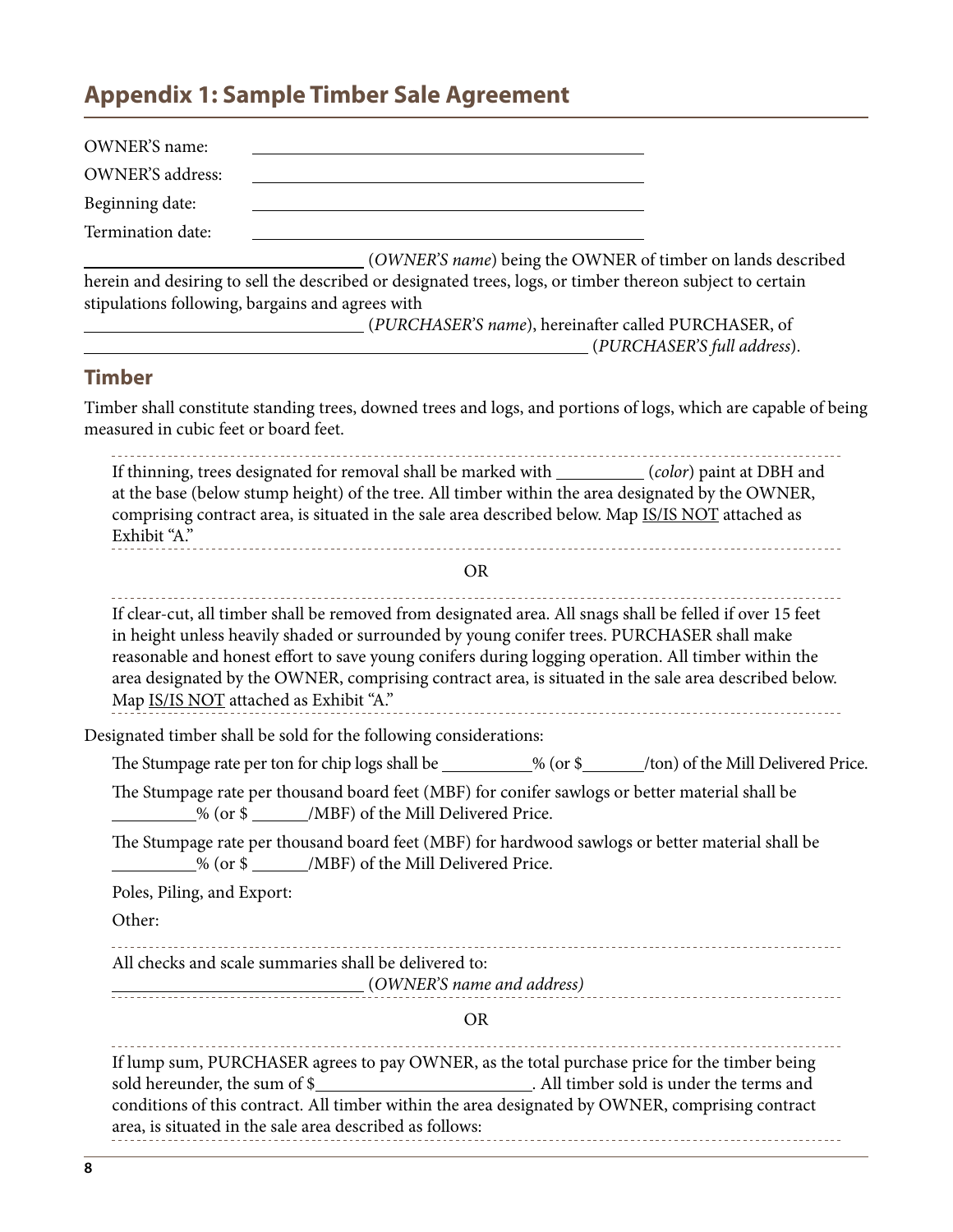### **Legal Land Description**

Township: Range: Section: Subdivisions:

### **Marketing**

Logs shall be sold where deemed the best return to any of the following approved mills or markets or others to be agreed upon in writing from time to time, with instructions for stumpage money to be remitted directly to OWNER according to the foregoing schedule:

| Mill | <b>Address</b> | Type of logs |
|------|----------------|--------------|
|      |                |              |
|      |                |              |
|      |                |              |

#### **Insurance Requirements**

Before commencement of any operations under this Stumpage Sale Agreement, PURCHASERS shall procure and continue to carry during the time period of this contract, including any extension of said contract, the following insurance, with the minimum amounts set forth:

A. Automobiles

Bodily Injury: \$1,000,000 Each Occurrence Property Damage: \$1,000,000 Each Occurrence Or Combined Single Limits: \$1,000,000

- B. Exposures Other Than Automobiles Including Contractual and Completed Operations Bodily Injury: \$1,000,000 Each Occurrence \$1,000,000 Each Person Property Damage: \$1,000,000 Each Occurrence Or Combined Single Limits: \$1,000,000
- C. Broad Form B Logging Property Damage With Limits of Not Less Than \$1,000,000 Each Occurrence Including \$300,000 Non-negligent Firefighting Coverage (IRS 477)
- D. Workers' Compensation

Workers' Compensation Insurance from a responsible carrier shall be maintained. Further, PURCHASERS shall be covered by equivalent insurance if PURCHASER is not a corporation. The insurance shall provide the schedule of employee benefits required by law. Corporate PURCHASERS shall provide such insurance for their officers and employees. Any and all independent contractors assisting PURCHASERS shall, at their own or PURCHASERS' expense, provide similar insurance and agree to indemnify and hold OWNER harmless from any and all claims arising out of the performance of this contract.

Certificates evidencing such insurance and bearing endorsements requiring ten (10) days notice to OWNER prior to any change or cancellation shall be furnished to OWNER, prior to PURCHASER'S commencement of operations, for all required coverage.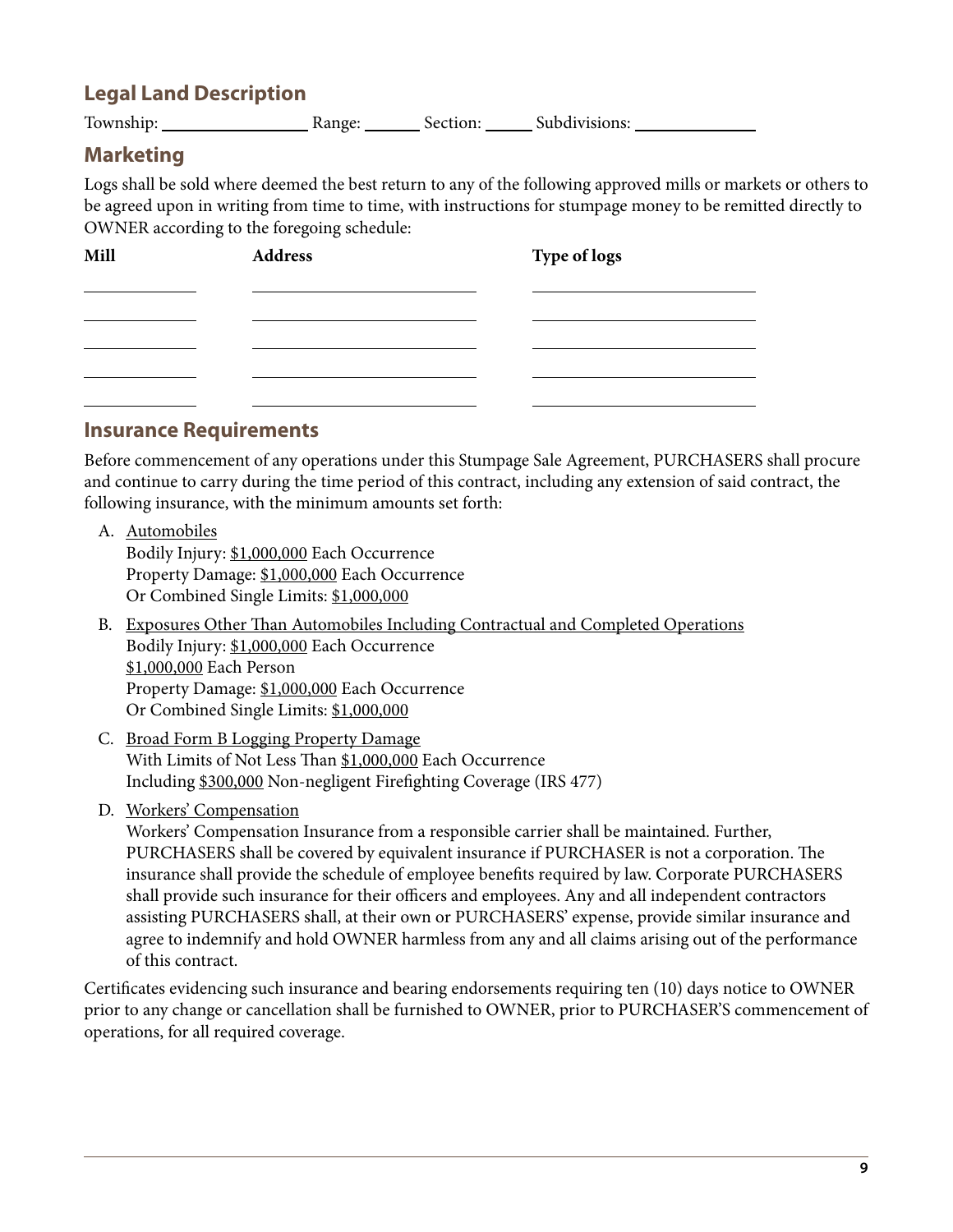### **Fire Precaution, Hazard Abatement, and Fire Fighting**

#### A. **Fire Precaution and Fighting Fires**

PURCHASER and his agents shall faithfully keep, perform, and observe all requirements and obligations imposed by law with respect to the management, control, and operation of forestlands or cutover lands, and with respect to logging generally. This shall further refer to all laws imposed by the State of Oregon. PURCHASER and his agents shall exercise the highest degree of care to prevent fire from rising on or coming upon the above-described area and real property. PURCHASER and his agents shall use every possible effort at his own cost and expense to control, extinguish, and prevent the spread of any such fire. PURCHASER and his agents shall immediately notify OWNER'S agent of any fire upon the area described in this agreement or adjacent property. PURCHASER and his agents shall defend, indemnify, and hold OWNER harmless from any and all costs and expenses or from any and all claims of damage to person or property of any third party arising out of PURCHASER and his agents' failure to use every possible effort to prevent, control, or extinguish any such fire.

PURCHASER and his agents shall provide all fire equipment specified by the State of Oregon. In the event of extra-hazardous fire weather as determined by the State of Oregon, PURCHASER and his agents shall furnish, as may be required by the State of Oregon, additional fire protection.

#### B. **Slash Burning**

Slash burning normally is not necessary after thinning and other partial cutting practices. Slash burning is occasionally a necessary or desirable part of final harvest cutting and forest rehabilitation projects. If any spot or broadcast slash burning is considered to be necessary or desirable, it will be done only with the advice and consent of OWNER and/or the local unit of the Oregon State Department of Forestry. Slash burning **IS/IS NOT** contemplated under this agreement. PURCHASER bears the sole responsibility to obtain all necessary permits from government agencies and to be legally responsible if burning is done as part of the logging operation. PURCHASER further agrees to use the utmost care to control, maintain, and limit the fire within the designated area and to follow all directives of any governmental agency involved with the burning.

#### C. **Hazard Abatement and Maintenance**

PURCHASER agrees to perform certain work on the land that is the subject of this agreement—such as brush scarification, treating hardwood stumps with proper chemicals, preparation of helicopter landing sites, construction of necessary bridges, culvert repairs and installation, general road maintenance, falling of snags, construction of ponds and roads necessary for fire protection, razing old buildings, filling dry wells, and other activities which OWNER may request.

The foregoing represents a partial list of those tree farm cultural, road maintenance, fire prevention, and hazard reduction activities which OWNER may request PURCHASER to perform or assist OWNER to perform as part of the PURCHASER'S obligations under this contract as an independent contractor.

Unless specifically stated otherwise, PURCHASER'S costs in connection with A, B, and C above shall not be reimbursed by OWNER, it being understood that such costs were an element considered in arriving at the stumpage price for which the timber was sold under the terms of this agreement. Said work shall be performed by PURCHASER as an independent contractor and not as an employee or agent of OWNER.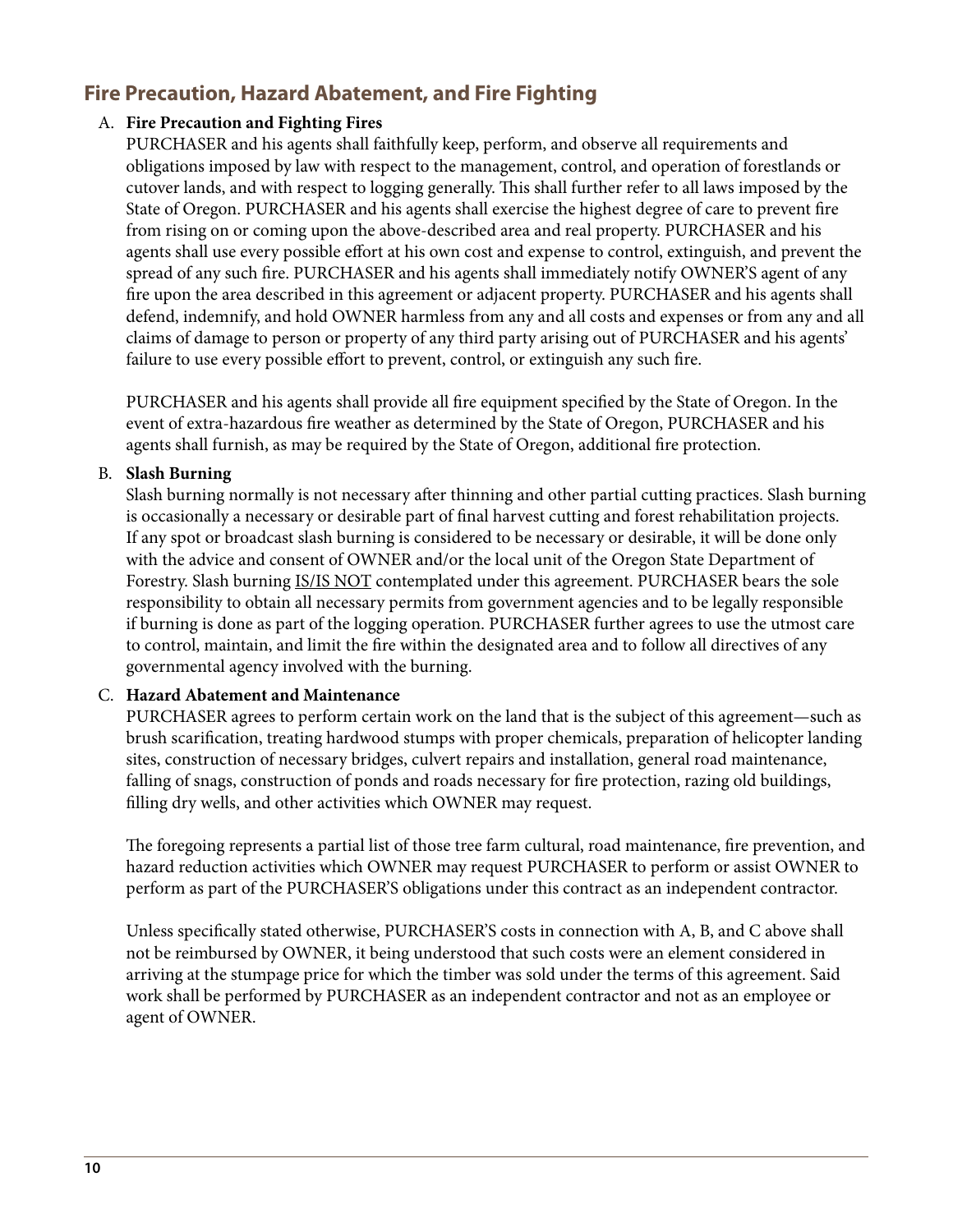### **General and Tax Liability**

PURCHASERS and OWNERS agree to abide by all State and Federal Laws and regulations and to pay all taxes arising from their operation.

### **Logging Methods**

Logging shall be by tractor and/or tractor and arch. Land survey and corner monuments will be protected and preserved. The following guidelines are listed for logging methods:

- 1. Be sure where the timber to be logged is located. Avoid TRESPASS. Survey corners and any and all other property markers should be located. If there is any danger of these being destroyed, they should be marked with flagging or paint. Neighbors' fences should be protected.
- 2. Lay out roads and skid roads before cutting starts.
- 3. When building roads and skid roads, precede the bulldozer with a worker and power saw and cut windfalls to length, to be yarded out, not pushed through the reproduction. Avoid damage to residual trees.
- 4. Cut low stumps: Stump height in inches not to exceed 1/3 diameter DBH of trees.
- 5. Use fern patches, brush areas, and old roads for road locations. Avoid going through reproduction and small poles. Even 1-year-old conifer reproduction is important.
- 6. Cut off large limbs before yarding to avoid swiping.
- 7. Keep skid roads to a minimum width.
- 8. Keep the landings to a minimum size.
- 9. When pruning, such as along roads, cut the limbs off FLUSH with the bole of the tree.
- 10. Pile debris at landings so that it can be burned without damage to the surrounding reproduction and/or timber.
- 11. Fall all snags (regardless of size or height) that could reach roads or landings before using roads.
- 12. Operations on OWNER'S land will be confined to periods when erosion and soil compaction will not be accelerated (generally from April 1 to November 1).

### **Roads and Road Maintenance**

**Road Building:** No new roads will be built on the operating area without OWNER'S prior written approval.

**Road Maintenance:** PURCHASER or PURCHASER'S agent will be required to maintain both rock and dirt roads in his/her operating area during this contract interval. Dirt roads will not be used when they will rut with pick-up truck traffic.

No yarding will be done when mud flows ahead of the yarding vehicle. After use of any dirt road or skid trail, water bars will be required every 100 feet or at a distance so as to prevent excessive erosion to road. All roads will be kept open unless currently being used in the logging process, and will be clear at the end of every working day.

### **Method of Payment**

PURCHASER shall order all buyers of his/her logs or lumber to pay OWNER direct the stumpage money indicated in the first paragraph of this agreement. This stumpage money is due on the first and fifteenth of each month for all logs delivered. All payments shall be based on net scale. PURCHASER shall furnish OWNER by (*time and date*) summary and compilation by species, grade, and buyer, together with delivery tickets for all logs removed the preceding week.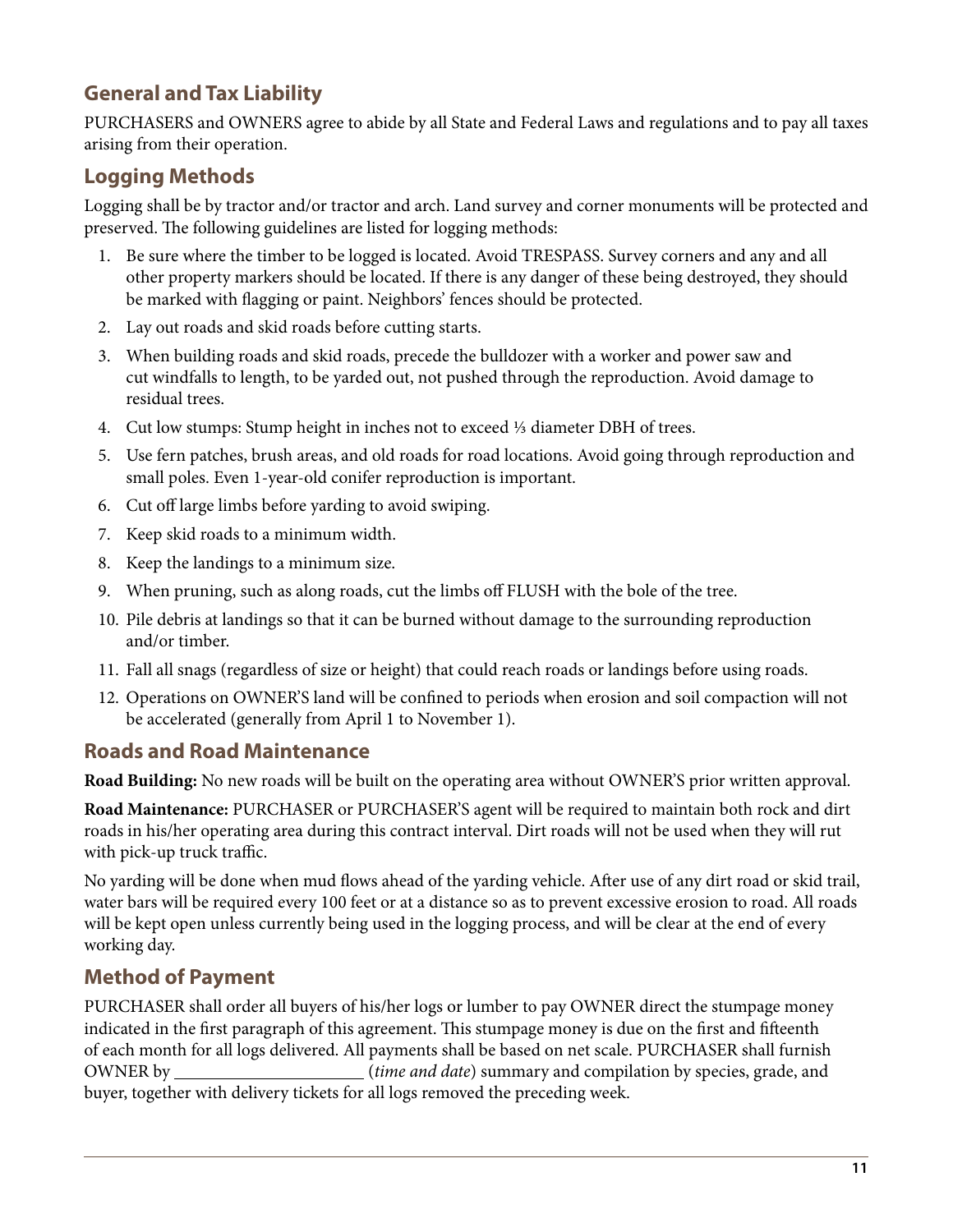### **Assignments**

This agreement cannot be assigned.

#### **Suspension**

OWNER has the option to suspend operations under this agreement when, in his/her opinion, extremely hazardous fire weather exists, or if some provision of this contract is not carried out.

### **Termination**

This agreement shall terminate on (*date*) unless cancelled sooner by either of the parties, provided that PURCHASER shall have the right of first refusal if OWNER desires to continue this agreement. OWNER has the right to dictate a new price, terms, and other stipulations at that time.

#### **Mutual Attorneys' Fees**

In the event either of the parties institutes suit or legal action to procure any remedy for any breach hereof, the prevailing party may recover from the other reasonable attorneys' fees in such suit or action, and on any appeal.

### **Waiver of Breaches**

No waiver or any breach or default shall operate or be construed to constitute a waiver of any subsequent breach or default.

### **Liabilities**

PURCHASER agrees to keep any and all logs and timber or other forest products subject to this agreement free from all liens or attachments while this agreement is in force. In the event of default, cancellation, forfeiture, or other termination of this contract, OWNER shall remain vested with full title to all timber, logs, or other forest products including lumber on the premises described, or to any not paid for according to the terms of this agreement.

### **Rights-of-Way Fees**

A. Fronts on Public Road, No Right-of-Way involved.

The parties have executed this \_\_\_\_\_\_\_\_-page agreement on the day and year set opposite their signature in County, Oregon.

Date: By: (*OWNER*) Date: <u>By:</u> By: *(PURCHASER)* 

Date agreement expires:

### **Exhibit "A"**

**Scale:**

**Legend:** (complete legal description)

**Logging requirements:** (special requirements listed here)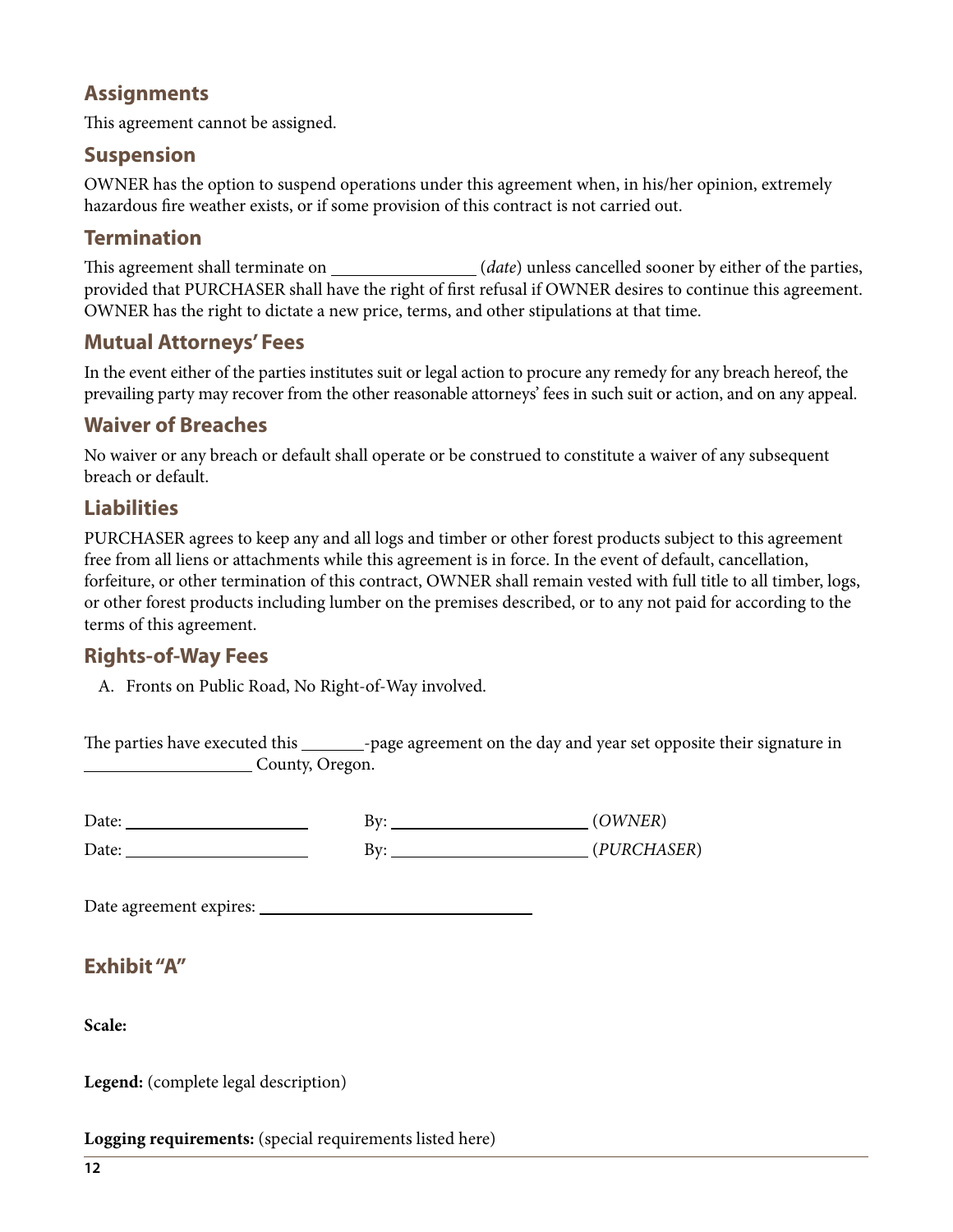## <span id="page-12-0"></span>**Appendix 2: Sample Logging Contract**

| This agreement is entered into by and between |  |  |
|-----------------------------------------------|--|--|
| hereinafter referred to as OWNER, and         |  |  |
| , hereinafter referred to as LOGGER.          |  |  |
|                                               |  |  |

Whereas, OWNER has timberland in that portion of

(*legal description*)

l

Whereas, OWNER desires to have logged and removed from the above-described property all merchantable timber designated by

(*name*), an agent for

(*company or individual name*).

Whereas, LOGGER has represented to OWNER that he is fully acquainted with the requirements of the OWNER, that he understands this agreement; that he is competent and responsible; that he owns or controls the use of equipment adequate to perform the road construction, logging and decking, brush disposal, and hauling herein contemplated.

NOW, THEREFORE, IN CONSIDERATION OF THE MUTUAL COVENANTS, CONDITIONS, AND AGREEMENTS HEREINAFTER CONTAINED, THE PARTIES DO AGREE AS FOLLOWS:

1. **AREA:** The parties understand and agree that the logging to be performed herein shall be performed in that area known as that portion of

Section

Township

Range \_\_\_\_\_\_\_\_\_\_\_\_\_\_\_\_, consisting of \_\_\_\_\_\_\_ acres or thereabouts.

- 2. **WORK AND LOCATION OF DELIVERY SITE:** LOGGER agrees to handle all phases of logging, which shall include, among other activities, falling and bucking, yarding, loading, hauling, and cleanup. Logs will be delivered to mills which are approved by OWNER.
- 3. **PROTECTION AND MAINTENANCE OF LOGGING ROADS AND IMPROVEMENTS:** LOGGER shall be responsible only for work necessary in the immediate area he is logging. LOGGER shall waterbar all roads or trails or ditch skid trails used during the life of this contract. All roads shall be kept clear of logs and debris at all times.

LOGGER shall use all reasonable and necessary precautions to prevent damage to the main logging roads used during the life of this agreement and will repair any road damaged in the process of logging. LOGGER shall use for this operation only those roads designated by OWNER.

LOGGER shall protect all fences, power lines, and other improvements. Damaged facilities shall be repaired or replaced at LOGGER'S expense.

4. **BRANDING OF LOGS:** Before removing any logs from the designated area, LOGGER shall cause to have all logs branded in a legible manner with such brand or brands as may be designated by OWNER. All timber upon the area in question and all logs produced therefrom shall at all times be and remain the property of OWNER.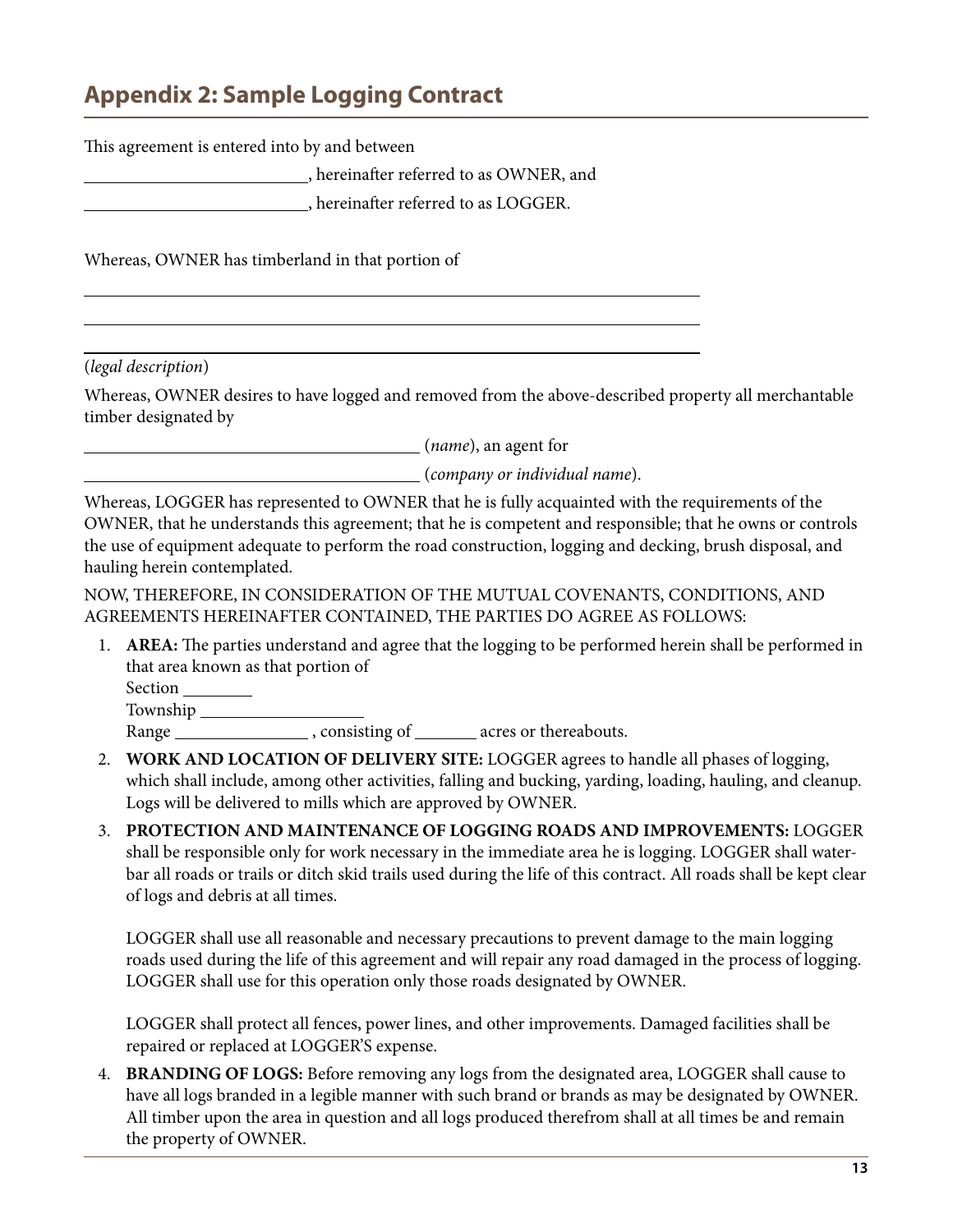- 5. **PAYMENT RATES AND ADVANCES:** The parties understand that the rates to be paid to LOGGER are  $\frac{1}{2}$ % of the value of the logs paid by the log buyer. OWNER further agrees the log buyer may directly pay LOGGER his share of the proceeds.
- 6. **SCALING:** It is understood and agreed that all scaling and grading shall be performed by or certified by a certified third party and that payment shall be based on net scale.
- 7. **MANAGEMENT—FIRE:** LOGGER shall faithfully keep, perform, and observe all requirements and obligations imposed by law with respect to the management, control, and operation of forestlands or cutover lands, and with respect to logging generally. This shall further refer to all laws imposed by the State of Oregon. LOGGER shall exercise the highest degree of care to prevent fire from starting on or coming upon OWNER'S property. LOGGER shall use every possible effort at his own cost and expense to control, extinguish, and prevent the spread of any such fire. LOGGER shall immediately notify OWNER'S agent of any fire upon the area described in this agreement or adjacent property. LOGGER shall defend, indemnify, and hold OWNER harmless from any and all costs and expenses or from any and all claims of damage to person or property of any third party arising out of LOGGER'S failure to use every possible effort to prevent, control or extinguish any such fire.

LOGGER shall provide all fire equipment specified by the State of Oregon. If the State of Oregon determines extra-hazardous fire conditions exist, LOGGER shall furnish any additional fire protection required by the State of Oregon.

- 8. **INSURANCE:** During the life of this agreement, including any extensions thereof, LOGGER shall carry and pay for the following minimum insurance amounts:
	- a. Public Liability Insurance: Automobiles

Bodily Injury: \$1,000,000 Each Occurrence Property Damage: \$1,000,000 Each Occurrence Or Combined Single Limits: \$1,000,000

Exposures Other Than Automobiles Including Contractual and Completed Operations Bodily Injury: \$1,000,000 Each Occurrence \$1,000,000 Each Person Property Damage: \$1,000,000 Each Occurrence Or Combined Single Limits: \$1,000,000

Broad Form B Logging Property Damage With Limits of Not Less Than \$2,000,000 Each Occurrence Including \$300,000 Non-negligent Firefighting Coverage (IRS 477)

OWNER shall be named as an additional insured on such policy or policies and shall be provided with certificate(s) of insurance evidencing such coverage no later than (*date*). OWNER shall be given at least thirty (30) days written notice of any cancellation, expiration or modification of such policy or policies.

b. LOGGER, in conducting operations under this agreement, shall fully comply with the Workers' Compensation Laws of the State of Oregon and maintain coverage not less than the amount required by law for each and every employee or agent under his/her direction or in any way associated with LOGGER'S operation on OWNER'S property.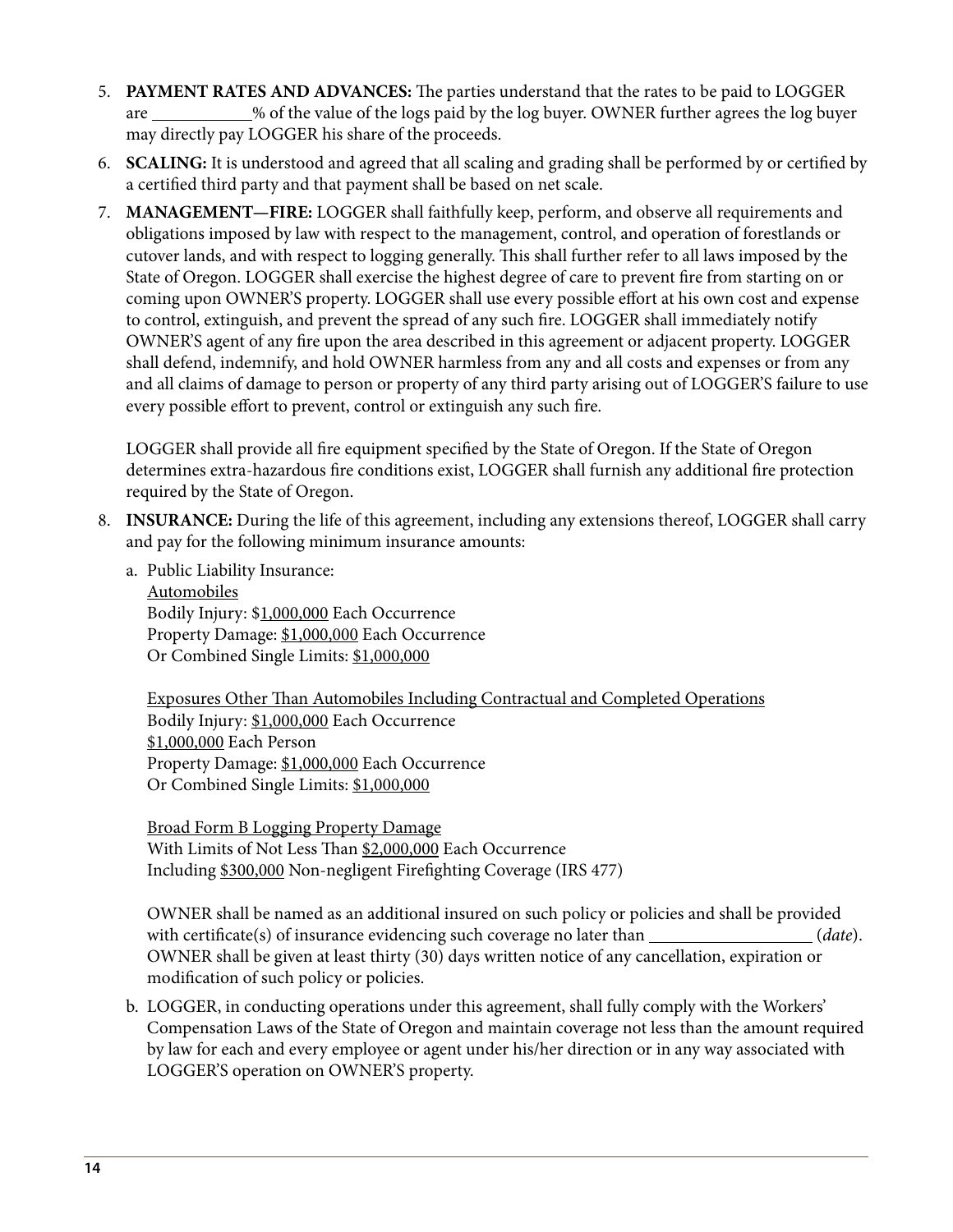- 9. **INDEPENDENT CONTRACTOR:** OWNER and LOGGER agree that during the life of this agreement and in accordance with its terms, LOGGER is an independent contractor and at no time, nor under any circumstances, shall LOGGER be considered an agent or employee of OWNER. LOGGER shall be responsible for any loss, personal injury, death, and/or other damages that may be done to or suffered by workers or other persons in connection with the operations to be carried out pursuant to this agreement and shall defend, indemnify, and hold harmless OWNER against any claims of loss, injury, death, and/or damage made by any worker or other person associated with LOGGER. This shall apply to all incidents of such loss, injury, death, and/or other damages, including incidents of loss, injury, death, and/or damage for which either or both parties hereto may or shall be liable.
- 10. **LIABILITY LIENS:** LOGGER agrees that he will protect, indemnify, save, and hold OWNER harmless from and against any and all liability of any kind and nature growing out of or in connection with this agreement.

LOGGER will also protect all timber and logs from all liens, costs, or charges for labor, materials, or supplies, which may be incurred by LOGGER or anyone claiming under him in this operation.

- 11. **ASSIGNMENT:** Parties agree that LOGGER shall not assign or transfer his interest herein without first obtaining the written consent of OWNER.
- 12. **COMPLETION DATE:** Parties agree that all logging contemplated, including necessary cleanup complying with OWNER'S specifications, shall be completed in full on or before (*date*), unless extended in writing by OWNER.
- 13. **ATTORNEY FEES:** If this agreement between LOGGER and OWNER becomes a matter of litigation between the parties, the prevailing party shall be entitled to reasonable attorney fees and court costs in connection therewith.
- 14. **BINDING ON HEIRS:** Subject to the provisions contained herein, this agreement shall be binding upon the heirs, executors, administrators, successors, and legal representatives of the parties hereto.
- 15. **TERMINATION—DEFAULT:** The parties agree that either party may at any time, with or without any cause whatsoever, terminate this agreement by giving written notice of such termination to the other party at least thirty (30) days prior to the date upon which said termination becomes effective. Upon the date of termination, LOGGER shall vacate the real property and remove all his appliances, tools, and equipment therefrom, and OWNER may at once take possession of any and all parts of the real property upon which LOGGER may be operating and all standing and down timber thereon. If this agreement is so terminated by OWNER prior to the time it is fully carried out by LOGGER, OWNER shall pay LOGGER as follows:
	- a. For all logs delivered under the terms of this agreement for which payment has not been made, OWNER shall pay LOGGER the prices set forth in this agreement.
	- b. OWNER shall reimburse LOGGER for all reasonable expenses incurred by LOGGER prior to such termination in connection with any yarded timber on any area which has not been completed and entirely logged off at the time of such termination.

If this agreement is terminated by LOGGER, OWNER shall make payment to LOGGER under the terms of subdivision (a) of this clause, but OWNER shall be under no obligation to LOGGER for any expenses referred to in subdivision (b) of this clause. Notwithstanding anything to the contrary herein above set forth, it is expressly understood that time and strict performance by LOGGER of all covenants and agreements herein contained are the essence of this agreement, and LOGGER shall be and remain liable to OWNER for any breach of contract or violation of any and all terms of this agreement prior to the date of such termination. Therefore, OWNER shall maintain all rights to pursue any remedy at law, or in equity, for such breach or violation.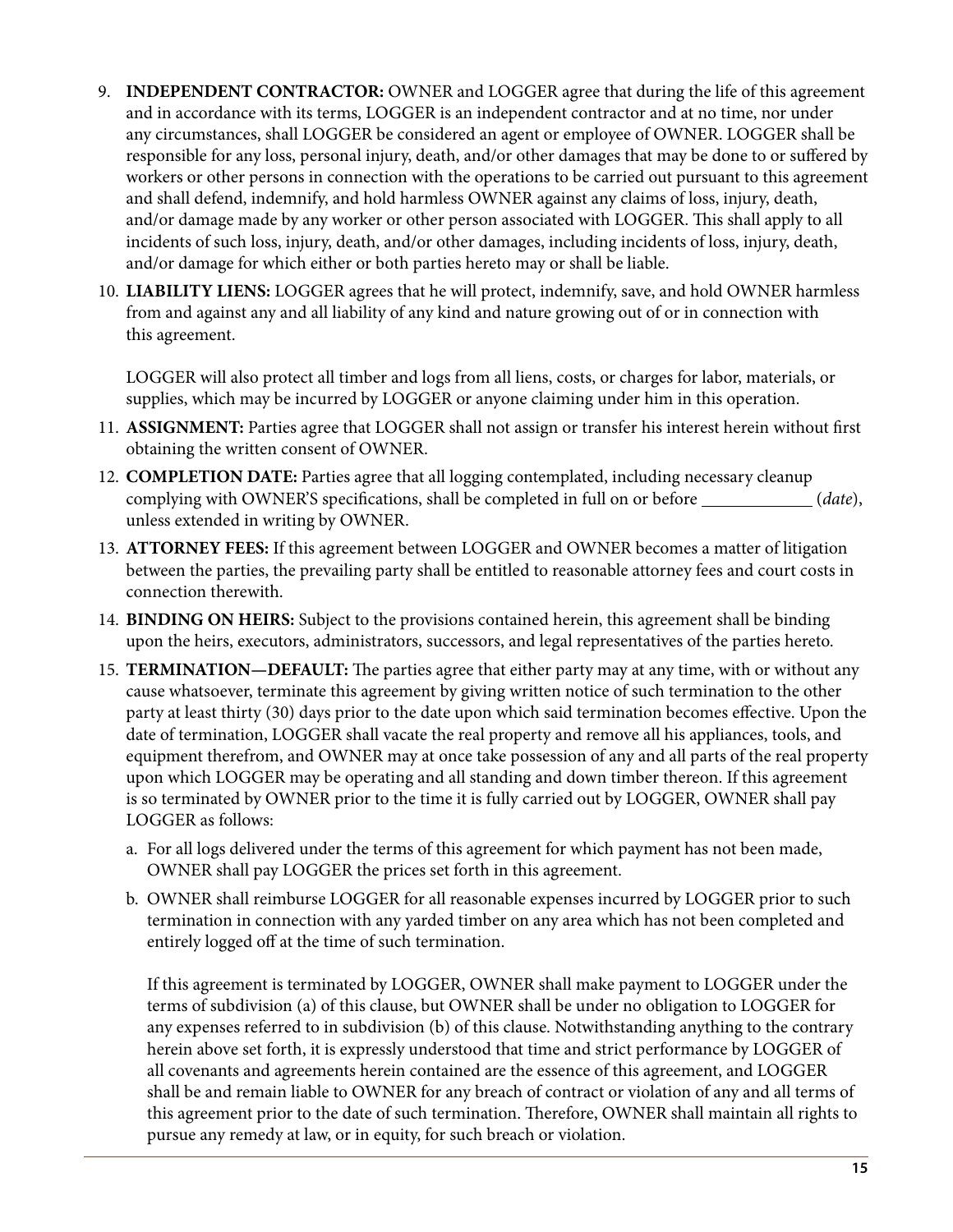If LOGGER is in default of any of the provisions of this logging agreement, OWNER reserves the right to immediately shut down the operations of LOGGER while such noncompliance continues. If such default remains uncorrected for a period of fifteen (15) days after OWNER'S giving of written notice to LOGGER, then and in that event, OWNER shall have the right to terminate this agreement and to invoke any remedies provided for herein or provided by law or in equity. Inasmuch as the amount of damages which may accrue due to LOGGER'S default are difficult to ascertain and measure, it is herein provided that any moneys owed LOGGER that OWNER shall have in its possession shall be retained as liquidated damages. However, such forfeitures of money shall not be deemed a remedy to the exclusion of any other remedies provided for herein or by law or in equity.

- 16. **SUPERVISION AND MANAGEMENT:** LOGGER understands that (*name*) is the designated representative of OWNER with respect to all agreements, supervision and decisions related to this agreement. LOGGER is solely responsible for supervision of his employees, agents, and subcontractors and management of their work.
- 17. **NOTICE:** Any written notice or communication given by one party to the other provided for in or concerning this agreement, may be delivered to the LOGGER in person or to \_\_\_\_\_\_\_\_\_\_\_\_\_\_\_(name, *typically of OWNER*) in person or be delivered by being sent via certified mail to the party for whom intended, and shall be deemed served upon such party if sent by certified mail on the day following the day on which it is deposited in the United States Mail in any post office in the State of Oregon.

OWNER agrees to accept certified mail sent to

(*typically, address of OWNER*).

 $\overline{a}$ 

 $\overline{a}$ 

LOGGER agrees to accept certified mail sent to

(*typically, address of LOGGER*).

- 18. **SAFETY:** LOGGER agrees that he, his heirs, assigns, employees, and personnel so designated to fulfill the within agreement shall conduct their activities in a safe and workmanlike manner and shall cooperate in making it possible for OWNER'S agent to safely and economically scale, inspect the cutting, logging, construction, or other activities of LOGGER under this agreement.
- 19. **CONTROL OF OUTPUT:** The parties agree that at all times OWNER'S agent shall direct and control the extent and quantity of logs to be delivered, the areas in which LOGGER is to work, and the output of logs.
- 20. **ADDITIONS TO AGREEMENT:** The foregoing writing contains all the terms and provisions of the present agreement between the parties. Parties agree any additions, variants, extensions, or modifications to their agreement shall be in writing and signed by OWNER and LOGGER. Any such changes shall be affixed to and made a part of this agreement.

IN WITNESS WHEREOF, the parties hereto have executed this agreement the day and year set opposite their signatures.

| County, Oregon |                           |             |
|----------------|---------------------------|-------------|
| Date: $\_$     | $\mathbf{B} \mathbf{y}$ : | (Signature) |
| Date: $\_$     |                           | (Signature) |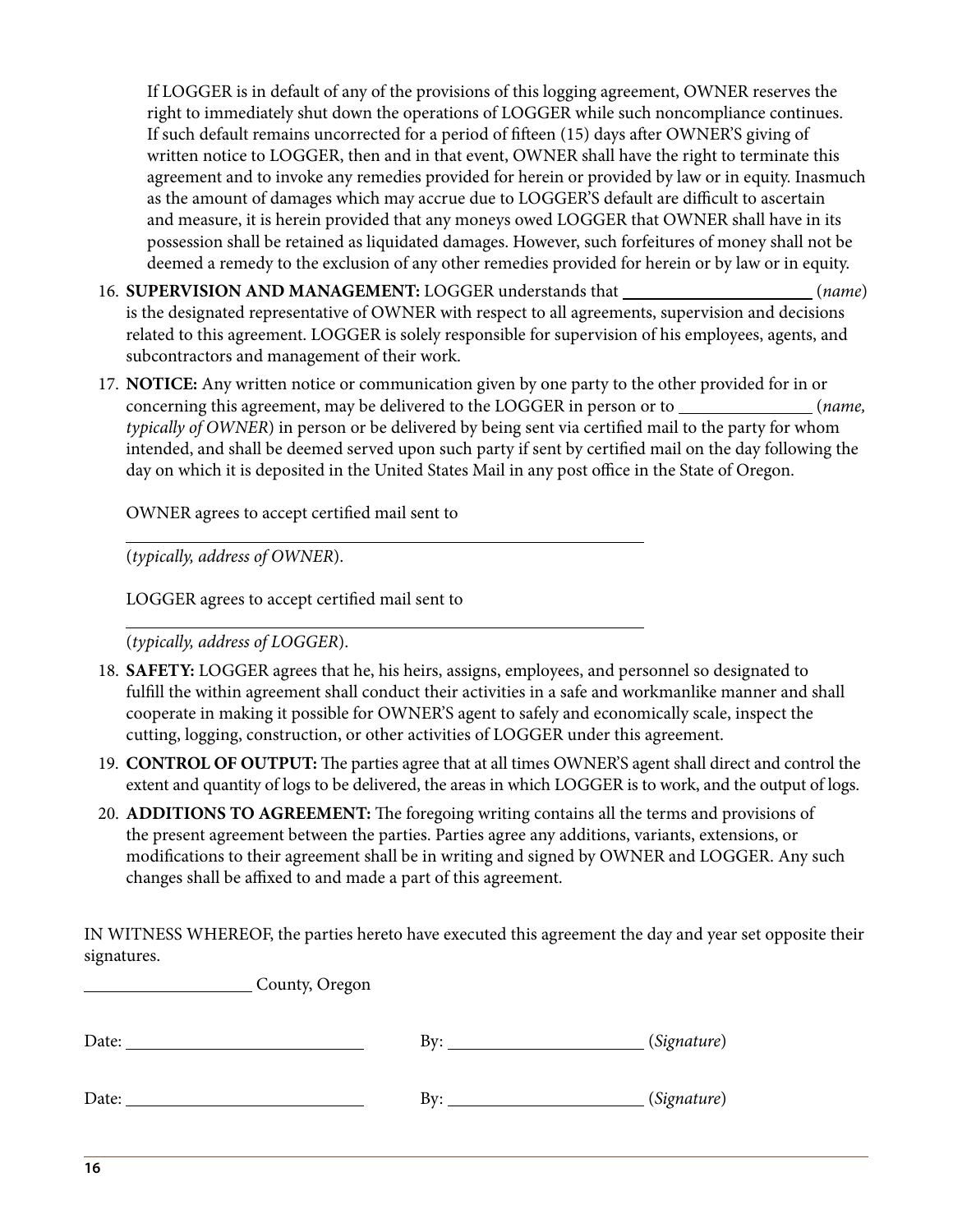## <span id="page-16-0"></span>**Appendix 3: Sample Reciprocal Easement**

| THIS RECIPROCAL EASEMENT, "Easement," is made this _ day of ____________ |     |                    | , 20 | between |
|--------------------------------------------------------------------------|-----|--------------------|------|---------|
|                                                                          | and |                    |      |         |
|                                                                          |     |                    |      |         |
| (name and address)                                                       |     | (name and address) |      |         |

#### RECITALS

- A. WHEREAS, the parties have entered into a Petition to Vacate a portion of Road Number (*description*) described in the attached Exhibit "A" and hereby contemplate the successful vacation of said road; and
- B. WHEREAS, the parties desire to exchange perpetual, nonexclusive easements with the other party(ies) as such easement provides access to the other party's(ies') lands; and

THEREFORE, the parties agree as follows:

- 1. The true consideration for this Easement is zero dollars.
- 2. The rights granted hereunder include the perpetual right to use, maintain, repair, and reconstruct an existing road, for access to and from each party's (ies') land.
- 3. Each party reserves to itself, its respective successors and assigns, the right to use the road in common with the other party(ies), and the right to grant further use rights to third parties for that portion of the Easement crossing such party's land.
- 4. When any party uses the road, said party shall maintain it to as good or better condition than existed prior to its use. During periods of joint use, the parties shall meet to appoint a maintainer and determine each party's proportionate share of the maintenance cost.
- 5. Each party reserves to itself, its respective successors and assigns, all timber and other natural resources within or on the Easement area on such party's land.
- 6. The rights granted herein are subject to easements of record and mineral rights of third parties.
- 7. The parties agree this Easement shall serve the lands now owned or acquired in the future by any party or its subsidiaries, for which the Easement provides access.

| B <sub>y</sub> | (signature) |
|----------------|-------------|
|                |             |

By: <u>(*signature*)</u>

**Exhibit "A"**

**Description:**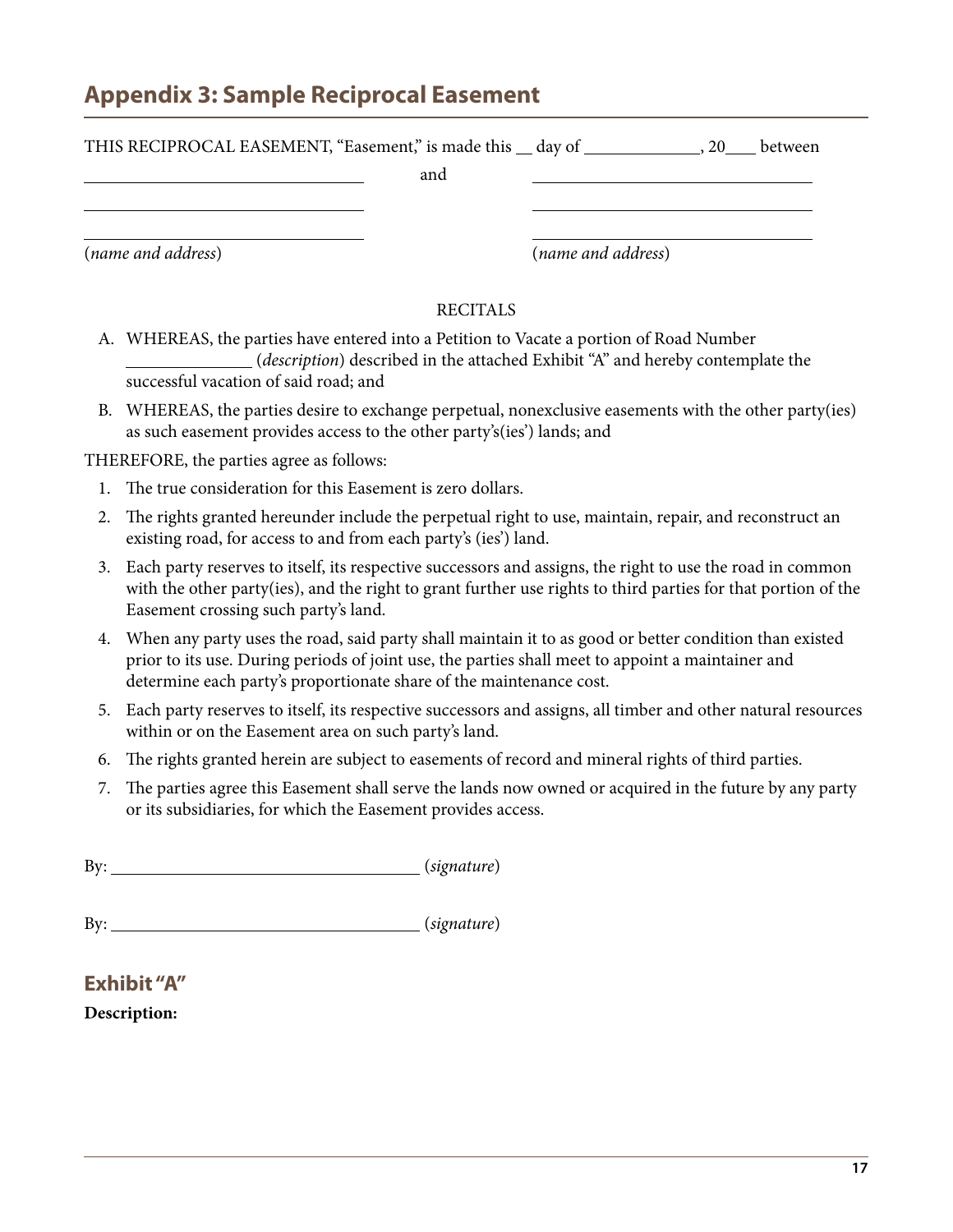## <span id="page-17-0"></span>**Appendix 4: Sample Forestry Road Easement**

| THIS AGREEMENT, made and entered into this | day of | $, 20$ , by and between     |
|--------------------------------------------|--------|-----------------------------|
| , hereinafter called GRANTOR, and          |        | hereinafter called GRANTEE. |

#### WITNESSETH:

I

GRANTOR, for valuable consideration, the sufficiency and receipt of which is hereby acknowledged, grants and conveys to GRANTEE, its successors and assigns, a permanent non-exclusive forestry road easement feet in width, being set on each side of the centerline of a road located approximately as shown on the attached Exhibit "A," which by this reference is hereby incorporated herein (easement area). The aforesaid easement area crosses land owned by GRANTOR in \_\_\_\_\_\_\_\_\_\_\_\_\_\_\_\_ County, State of Oregon as described in the attached Exhibit "B," which by this reference is hereby incorporated herein.

This easement is subject to all matters of public record that have been recorded before the recording of this easement.

II

The parties agree and acknowledge that the rights granted in this easement shall be subject to the following terms and conditions:

- 1. This easement is conveyed for the purpose of construction, reconstruction, use, and maintenance of the above described road for the purpose of moving specialized logging equipment, logging trucks, or other equipment used for growing, harvesting, or managing timber on lands now owned by GRANTEE, as described in the attached Exhibit "C," which by this reference is hereby incorporated herein.
- 2. GRANTOR reserves for itself, its heirs, successors, and assigns, the right at all times for any purpose, to cross and re-cross said road at any place on grade or otherwise, and to use said easement area in a manner that will not unreasonably interfere with the rights granted to the GRANTEE herein.
- 3. GRANTOR may grant to third parties, upon such terms as it chooses, any or all of the rights reserved by it herein, provided such use shall not unreasonably interfere with the rights granted to the GRANTEE.
- 4. The cost of road maintenance and resurfacing shall be allocated on the basis of respective uses of said road. When any party uses the road, the party shall perform or cause to be performed, or contribute or cause to be contributed, that share of maintenance and resurfacing occasioned by such use as hereinafter provided. During periods when the road is being used solely by one party, such party shall maintain that portion of the road so used to the standards existing at the time use is commenced. During periods when more than one party is using the road, or any portion thereof, the parties shall meet and establish necessary maintenance provision. Such provision shall be written and include, but shall not be limited to:
	- a. The appointment of a maintainer, which may be one of the parties to this agreement or any acceptable third party, who will perform, or cause to be performed, at a reasonable and agreed upon rate, the maintenance and resurfacing of the road or the portion being used; and
	- b. A method of payment by which each party using the road, or a portion thereof, shall pay its pro rata share of the cost incurred by said maintainer in maintaining or resurfacing said road or portion thereof.

For purposes of this agreement, maintenance is defined as the work normally necessary to preserve and keep the roadway, road structure, and road facilities as nearly as possible in their condition when the road is put into use or as hereafter improved.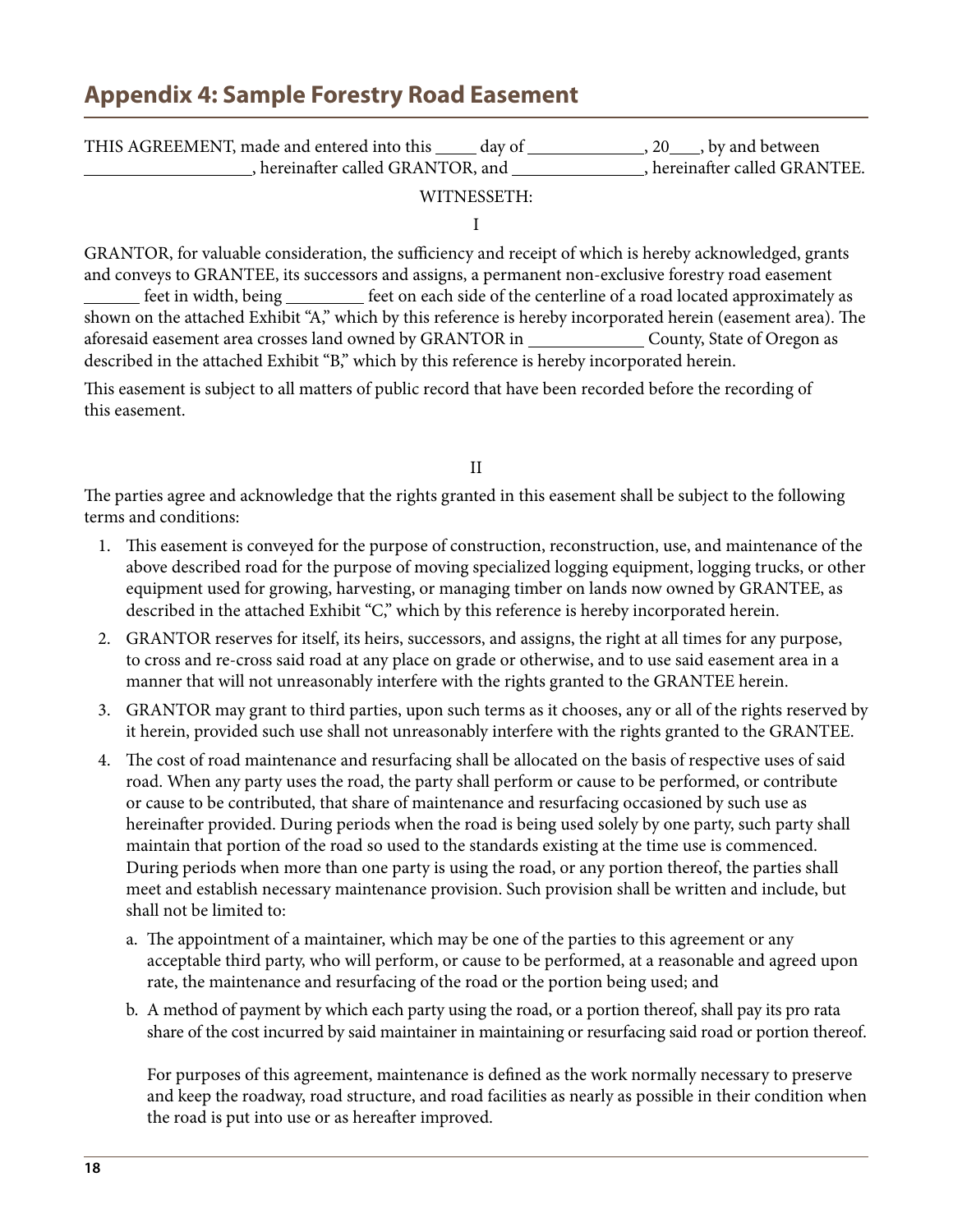- 5. Each party using any portion of the road shall repair, or cause to be repaired, at its sole cost and expense, any damage to the road beyond which it would cause through normal and prudent usage of the road. Should inordinate damage to the road occur which is not caused by an authorized user of the road, the parties shall meet to agree upon the cost of replacement and/or repair, the party to undertake the replacement, and the shares of replacement cost to be borne by each user of the road. GRANTEE and its agents shall obey and comply with any laws and regulations concerning said road and exercise proper and prudent caution and care when using the road.
- 6. Unless the parties agree in writing to share the cost of improvements in advance of such improvements being made, such improvements shall be paid solely by the party improving the road.
- 7. GRANTOR reserves to itself all timber and other natural resources now on or hereafter growing or otherwise within the easement area.
- 8. The GRANTEE may permit its respective contractors, licensees, lessees, purchasers of timber or other valuable materials, and their agents, hereinafter individually referred to as "Permittee" and collectively referred to as "Permittees," to exercise the rights granted to it herein; provided, that when a Permittee plans to use any portion of said road for purpose of hauling timber or other valuable materials, such party shall notify GRANTOR at least fifteen (15) days prior to the commencement of use of said rights, advising of the portion of road to be used, the approximate dates, when such use will begin and end, and the approximate volumes of forest products or valuable materials to be hauled and forthwith upon the completion of such use notify GRANTOR.
- 9. GRANTEE and each of its Permittees, before using any of the road(s) for commercial purposes, shall:
	- a. Obtain and, during the time of such use, maintain a policy of liability insurance in form, substance and amount satisfactory to GRANTOR, insuring GRANTOR and said GRANTEE against liability arising out of its operation, including use of vehicles, and naming the GRANTEE and GRANTOR as co-insureds.
	- b. Minimum amounts of insurance shall be:

Automobiles Bodily Injury: \$1,000,000 Each Occurrence Property Damage: \$1,000,000 Each Occurrence Or Combined Single Limits: \$1,000,000

Exposures Other Than Automobiles Including Contractual and Completed Operations Bodily Injury: \$1,000,000 Each Occurrence \$1,000,000 Each Person Property Damage: \$1,000,000 Each Occurrence Or Combined Single Limits: \$1,000,000

Broad Form B Logging Property Damage With Limits of Not Less Than \$1,000,000 Each Occurrence Including \$300,000 Non-negligent Firefighting Coverage (IRS 477)

c. Deliver to each party hereto a certificate from the insurer of said GRANTEE or Permittee which certifies that coverage, in not less than the above specified amounts, is in force and that, in the event of cancellation or modification of such coverage, the insurer will give each party thirty (30) days written notice prior to any cancellation or modification.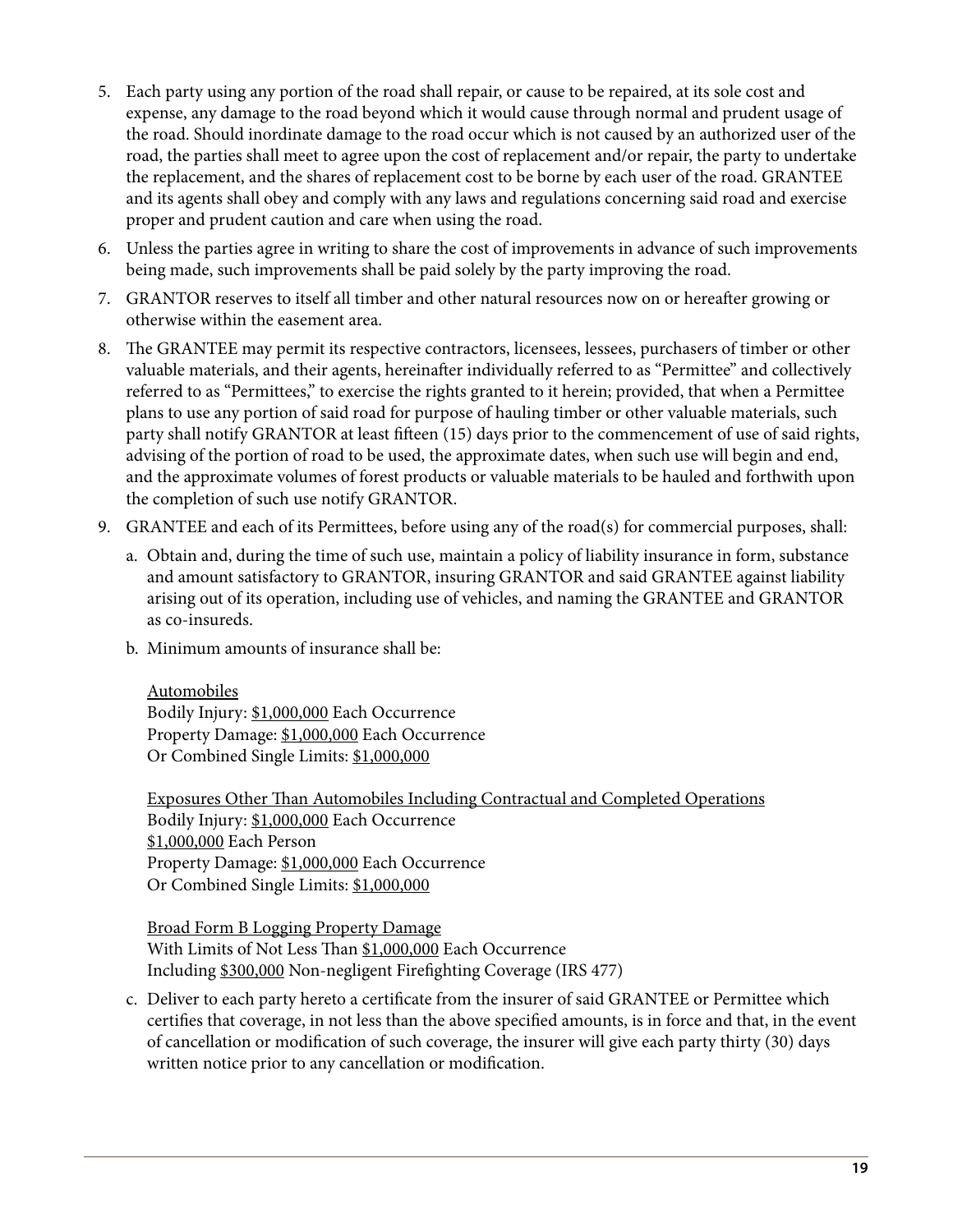- 10. GRANTEE may not assign its rights and obligations under this Easement without the prior written consent of GRANTOR; and any such permitted assignment shall provide that the assignee will assume all obligations of the GRANTEE from and after the effective date thereof. Consent to assign shall not be unreasonably withheld upon transfer of title of lands owned by GRANTEE.
- 11. GRANTEE agrees to defend, indemnify, and hold harmless GRANTOR and its successors and assigns of and from and against all causes of action, litigation, cost, loss, liability, damage, and expense (including reasonable attorneys' fees) for injury or death to persons, whosoever, and damage to or loss of property, to whomsoever belonging, including the respective contractors, agents, employees, and representatives of GRANTOR, arising out of or in any way connected with the use of the road and easement area by the GRANTEE, its respective contractors, agents, employees, or representative.
- 12. If for a period of ten (10) years GRANTEE shall cease to use or preserve said road or any portion thereof for prospective future use, this easement shall automatically terminate without notice. If this occurs, GRANTEE and its successors and assigns agree that, upon GRANTOR's request, they shall quitclaim to GRANTOR or its successors in interest, in form and substance satisfactory to GRANTOR, all of GRANTEE's rights, title and interest that are granted by this easement.

IN WITNESS WHEREOF, the parties hereto have executed this instrument, in duplicate, to become effective as of the day and year first above written.

| Date: $\frac{1}{\sqrt{1-\frac{1}{2}}\sqrt{1-\frac{1}{2}}\sqrt{1-\frac{1}{2}}\sqrt{1-\frac{1}{2}}\sqrt{1-\frac{1}{2}}\sqrt{1-\frac{1}{2}}\sqrt{1-\frac{1}{2}}\sqrt{1-\frac{1}{2}}\sqrt{1-\frac{1}{2}}\sqrt{1-\frac{1}{2}}\sqrt{1-\frac{1}{2}}\sqrt{1-\frac{1}{2}}\sqrt{1-\frac{1}{2}}\sqrt{1-\frac{1}{2}}\sqrt{1-\frac{1}{2}}\sqrt{1-\frac{1}{2}}\sqrt{1-\frac{1}{2}}\sqrt{1-\frac{1}{2}}\sqrt{1-\frac{1}{2}}$ | Date:               |
|---------------------------------------------------------------------------------------------------------------------------------------------------------------------------------------------------------------------------------------------------------------------------------------------------------------------------------------------------------------------------------------------------------------|---------------------|
| By: $\qquad \qquad$                                                                                                                                                                                                                                                                                                                                                                                           | By: $\qquad \qquad$ |
| (name and title)                                                                                                                                                                                                                                                                                                                                                                                              | (name and title)    |
|                                                                                                                                                                                                                                                                                                                                                                                                               |                     |
| (name and title)                                                                                                                                                                                                                                                                                                                                                                                              | (name and title)    |

*NOTE: Witnesses are not necessary but can be helpful in the event of litigation.*

#### **Exhibit "A"**

**Scale: Legend:** (complete legal description) **Exhibit "B" Scale: Legend:** (complete legal description) **Exhibit "C" Scale: Legend:** (complete legal description)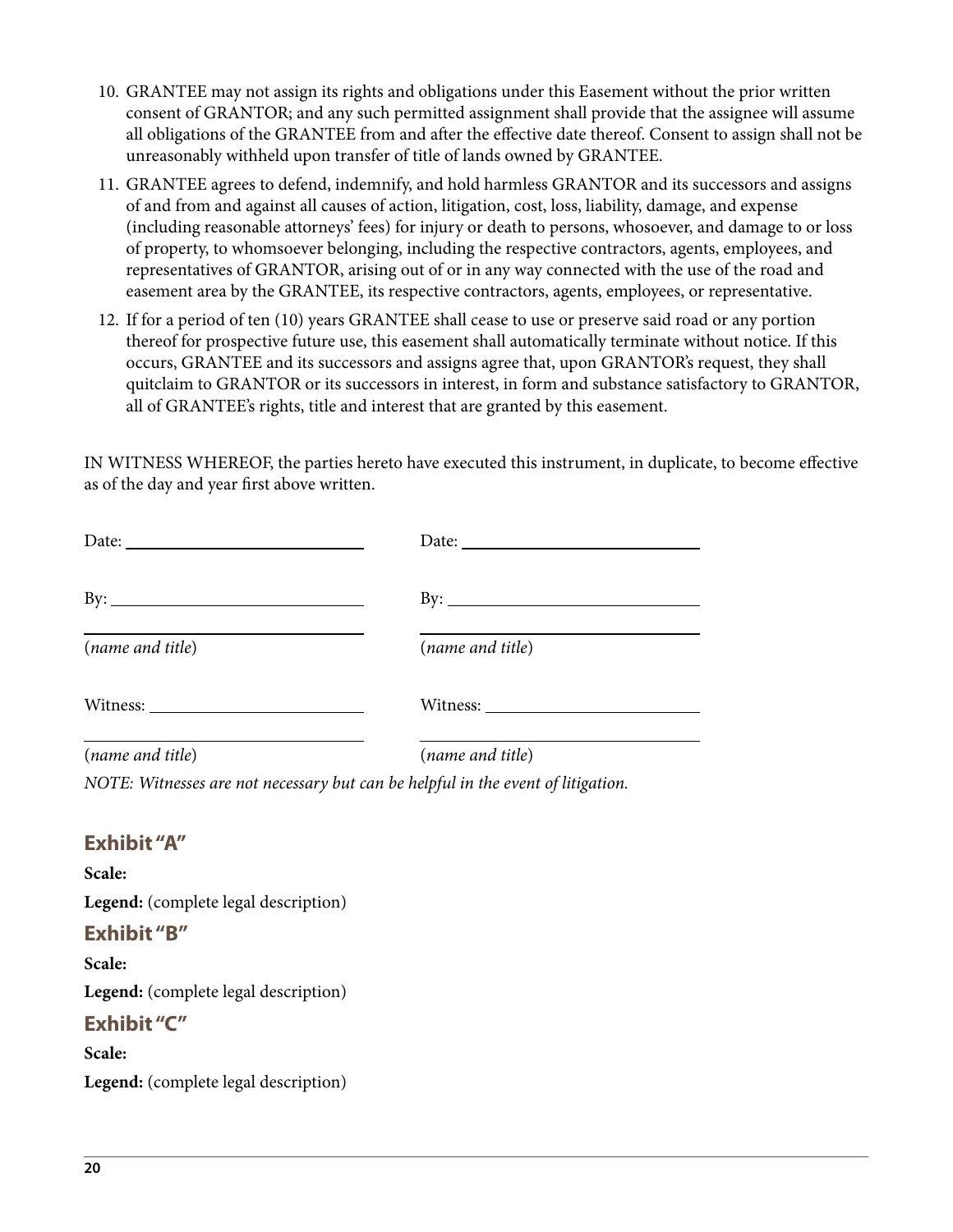## <span id="page-20-0"></span>**Appendix 5: Sample Road Construction and Improvement Contract**

This agreement is made and entered into between:

Woodland Owner (*name*), hereinafter for convenience called OWNER and Contractor (*name*), hereinafter called CONTRACTOR.

- 1. OWNER agrees to pay CONTRACTOR to construct and CONTRACTOR agrees to construct the road designated by OWNER in the following described area:
- 2. OWNER agrees to pay CONTRACTOR for road construction in the following manner: At amounts and rates in CONTRACTOR'S proposal.

| <b>Activity</b>                     | Length (feet)                                | Cost (per foot)               | <b>Total cost</b>             |
|-------------------------------------|----------------------------------------------|-------------------------------|-------------------------------|
| <b>Improvement areas</b>            |                                              |                               |                               |
| Improvement area #1                 | xxx ft.                                      | $S$ xxx.xx                    | Sxxx.xx                       |
| Improvement area #2                 | xxx ft.                                      | SXXX.XX                       | SXXX.XX                       |
| Road construction area              |                                              |                               |                               |
| Construction area #1                | xxx ft.                                      | $S$ <i>xxx.xx</i>             | $S$ xxx.xx                    |
| Construction area #2                | xxx ft.                                      | $S$ xxx.xx                    | $S$ xxx.xx                    |
| <b>Rock placement</b>               | <b>Estimated volume</b><br>(cu. yard or ton) | Cost<br>(per cu. yard or ton) | <b>Total cost</b>             |
| Rock type (e.g., 6" open)           | <b>XXX</b>                                   | $S$ xxx.xx                    | $S$ xxx.xx                    |
| Rock type (e.g., $1 \frac{1}{2}$ -) | <b>XXX</b>                                   | $S$ xxx.xx                    | <b><i><u>\$xxx.xx</u></i></b> |
| Rock type (e.g., pit run)           | <b>XXX</b>                                   | $S$ xxx.xx                    | \$xxx.xx                      |
|                                     |                                              | <b>Total cost</b>             | <i><b>SXXXX.XX</b></i>        |

- 3. CONTRACTOR agrees to handle all phases of construction including, but not limited to, grading, ditching, culvert installation, subgrade completion, running surface completion, and landing construction. CONTRACTOR agrees to grade, ditch, install culverts, complete subgrade, running surface, and landing construction as directed by OWNER and outlined in Exhibit "A."
- 4. CONTRACTOR shall pay for all damages caused to timber by fires for the origin or spread of which CONTRACTOR or any of its employees, its subcontractors, or their employees, are responsible by act or neglect.
- 5. CONTRACTOR shall comply strictly with all State and Federal laws and regulations applicable to its operations, particularly with those relating to labor, fire control and prevention, and road construction and maintenance. During fire season CONTRACTOR shall supply at least a 1,000-gallon self-propelled water supply and meet all requirements as described under the Oregon Forest Practices Act and Rules.
- 6. CONTRACTOR shall protect all fences, power lines, and other improvements. Damaged facilities shall be repaired or replaced at the expense of the CONTRACTOR.
- 7. OWNER reserves the right to immediately shut down operation of CONTRACTOR if, in the opinion of the OWNER, excess damage is occurring at the construction site and/or to the access roads.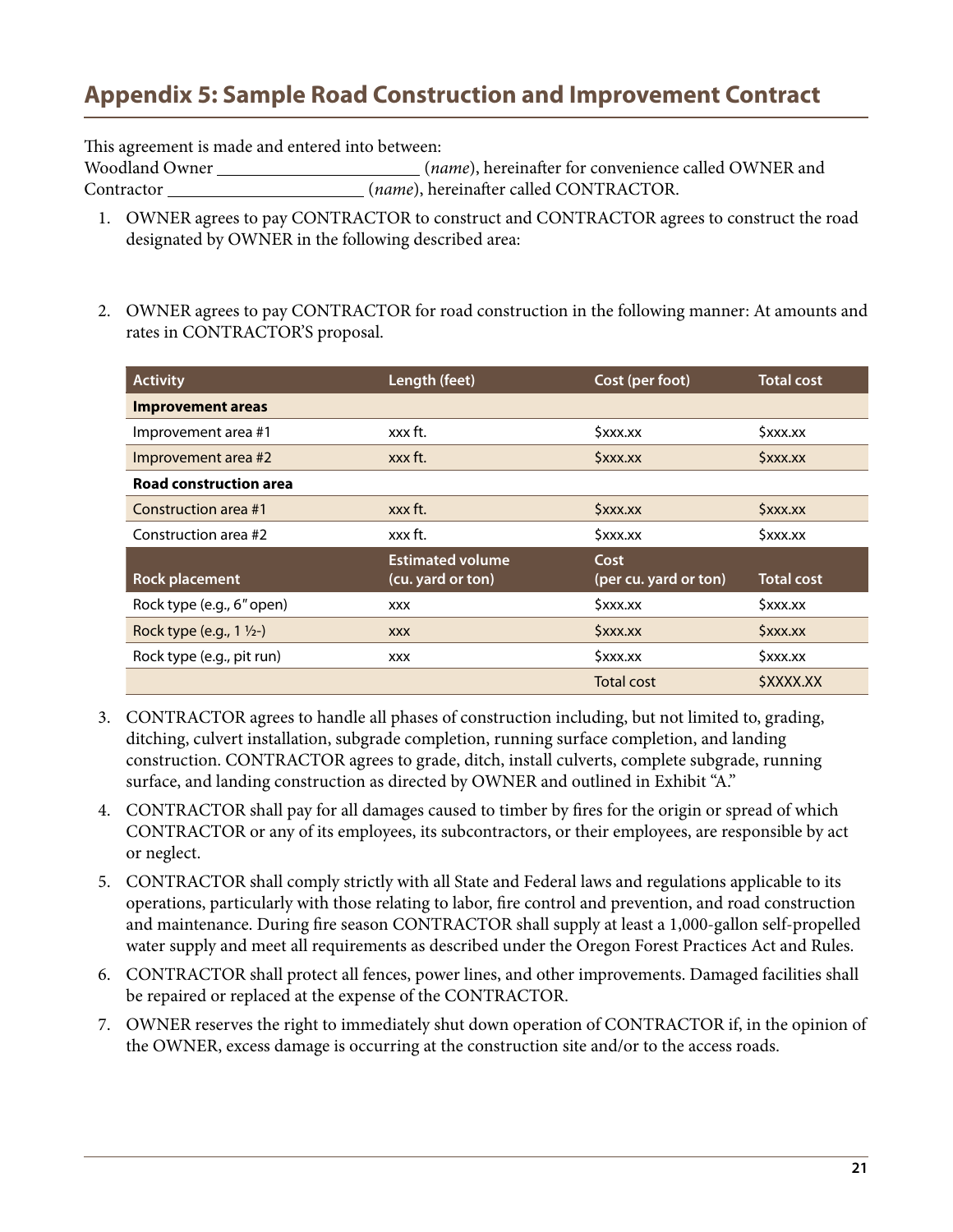- 8. CONTRACTOR assumes the risk of injuries to persons, including its employees, the risk of liability for trespass on lands other than the contract lands, and the risk of damage to property of the incurring of any other expense in any manner arising out of operations under this agreement, including without limitation the risk of expense for suppression of fire coming onto or originating on the contract lands. CONTRACTOR shall indemnify and defend the OWNER from any loss, damage, and expense in any manner resulting or arising out of CONTRACTOR'S operations or any failure of CONTRACTOR to comply with any provision of this agreement.
- 9. CONTRACTOR shall comply with the Oregon Workman's Compensation Law and, if state coverage of employees is rejected, shall maintain private insurance providing sufficient employee compensation benefits and providing employer's liability insurance with limits of not less than \$500,000.00 for injury to one person, and  $$1,000,000.00$  for injury to two or more persons in one occurrence, such insurance to be evidenced by certificates in the same form as required in this agreement for CONTRACTOR'S general liability insurance.
- 10. Before commencing operations, CONTRACTOR shall procure and carry during the term of this agreement, at its cost, public liability and property damage insurance (including Logger's Broad Form B) acceptable to OWNER with a combined single limit of \$1,000,000.00. Such insurance shall cover all risks arising directly or indirectly out of CONTRACTOR'S operation including without limitation risks arising out of conditions created on the property by CONTRACTOR, shall protect CONTRACTOR against claims of the OWNER, and shall protect CONTRACTOR and the OWNER against claims of third persons and shall contain an endorsement covering liability assumed under this contract. Certificates evidencing such insurance and bearing endorsements requiring thirty (30) days written notice to the OWNER prior to any change or cancellation shall be furnished to the OWNER before operations are begun. Such insurance shall also contain an endorsement covering third-party firefighting expense for which CONTRACTOR is legally liable, regardless of negligence.
- 11. A waiver by any party hereto of any breach of any of the provisions of this agreement shall be limited to such particular instances, and shall not operate as a waiver of, or be deemed to waive, any other or future breaches of the contract or any other provision hereof.
- 12. In the event suit or action is instituted to enforce any of the terms of this agreement, the prevailing party shall be entitled to recover from the other party such sum as the court may adjudge reasonable as attorney's fees at trial and on any appeal of such suit or action in addition all other sums provided by law.
- 13. Any notices required or permitted to be given under the provisions of this agreement shall be given in writing and mailed by registered or certified mail, addressed as follows:

To the OWNER at:

 $\overline{a}$ 

 $\overline{a}$ 

(*Woodland owner name and address*)

To the CONTRACTOR at:

(*Contractor name and address*)

14. It is mutually agreed that this Agreement begins (*date*) and terminates at the completion of constructing the designated road, but not later than  $(date)$ .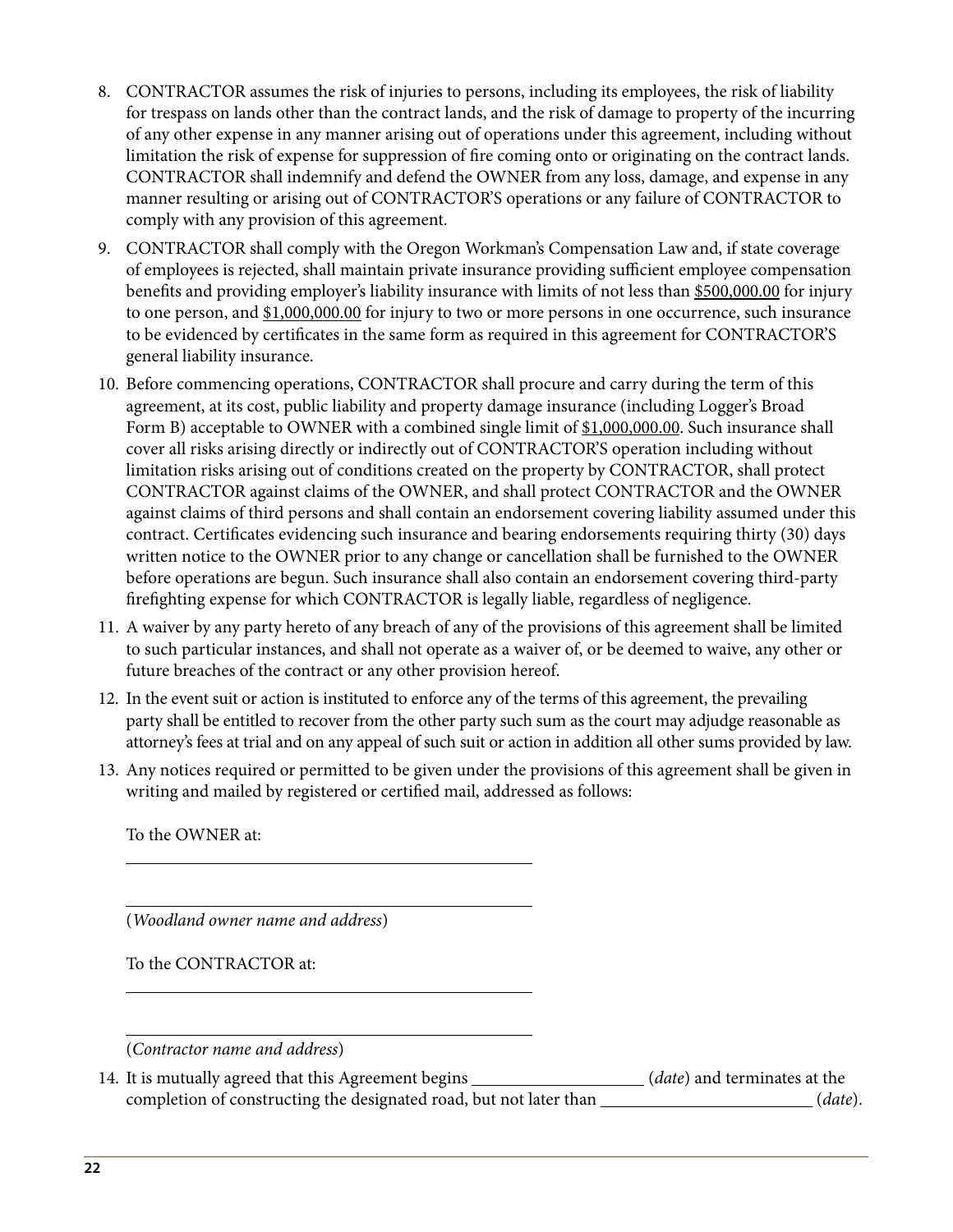- 15. Time is the essence of this Agreement. If CONTRACTOR fails to perform any obligation or condition imposed on it by the terms of this Agreement and such failure continues for ten (10) days after written notice from the OWNER specifying the failure and demanding its cure or if the CONTRACTOR should become insolvent, or make an assignment for the benefit of creditors, or be adjudged bankrupt, or a receiver or trustee in bankruptcy reorganization for its property be appointed, the OWNER may at its option terminate this Agreement or pursue any other remedy available for breach of contract.
- 16. This Agreement shall be binding upon and inure to the benefit of the parties, their successors, and assigns, but no interest of CONTRACTOR hereunder shall be assigned or otherwise transferred, voluntarily or involuntarily, without the prior written consent of the OWNER. CONTRACTOR may exercise its rights and discharge its obligations through agents, including subcontractors, but shall at all times remain fully responsible to the OWNER for the actions of such agents.
- 17. CONTRACTOR represents that this road construction contract has been executed by it on the basis of its own examination of proposed project and its opinion as to road construction costs.

Signed and sealed in duplicate this  $\_\_\_\_$  day of  $\_\_\_\_\_$ , 20  $\_\_\_\_\$ .

(*OWNER*)

 $\overline{a}$ 

 $\overline{a}$ 

#### (*CONTRACTOR*)

#### **Exhibit "A"**

Dirt Spur R/W to be cleared and decked (tree length), to be ditched, graded, and ready for log hauling 98+00 stations

Repair, extend, and reposition existing culverts and install new culverts where needed.

**Legal description:**

**Direction to the job from I-5 South:**

**Direction to the job from I-5 North:**

#### **Additional notes:**

- All road segments to have \_\_\_\_\_\_\_\_\_\_\_\_\_\_\_\_-foot running surface.
- All cut banks to be \_\_\_\_\_\_\_\_\_\_\_\_\_.
- All landings to be flat and level.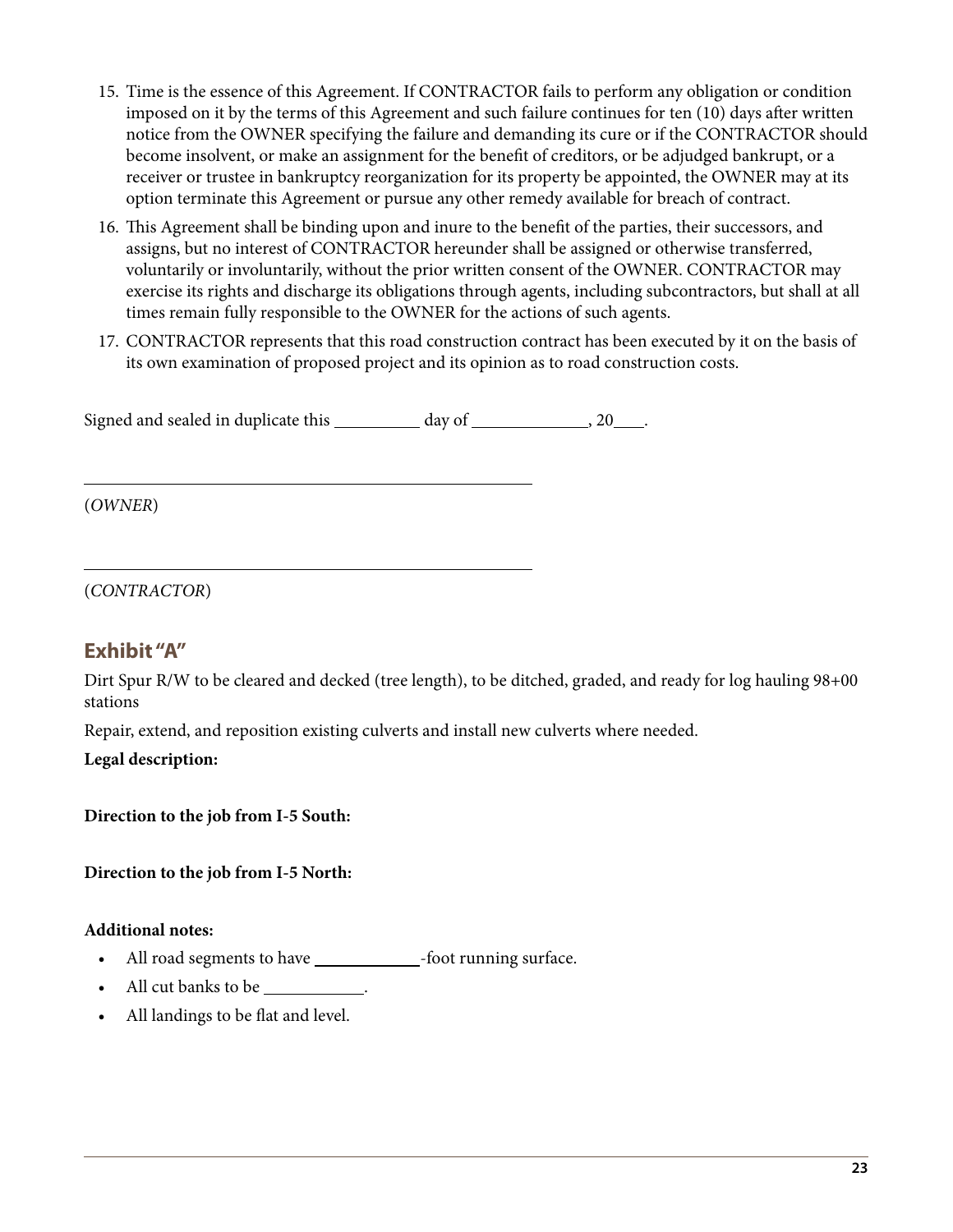## <span id="page-23-0"></span>**Appendix 6: Sample Tree Planting Contract**

| This AGREEMENT is made this ______ day of __________________, 20____ between: |  |  |
|-------------------------------------------------------------------------------|--|--|
|                                                                               |  |  |
| (Woodland owner name and address)                                             |  |  |
| herein called OWNER, and:                                                     |  |  |
|                                                                               |  |  |

(*Contractor name and address*)

herein called CONTRACTOR.

### **Permits and Responsibilities**

Before work starts, CONTRACTOR will designate, in writing, the person or persons who will represent and act for him in his absence from the job and will describe the areas of responsibility assigned to his representative.

#### **Crew Supervision and Size**

A maximum of  $xx$  ( $xx$ ) and a minimum of  $xx$  ( $xx$ ) planters will be allowed at the job site. One non-planting, English-speaking supervisor shall be provided at all times. In no instance shall more than xx (xx) or less than  $x(x)$  planters be working on the job site unless authorized by the OWNER.

#### **Period of Contract**

The job will begin \_\_\_\_\_\_\_\_\_\_\_\_\_\_(*date*) or when the trees are first available in suitable condition from the nursery and weather permits. The job will be completed before (*date*).

#### **Suspension of Work**

The OWNER may suspend work when weather and soil conditions become unfavorable for tree planting. Work will resume again when conditions are suitable for planting in the opinion of OWNER.

Generally, planting may proceed when:

- 1. Upper 10 inches of soil is moist.
- 2. Soil is not frozen more than  $\frac{1}{2}$  inch deep.
- 3. Snow cover is less than 2 inches.
- 4. Air temperature between 32°F and 65°F.
- 5. Wind velocity less than 20 miles per hour (disregard occasional, higher gusts).

#### **Planting Stock**

Seedlings, to be planted by area, stock type, density and species as shown in Exhibit "A," will be delivered by OWNER as close to the site as possible.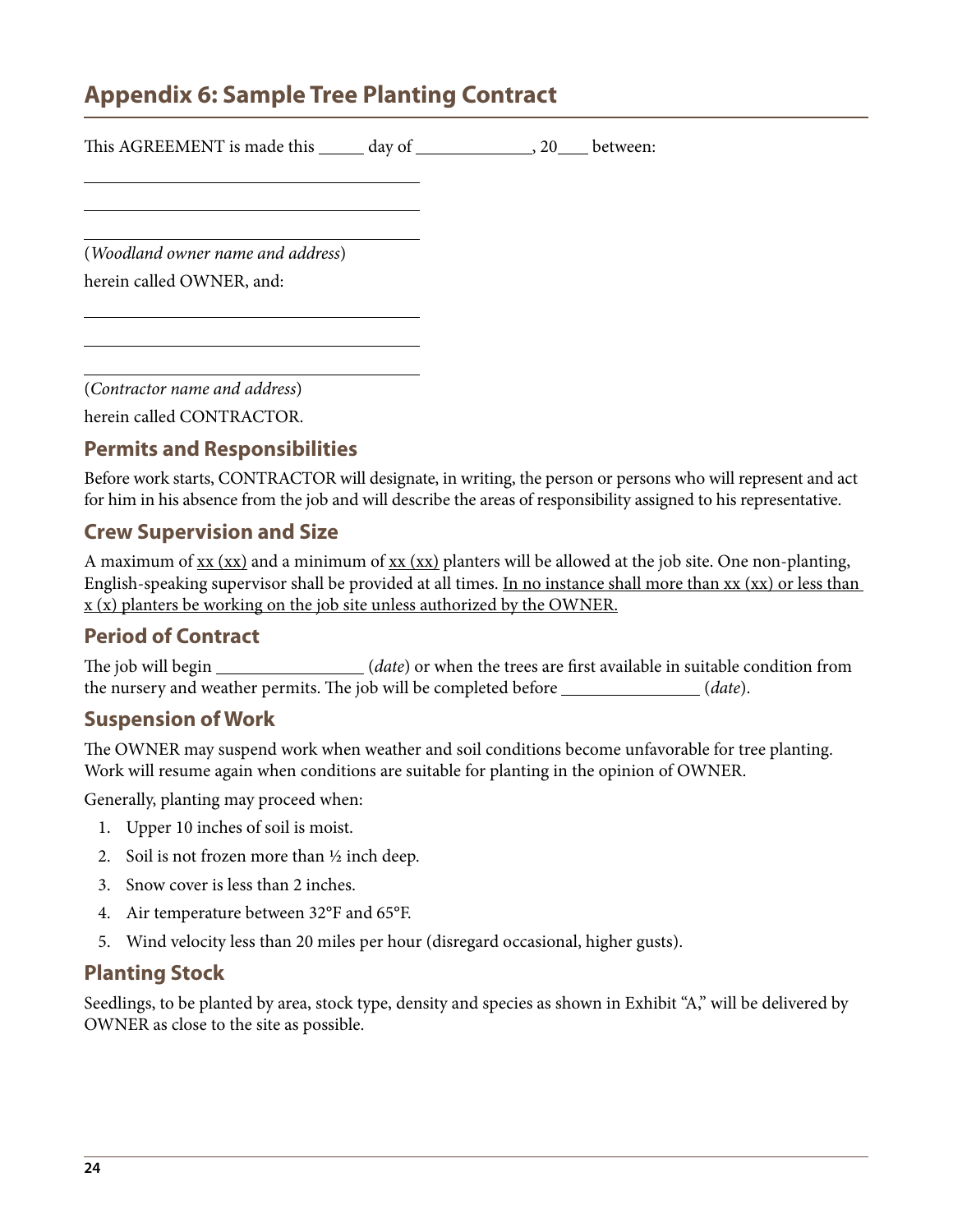#### *Care of Trees*

Trees shall be kept from all damaging agents at all times, including drying, heating, smothering, freezing, drowning, mechanical injury, etc. CONTRACTOR will follow these minimum practices at all times:

- 1. Trees will be kept in a cool, shaded area.
- 2. Trees will be protected from drying winds.
- 3. Trees will be watered as directed by OWNER.
- 4. Trees shall not be dropped or thrown before or after removal from their packaging.
- 5. Containers will not be removed from storage or opened except as needed during one day's planting.
- 6. Trees left over from planters' bags or opened bundles will ordinarily be repackaged separately by species and lot and returned to cold storage each day. All unopened containers will be returned to cold storage each day.

#### *Care of Trees During Planting*

- 1. Trees carried by planter shall be in a bag for easy removal of one tree at a time. Roots shall be dipped in water prior to loading in tree-planting bags at the discretion of the OWNER.
- 2. At the planting spot, a tree shall not be removed from the bag before the hole has been prepared for it.
- 3. Roots of the trees shall not be twisted or whipped by planters at any time.
- 4. Trees shall be planted as received without root or top pruning or culling. If these operations appear necessary, or if mold, dry roots, freezing, drying, or evidence of other injury is observed, the condition shall be promptly reported to the OWNER for decision on culling or other action.

#### *Specifications for Satisfactory Trees*

- 1. **Clearing.** All debris, humus, ashes, and living vegetation shall be cleared or scalped away exposing bare, moist mineral soil on areas 12 inches square or larger. Occasionally when a deep, extensive slash accumulation occurs, the OWNER may accept less clearing providing the tree is well planted. The hole shall be opened deep enough and wide enough to fully accommodate the roots of the trees being planted. The hole shall be perpendicular to the ground surface, and shall be located near the center of the cleared area. Only hand tools capable of scalping and opening a hole perpendicular to the ground surface, broken out on three sides and at least 12 inches deep will be approved for use.
- 2. **Roots.** The tree shall be suspended vertically near the center of the hole with roots in a near natural arrangement (not "J" or "L" rooted). The roots shall not be doubled up, twisted, tangled, bunched, or stuffed.
- 3. **Depth.** The hole should be more than deep enough to hold the root system with ease and allow for broken soil all around the root system to promote root growth. Trees should be planted at the same depth they grew in the nursery or a little deeper. No portion of the roots shall be exposed.
- 4. **Straightness.** The stems of planted trees will be within 20 degrees of vertical.
- 5. **Tightness.** Moist mineral soil shall be filled in and compacted around the roots. Soil compacting shall be such that the tree shall not pull loose by a firm tug with upper stem or branch between thumb and forefinger. After the earth is compacted around the roots, the soil must be smoothed out to the level of the surrounding soil surface.
- 6. **Location.** A planted tree will be considered unsatisfactory when planted in improper places such as in standing water, on mounds of loose earth, in rodent runways, in erosion channels, in loose rock, in a shallow hole of underlying bedrock, or in duff.
- 7. **Tree Damage.** A tree with a top, stem, or root, which is torn, broken or bruised will be unsatisfactory when due to any action by the planter after the seedlings are removed from their shipping container.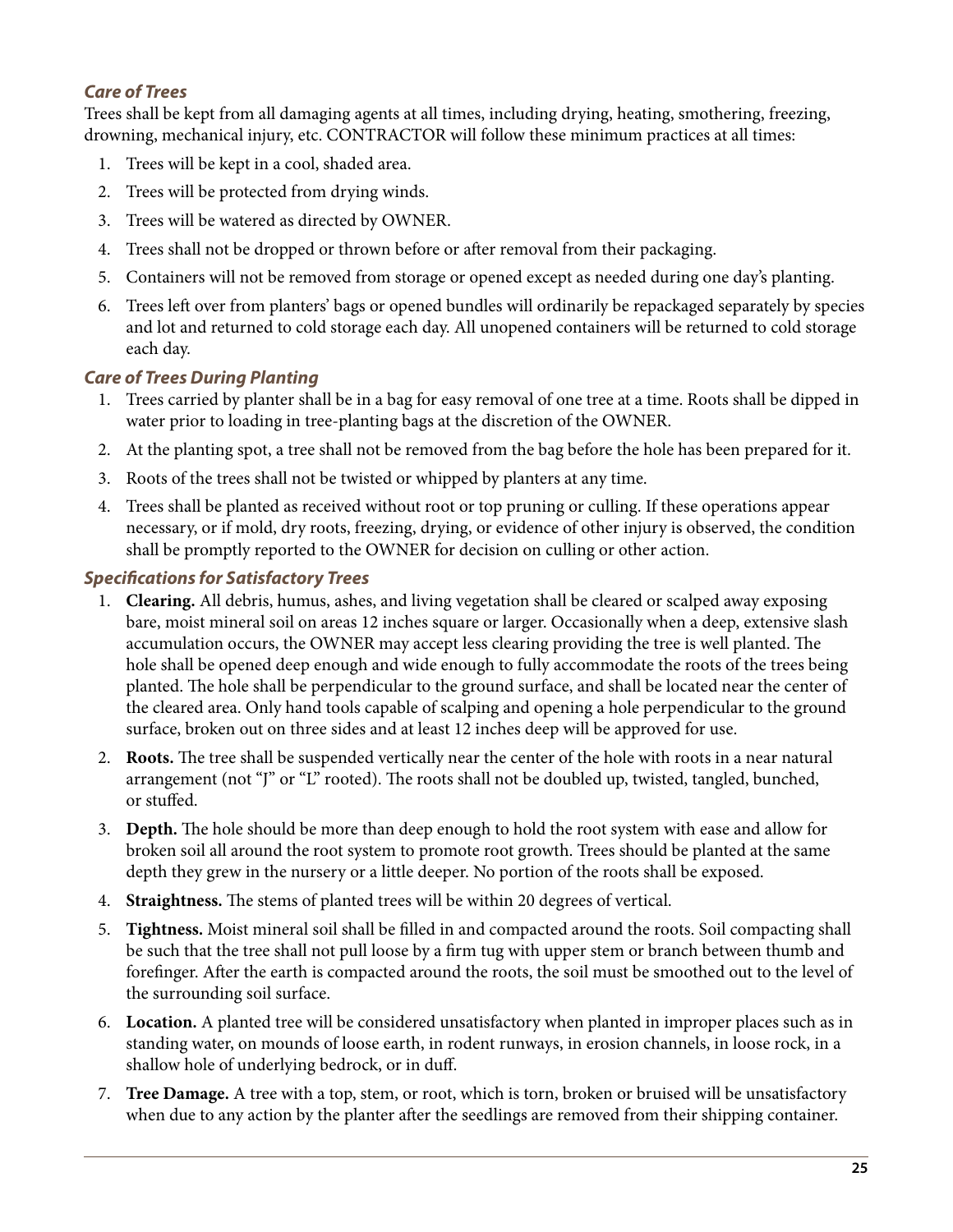- 8. **Natural.** A natural tree is defined as a healthy, undamaged Douglas-fir tree greater than 1 foot in height. A natural tree should be spaced as a normal planted tree with the following exception: When a natural tree is greater than 15 feet in height, plant no closer than the dripline of the natural tree.
- 9. **Tree Location and Spacing.** Proper selection of the planting site is as important as adhering to a precise planting spacing. The basic tree spacing for planting is listed in Exhibit "A." Where planting conditions are uniform, trees will be planted at the indicated spacing with rows, and trees within rows, being approximately the same distance apart. When site conditions prevent uniform spacing because of a nonplantable planting spot, spacing will be reduced from the base spacing to a minimum spacing of feet or increased to a maximum spacing of **fact** of feet. Where unplantable areas exist which are larger than feet apart, tree spacing on the perimeter of the unplantable area will be planted at -foot spacing. The above spacing guidelines define the number of planting spots. It is the intent of this contract to provide for a per-acre tree count commensurate with the spacing base average.
- 10. **Shading.** When indicated in Exhibit "A," trees will be planted on the north and east sides of available natural obstacles such as stumps, logs, debris piles, rocks and dead or live brush clumps. Trees will be planted as close to these obstacles as ground conditions permit. The spacing guidelines will be modified to allow the distance between trees to be increased to <u>feet</u>, thus permitting planting in the shade of a natural obstacle.

#### **Penalties**

Since payment is based on number of seedlings planted, the hiding or destroying of trees are considered serious incidents and may result in the termination of this contract. Any planter found hiding or destroying trees will stop planting immediately and will not be allowed back on the planting site. When hidden seedlings are found, the penalty charge will be \$\_\_\_\_\_\_ per seedling or \$\_\_\_\_ per occurrence, which ever is greater.

Seedlings dropped inadvertently and found by the OWNER will cost the CONTRACTOR \$ dropped seedling.

#### **Inspection**

The OWNER will daily inspect and systematically take plots of each planting unit or completed parts thereof for purposes of computing the payment. Approximately 2% of unit area will be sampled using 1/50 acre plots. Plots will be taken in a manner to obtain a representative sample of the unit and each planter's work.

#### *Spacing*

The number of planted trees in the plot will be counted and the number of plantable spots will be determined. The percentage of satisfactorily planted trees will be calculated by deducting the percentage of overstocked or understocked trees from 100%.

#### *Quality*

Seedlings will be evaluated on the 10 specifications for satisfactory trees described previously in this contract. Each tree will either be rated as acceptable or unacceptable. The percentage of satisfactorily planted trees will be the number of acceptable trees divided by the total number of trees within the plot, times 100.

#### *Calculation for Percent Satisfactory Planting*

Percent Satisfactory Planting is figured by multiplying the percentage of well-spaced trees by the percentage of properly planted trees.

Example: 99% well-spaced trees  $\times$  98% properly planted trees = 97% satisfactory planting.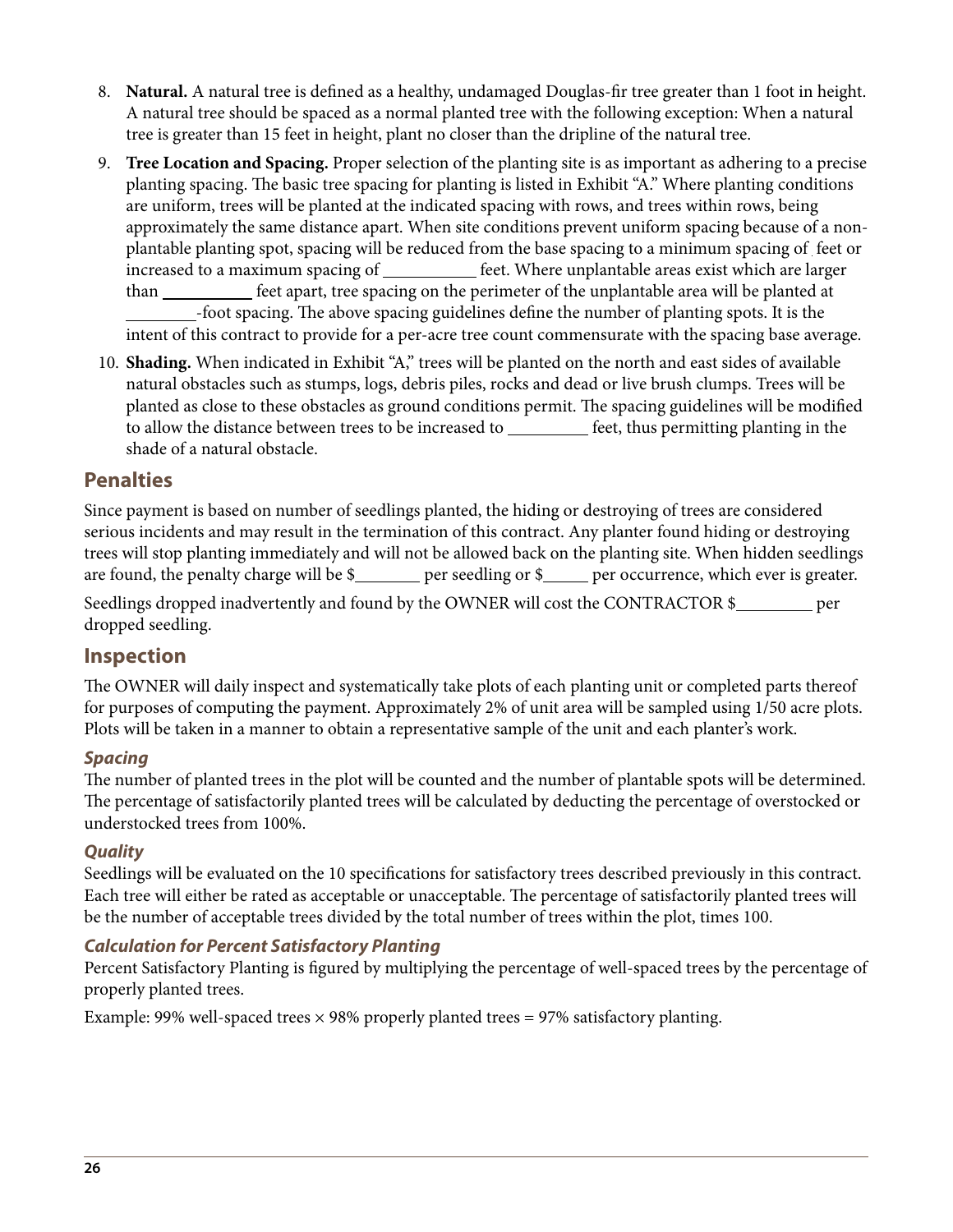### **Re-Examination upon Contractor Request**

If the original examination results are not acceptable to the CONTRACTOR, a re-examination may be requested. If re-examination indicates a variance of less than 5% from the first examination, the CONTRACTOR will pay the actual cost of the re-examination. CONTRACTOR will be paid on the basis of the re-examination.

### **Owner's Right to Terminate Contract**

OWNER retains the right to terminate work under this contract at any time for due cause. Due cause can consist of improper planting, as spelled out previously, failure to appear or stay on the job (weather permitting), improper handling of planting stock, or failure to conduct work in a businesslike manner.

### **Payment**

Basis for payment will be per thousand planted trees times the bid price. The bid price per tree or per unit is shown in Exhibit "A." CONTRACTOR will be paid the full bid price if the percentage of satisfactory planted trees is 95% or above. If the percentage is between 85% and 95%, payment will be reduced by the percentage under 95%. The CONTRACTOR will receive NO PAYMENT if the percentage of satisfactory planted trees is BELOW 85%.

Example: If the percentage of satisfactory planted was 87%, payment would be reduced by 8%.

OWNER will pay CONTRACTOR within five (5) days of receipt of invoice.

### **Bond or Cash Deposit**

CONTRACTOR is required by the OWNER to post bonds, or cash deposits, in the amount of \$ to assure the following:

- 1. Guarantee of CONTRACTOR performance
- 2. Payment of CONTRACTOR'S employees
- 3. Payment of any subcontractors
- 4. Satisfaction of obligation to the Department of Labor and Industry and to the Employment Security Department.

CONTRACTOR shall supply evidence of such protection in the form of certificates or copies of bonds and policies before planting begins. Bonds shall remain in effect for 120 days after termination of planting.

### **Independent Contractor**

It is agreed that CONTRACTOR undertakes this contract as an independent contractor and shall have full control of work and details thereof to be performed hereunder. As such independent contractor, CONTRACTOR shall comply with all Compensation Law, Social Security Law, the Fair Labor standards Act, Withholding, and any and all other laws and regulations pertaining to employers. CONTRACTOR agrees to bring himself within the terms of the Workmen's Compensation Act in the State of Oregon unless permitted, in writing, by OWNER to carry private employer's liability insurance.

CONTRACTOR will hire only laborers legally present and entitled to work in the United States. CONTRACTOR agrees to cooperate with the immigration and Naturalization Service, by providing INS, at its request, with payroll data and a list of employees, their birth dates, and their social security or "green card" numbers. Any refusal by CONTRACTORS to cooperate with the INS or any willful hiring by CONTRACTOR of laborers not legally entitled to work in the United States will be grounds for immediate termination of this agreement. Any action taken by OWNER to remedy such default shall be without prejudice to OWNER'S remedies for damages.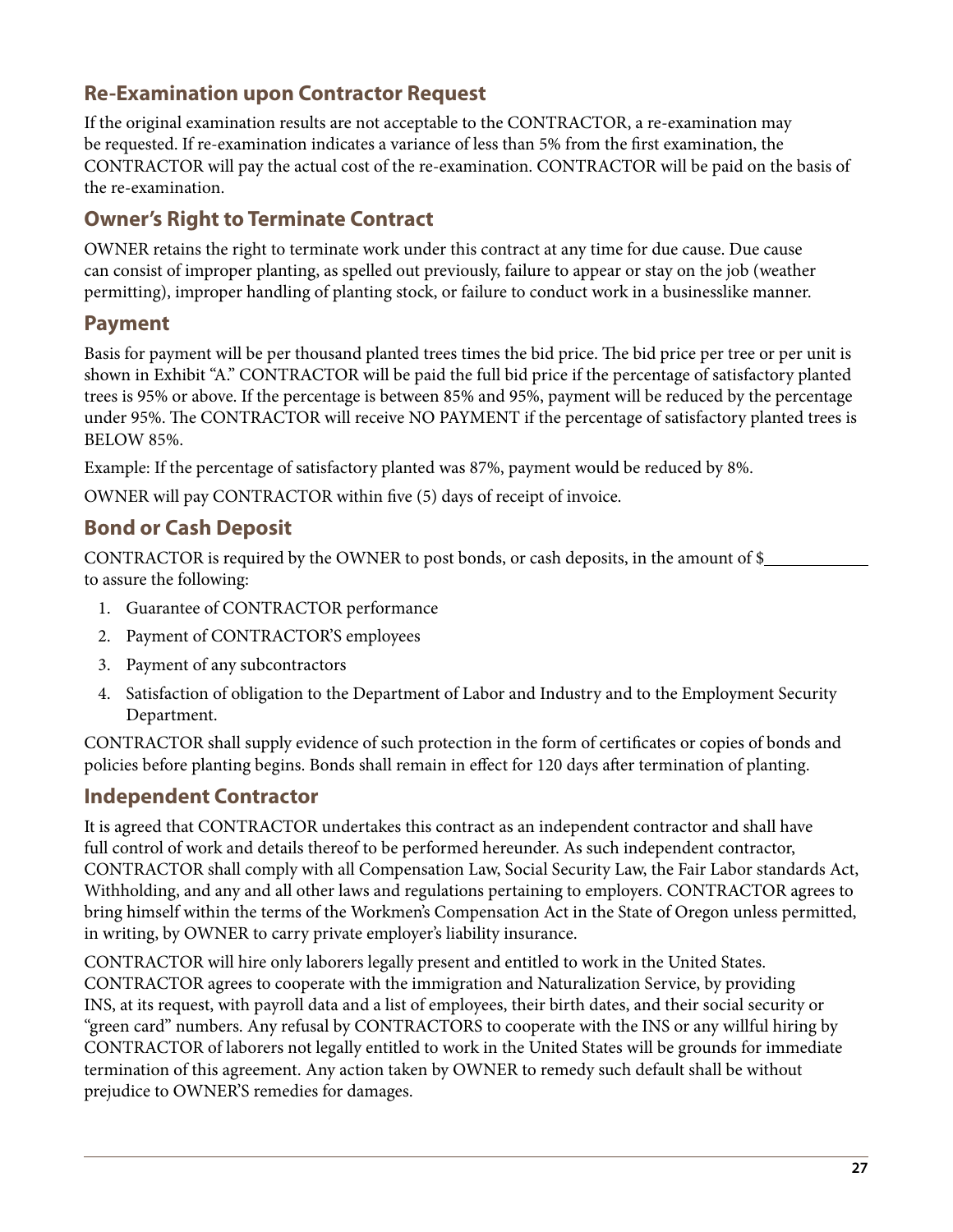### **Insurance Coverage**

The CONTRACTOR agrees to indemnify and save and hold harmless the OWNER, its officers, agents, and employees, from any and all aliens, claims, liability, or damages for acts of commission, omission or negligence on the part of said Contract, its subcontractors, agents and employees, arising or growing out of the performance, malperformance, or nonperformance of any part of this contract.

CONTRACTOR shall, at his/her own expense, obtain and maintain public liability (bodily injury) and property damage insurance with limits as follows:

- a. Bodily injury liability, automobile \$500,000 each person \$1,000,000 each accident
- b. Bodily injury liability, except automobile \$500,000 each person \$1,000,000 each accident
- c. Property damage liability \$1,00,000 each accident

Insurance furnished by CONTRACTOR shall include coverage against: Liability for all business operations; liability for products or completed operations; contingent liability for activities of subcontractors; vehicle liability. Certificates evidencing such insurance and bearing endorsements requiring thirty (30) days written notice to the OWNER prior to any change or cancellation shall be furnished to the OWNER before planting begins.

CONTRACTOR shall comply with the Oregon Workman's Compensation Law and, if state coverage of employees is rejected, shall maintain private insurance providing sufficient employee compensation benefits and providing employer's liability insurance with limits of not less than \$500,000.00 for injury to one person, and \$1,000,000.00 for injury to two or more persons in one occurrence, such insurance to be evidenced by certificates in the same form as required in this agreement for CONTRACTOR'S general liability insurance.

### **Assignment**

CONTRACTOR shall not sublet, transfer, or assign this contract or any part thereof, without the prior written consent of OWNER. Such consent shall not relieve CONTRACTOR of any liability or responsibility hereunder.

### **Project Alteration**

OWNER may increase, decrease or alter work to be done and materials furnished hereunder. Any changes occasioned thereby in amounts to be paid hereunder shall be agreed to in writing prior to performance of such work or of furnishing such material. CONTRACTORS shall make no claim for extra work or extra materials unless so agreed to. All work or materials furnished hereunder shall at all times be subject to the inspection and approval of OWNER.

### **Contractor Cleanup**

CONTRACTOR shall remove all excess materials, tree sacks, lunch wrappers, etc., daily. Upon completion of the unit, CONTRACTOR will remove all worn out tools and rubbish.

### **Contractor Rights and Responsibilities**

Failure of CONTRACTOR to proceed promptly in a workmanlike manner within the required time, or to maintain an agreed-upon schedule, and failure of CONTRACTOR to remedy such conditions within two (2) days' notice from OWNER shall constitute a default hereunder. Failure of CONTRACTOR to employ only those legally present in the United States and failure to remedy such conditions within two (2) days' notice from OWNER shall constitute a default hereunder. Any action taken by OWNER to remedy such default shall be without prejudice to OWNER'S remedies for damages for any loss sustained. CONTRACTOR shall comply with all public laws, ordinances, and requirements respecting the work, obtain all required permits, and comply with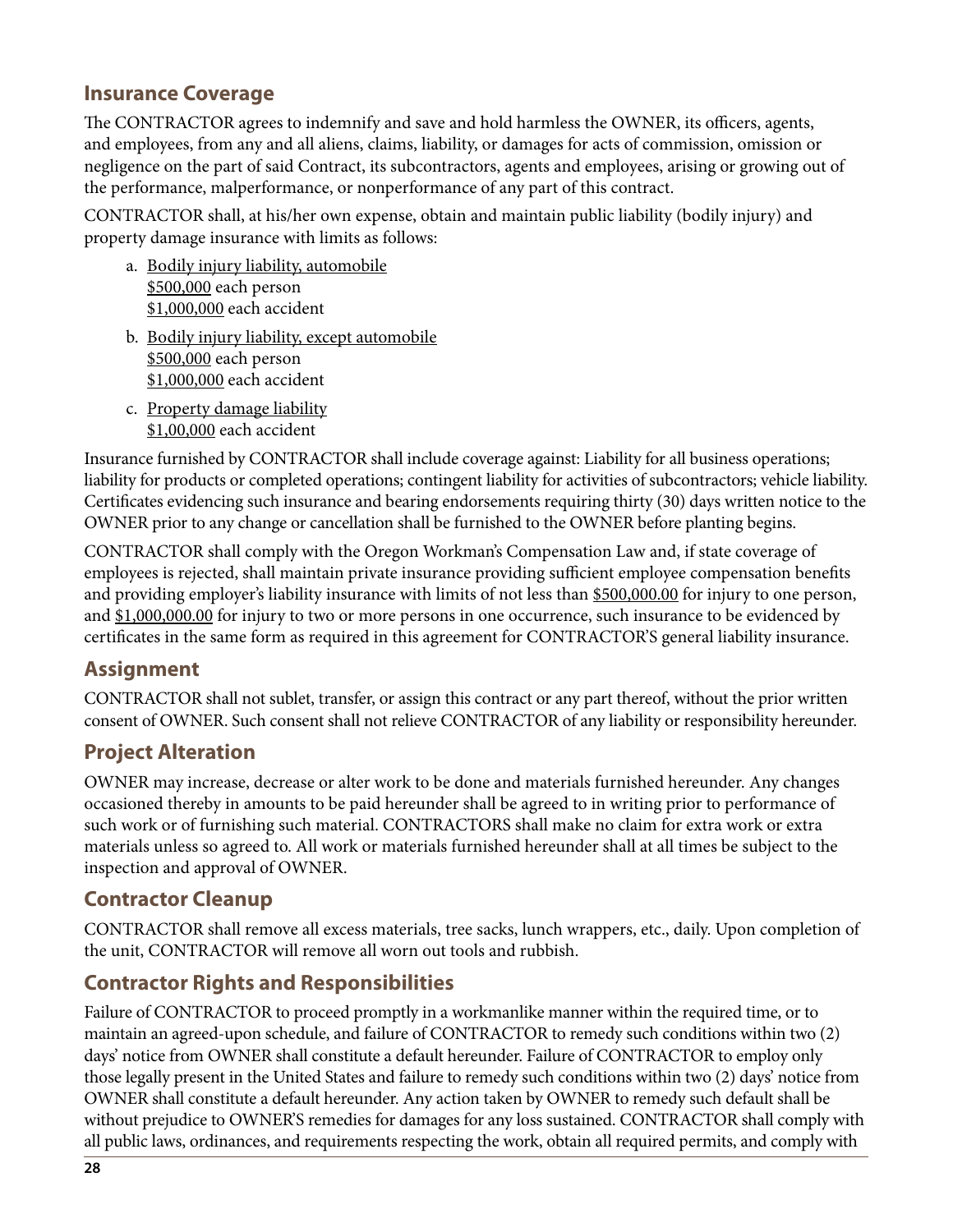regulations of any insurance company which issues a policy on any part of the work or site. CONTRACTOR shall acquaint him/herself with limits of the property or right-of-way of OWNER'S operations.

The failure of OWNER to assert any of its rights hereunder shall not be construed as a waiver thereof.

As to the terms and conditions of employment, including, but not limited to, hiring, promotions, wages, hours, fringe benefits, CONTRACTOR will not discriminate against any person on the basis of race, creed, religion, sex, or national origin.

CONTRACTOR shall at all times indemnify and hold harmless OWNER from any liabilities, causes of action, damages, claims, or demands that may arise from or be incident to the work to be performed hereunder by CONTRACTOR, CONTRACTOR'S employees, or agents.

CONTRACTOR acknowledges that OWNER is under no obligation to extend or renew this contract at the expiration hereof, or to award or offer CONTRACTOR other or additional contracts or work. CONTRACTOR is not relying on any representation or promises other than those specifically set forth herein.

Signed and sealed in duplicate this \_\_\_\_\_\_\_\_\_\_ day of \_\_\_\_\_\_\_\_\_\_\_\_\_\_\_, 20 .

CONTRACTOR

 $By:$ **OWNER** 

(*signature*) (*print name*)

 $By:$ 

(*signature*) (*print name*)

### **Exhibit "A"**

**Unit name, etc.:**

**Special instructions:**

CONTRACTOR shall be paid  $\frac{1}{2}$  per designated unit or  $\frac{1}{2}$  per tree.

Trees shall be planted in a ration of \_\_\_\_\_\_\_\_% (species); \_\_\_\_\_\_\_\_% (species); \_\_\_\_\_\_\_% (species).

Trees shall be spaced approximately **feet apart where uniform spacing is practical**. Where uniform spacing is impractical, trees may be planted as close as <u>feet or as far as</u> feet, depending on best planting locations.

to planters with a non-planting, English-speaking inspector.

-foot scalp to mineral soil will be required.

OWNER will deliver trees as close as the nearest rocked road. CONTRACTOR will be responsible for getting the trees to the units.

NO trash is to be left on OWNER'S property.

BOTH ACRES AND TOTAL NUMBER OF SEEDLINGS TO BE PLANTED ARE ESTIMATIONS AND NOT GUARANTEES.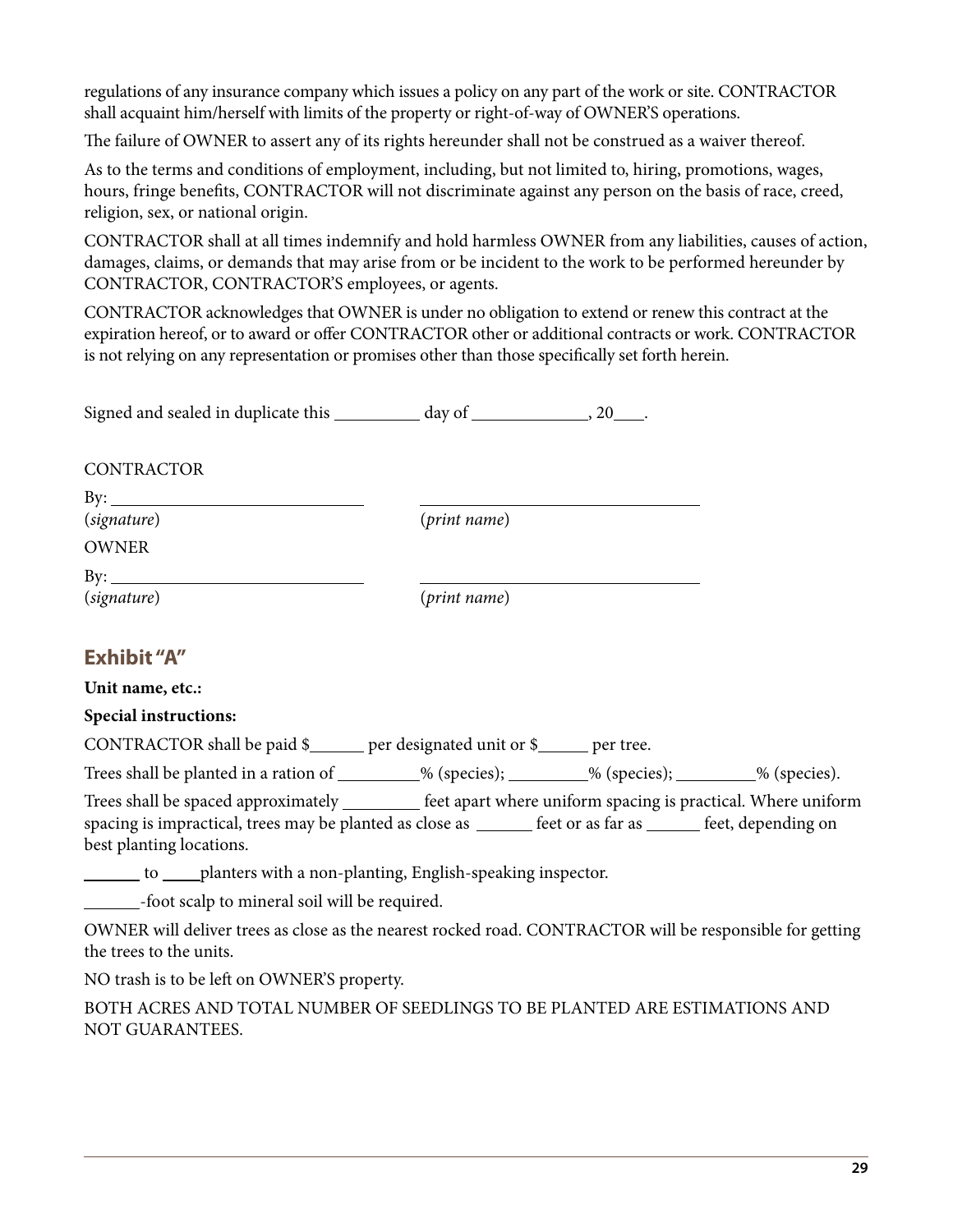## <span id="page-29-0"></span>**Appendix 7: Sample Herbicide Spraying Contract**

| This AGREEMENT is made this ______ day of __________________, 20____ between: |  |  |
|-------------------------------------------------------------------------------|--|--|
|                                                                               |  |  |
| (Woodland owner name and address)                                             |  |  |
| herein called OWNER, and:                                                     |  |  |
|                                                                               |  |  |
|                                                                               |  |  |

(*Contractor name and address*)

herein called CONTRACTOR.

### **Permits and Responsibilities**

Before work starts, CONTRACTOR will designate, in writing, the person or persons who will represent and act for him in his absence from the job and will describe the areas of responsibility assigned to his representative.

#### **Crew Supervision and Size**

A maximum of  $xx$  (xx) and a minimum of  $x$  (x) applicators will be allowed at the job site. One Englishspeaking supervisor shall be provided at all times. In no instance shall more than  $xx$  (xx) or less than  $x$  (x) applicators be working on the job site unless authorized by the OWNER.

#### **Period of Contract**

The job will begin *(date)* and the job will be completed before *(date)* unless otherwise authorized by the OWNER.

#### **Suspension of Work**

The OWNER may suspend work when weather conditions become unfavorable for herbicide application. Work will resume again when conditions are suitable for herbicide application in the opinion of OWNER.

Generally, herbicide application may proceed when:

- 1. There will be no rain for 24 hours.
- 2. Wind is calm to no more than 5 miles per hour.
- 3. Humidity is equal to or greater than 30%.
- 4. Air temperature is between 35°F and 80°F.

#### **Payment**

Methods of payment are described in Exhibit "A." Work will be regularly inspected by OWNER. Payment will not be made until approved completion of all work. OWNER will pay CONTRACTOR within fifteen (15) days of receipt of invoice.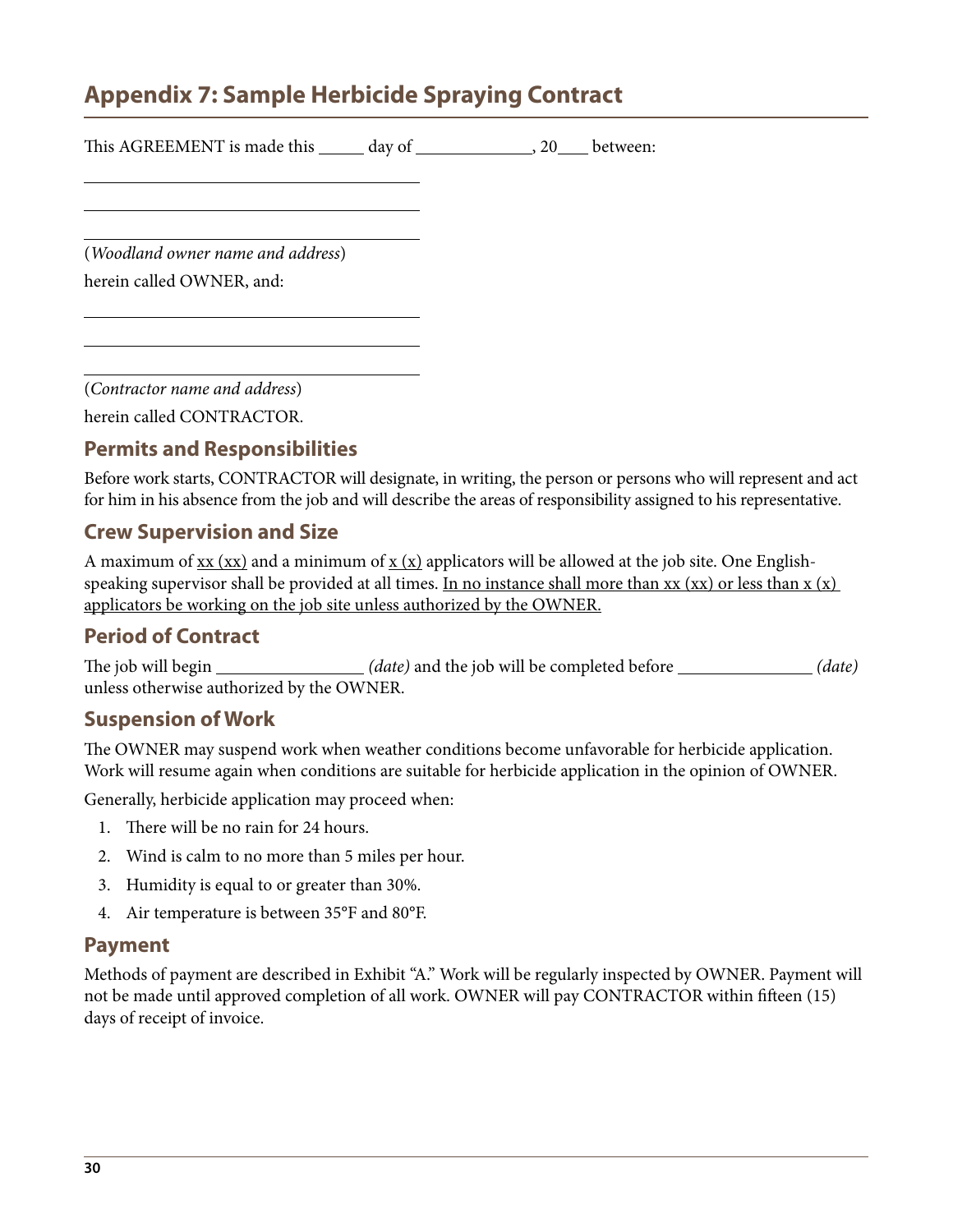### **Bond or Cash Deposit**

CONTRACTOR is required by the OWNER to post bonds, or cash deposits, in the amount of \$ to assure the following:

- 1. Guarantee of CONTRACTOR performance
- 2. Payment of CONTRACTOR'S employees
- 3. Payment of any subcontractors
- 4. Satisfaction of obligation to the Department of Labor and Industry and to the Employment Security Department.

CONTRACTOR shall supply evidence of such protection in the form of certificates or copies of bonds and policies before planting begins. Bonds shall remain in effect for 120 days after termination of planting.

### **Independent Contractor**

It is agreed that CONTRACTOR undertakes this contract as an independent contractor and shall have full control of work and details thereof to be performed hereunder. As such independent contractor, CONTRACTOR shall comply with all Compensation Law, Social Security Law, the Fair Labor standards Act, Withholding, and any and all other laws and regulations pertaining to employers. CONTRACTOR agrees to bring himself within the terms of the Workmen's Compensation Act in the State of Oregon unless permitted, in writing, by OWNER to carry private employer's liability insurance.

CONTRACTOR will hire only laborers legally present and entitled to work in the United States. CONTRACTOR agrees to cooperate with the immigration and Naturalization Service, by providing INS, at its request, with payroll data and a list of employees, their birth dates, and their social security or "green card" numbers. Any refusal by CONTRACTORS to cooperate with the INS or any willful hiring by CONTRACTOR of laborers not legally entitled to work in the United States will be grounds for immediate termination of this agreement. Any action taken by OWNER to remedy such default shall be without prejudice to OWNER'S remedies for damages.

### **Insurance Coverage**

The CONTRACTOR agrees to indemnify and save and hold harmless the OWNER, its officers, agents, and employees, from any and all aliens, claims, liability, or damages for acts of commission, omission, or negligence on the part of said Contract, its subcontractors, agents, and employees, arising or growing out of the performance, malperformance, or nonperformance of any part of this contract.

CONTRACTOR shall, at his/her own expense, obtain and maintain public liability (bodily injury) and property damage insurance with limits as follows:

- a. Bodily injury liability, automobile \$500,000 each person \$1,000,000 each accident
- b. Bodily injury liability, except automobile \$500,000 each person \$1,000,000 each accident
- c. Property damage liability \$1,00,000 each accident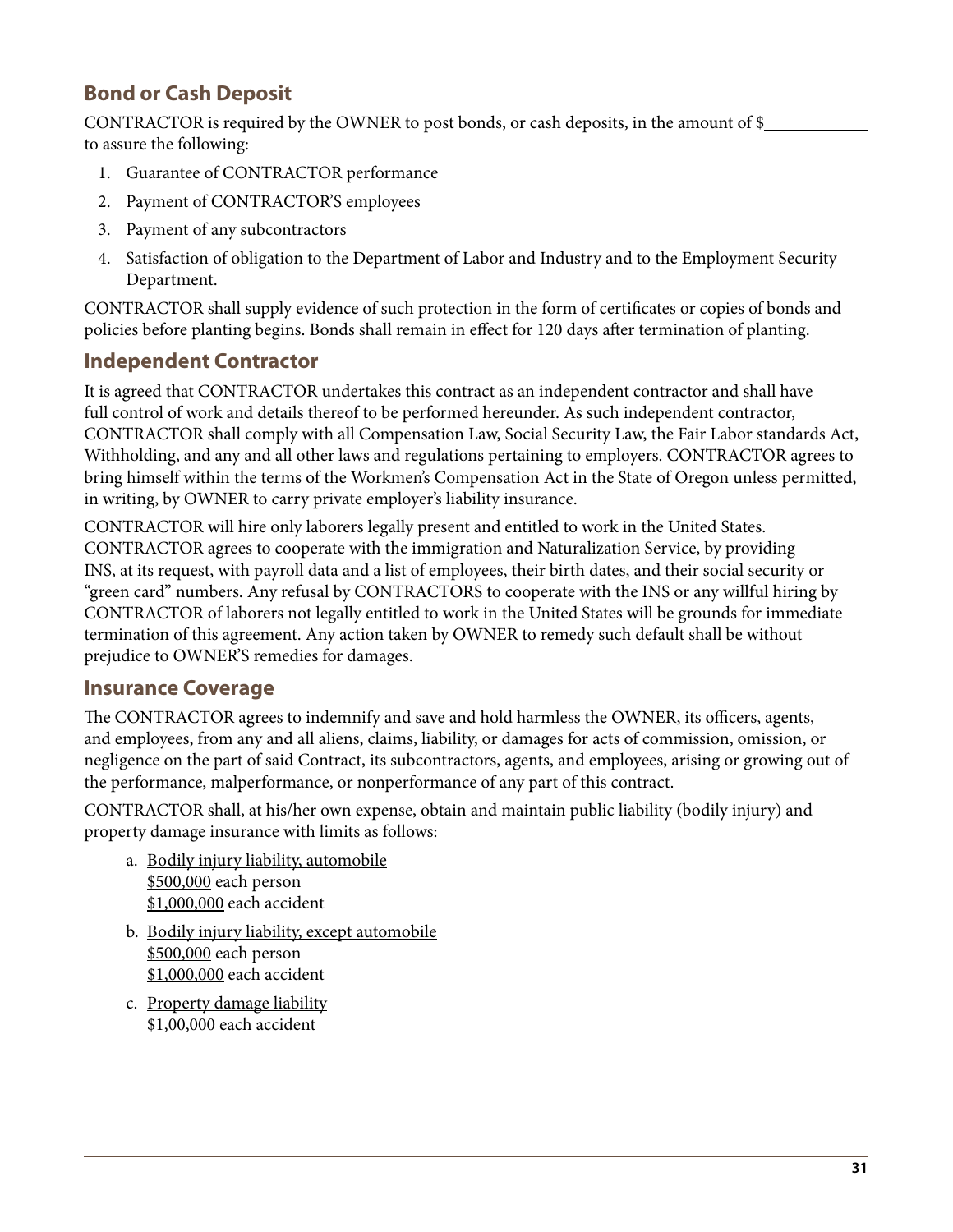Insurance furnished by CONTRACTOR shall include coverage against: Liability for all business operations; liability for products or completed operations; contingent liability for activities of subcontractors; vehicle liability. Certificates evidencing such insurance and bearing endorsements requiring thirty (30) days written notice to the OWNER prior to any change or cancellation shall be furnished to the OWNER before planting begins.

CONTRACTOR shall comply with the Oregon Workman's Compensation Law and, if state coverage of employees is rejected, shall maintain private insurance providing sufficient employee compensation benefits and providing employer's liability insurance with limits of not less than \$500,000.00 for injury to one person, and \$1,000,000.00 for injury to two or more persons in one occurrence, such insurance to be evidenced by certificates in the same form as required in this agreement for CONTRACTOR'S general liability insurance.

### **Assignment**

CONTRACTOR shall not sublet, transfer, or assign this contract or any part thereof, without the prior written consent of OWNER. Such consent shall not relieve CONTRACTOR of any liability or responsibility hereunder.

### **Project Alteration**

OWNER may increase, decrease, or alter work to be done and materials furnished hereunder. Any changes occasioned thereby in amounts to be paid hereunder shall be agreed to in writing prior to performance of such work or of furnishing such material. CONTRACTORS shall make no claim for extra work or extra materials unless so agreed to. All work or materials furnished hereunder shall at all times be subject to the inspection and approval of OWNER.

### **Contractor Cleanup**

CONTRACTOR shall remove all excess materials, lunch wrappers, etc., daily. Upon completion of the unit, CONTRACTOR will remove all worn out tools and rubbish.

### **Contractor Rights and Responsibilities**

Failure of CONTRACTOR to proceed promptly in a workmanlike manner within the required time, or to maintain an agreed-upon schedule, and failure of CONTRACTOR to remedy such conditions within two (2) days' notice from OWNER shall constitute a default hereunder. Failure of CONTRACTOR to employ only those legally present in the United States and failure to remedy such conditions within two (2) days' notice from OWNER shall constitute a default hereunder. Any action taken by OWNER to remedy such default shall be without prejudice to OWNER'S remedies for damages for any loss sustained. CONTRACTOR shall comply with all public laws, ordinances, and requirements respecting the work, obtain all required permits, and comply with regulations of any insurance company which issues a policy on any part of the work or site. CONTRACTOR shall acquaint him/herself with limits of the property or right-of-way of OWNER'S operations.

The failure of OWNER to assert any of its rights hereunder shall not be construed as a waiver thereof.

As to the terms and conditions of employment, including, but not limited to, hiring, promotions, wages, hours, fringe benefits, CONTRACTOR will not discriminate against any person on the basis of race, creed, religion, sex, or national origin.

CONTRACTOR shall at all times indemnify and hold harmless OWNER from any liabilities, causes of action, damages, claims, or demands that may arise from or be incident to the work to be performed hereunder by CONTRACTOR, CONTRACTOR'S employees, or agents.

CONTRACTOR acknowledges that OWNER is under no obligation to extend or renew this contract at the expiration hereof, or to award or offer CONTRACTOR other or additional contracts or work. CONTRACTOR is not relying on any representation or promises other than those specifically set forth herein.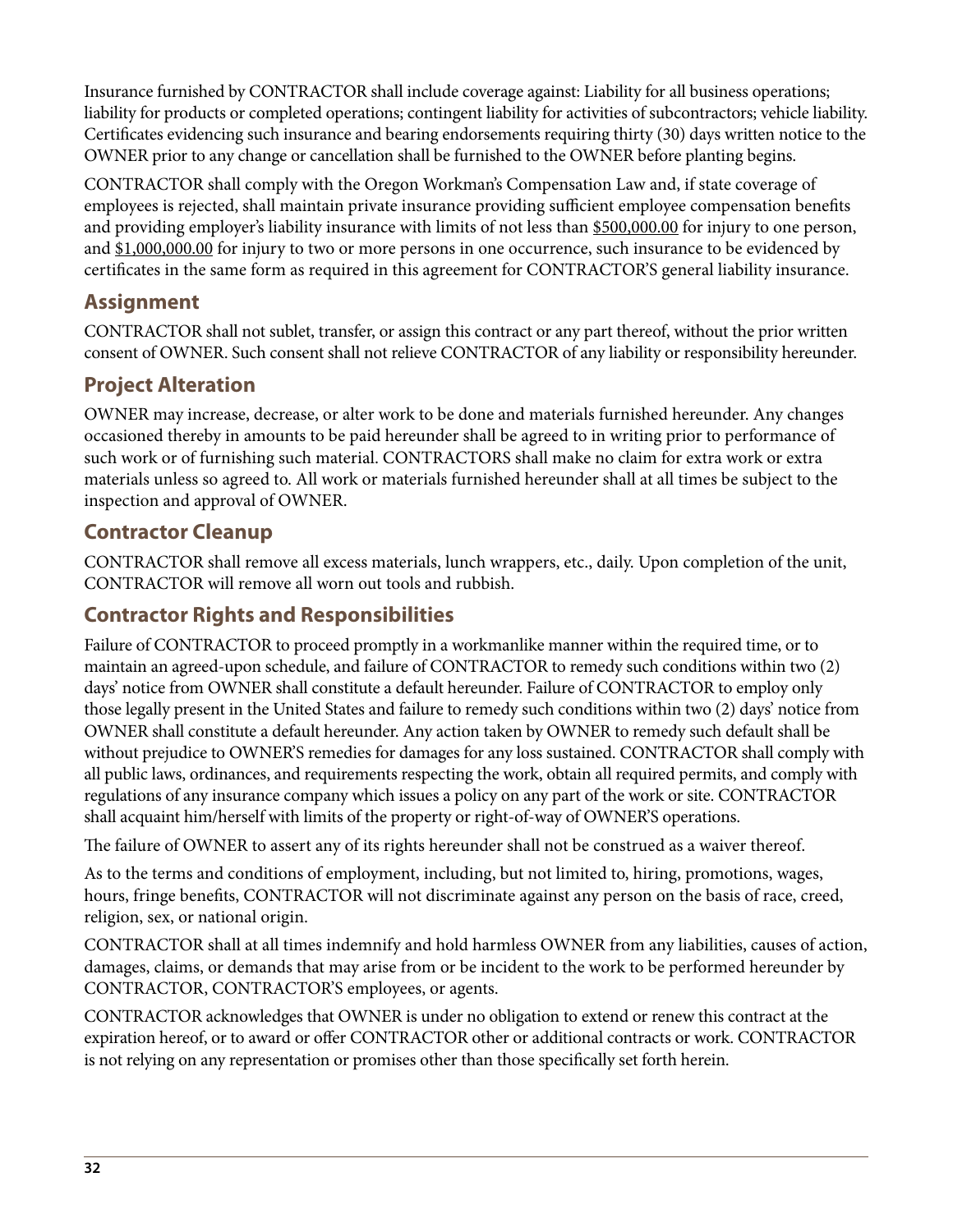| Signed and sealed in duplicate this ___________ day of ________________, 20____. |              |  |
|----------------------------------------------------------------------------------|--------------|--|
| CONTRACTOR<br>By: $\qquad \qquad$<br>(signature)                                 | (print name) |  |
| <b>OWNER</b><br>(signature)                                                      | (print name) |  |
| <b>Exhibit "A"</b><br>Units and prescription of application:                     |              |  |
| <b>Special instructions:</b>                                                     |              |  |

| Payment shall be on the basis of \$_____________ per acre or \$__________ per designated unit.                                       |  |  |
|--------------------------------------------------------------------------------------------------------------------------------------|--|--|
| Foliar spray will be applied at the mix rate of _______% (herbicide) and ________% (sticker).                                        |  |  |
| inches of wood; for clumps, all four quadrants and _________% of stems must be treated.                                              |  |  |
| OWNER will deliver herbicides as close as the nearest rocked road. CONTRACTOR will be responsible for<br>getting water to the units. |  |  |
| NO trash is to be left on OWNER'S property.                                                                                          |  |  |
| ACRES TO BE TREATED ARE ESTIMATIONS AND NOT GUARANTEES.                                                                              |  |  |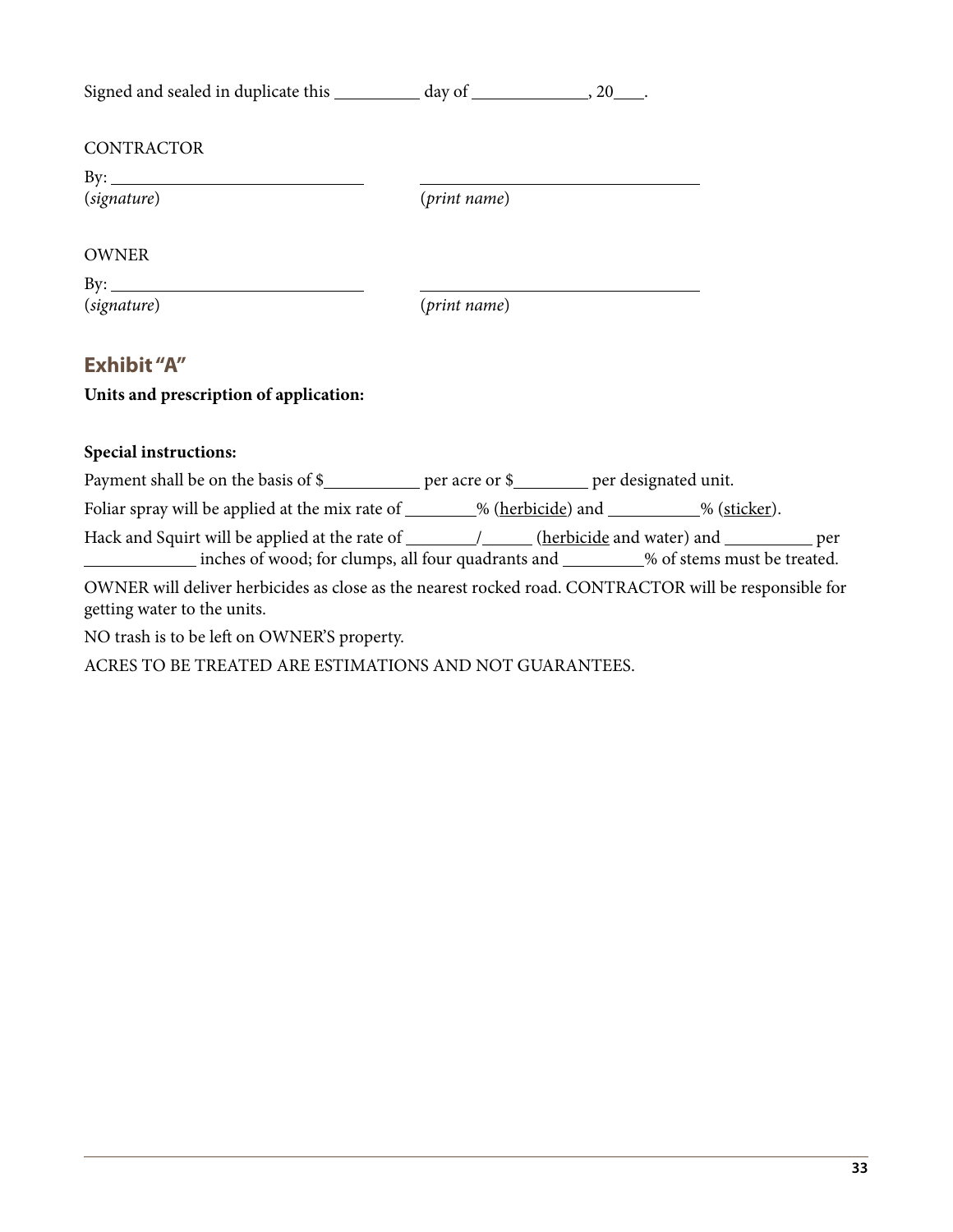## <span id="page-33-0"></span>**Appendix 8: Sample Pre-Commercial Thinning Contract**

| This AGREEMENT is made this ______ day of _________________, 20____ between: |  |  |
|------------------------------------------------------------------------------|--|--|
|                                                                              |  |  |
| (Woodland owner name and address)                                            |  |  |
| herein called OWNER, and:                                                    |  |  |
|                                                                              |  |  |
|                                                                              |  |  |

(*Contractor name and address*)

herein called CONTRACTOR.

### **Permits and Responsibilities**

Before work starts, CONTRACTOR will designate, in writing, the person or persons who will represent and act for him in his absence from the job and will describe the areas of responsibility assigned to his representative.

#### **Crew Supervision and Size**

A maximum of  $\overline{\text{xx}}$  ( $\overline{\text{xx}}$ ) and a minimum of  $\overline{\text{x}}$  ( $\overline{\text{x}}$ ) thinners will be allowed at the job site. One English-speaking supervisor shall be provided at all times. In no instance shall more than  $xx$  (xx) or less than  $x$  (x) thinners be working on the job site unless authorized by the OWNER.

#### **Period of Contract**

The job will begin *(date)* and the job will be completed before *(date)* unless otherwise authorized by the OWNER.

#### **Suspension of Work**

The OWNER may suspend work contract specifications are not being met. Work will resume again when specification problems have been corrected in the opinion of OWNER.

### **Specifications**

#### *Tree Selection*

- 1. For crop trees, selection will be according to the following order of preference:
	- Douglas-fir Grand fir Ponderosa pine Western hemlock Incense cedar Red alder
- 2. The best trees available occurring within the desired spacing interval will be saved for crop trees.

Desirable characteristics of crop trees are:

- a. Healthy trees of good color and vigor disease and injury free.
- b. Trees in dominant or co-dominant position in the canopy; larger trees.
- c. Trees with straight stems, single leaders, full crowns, without breaks, bends or other injuries.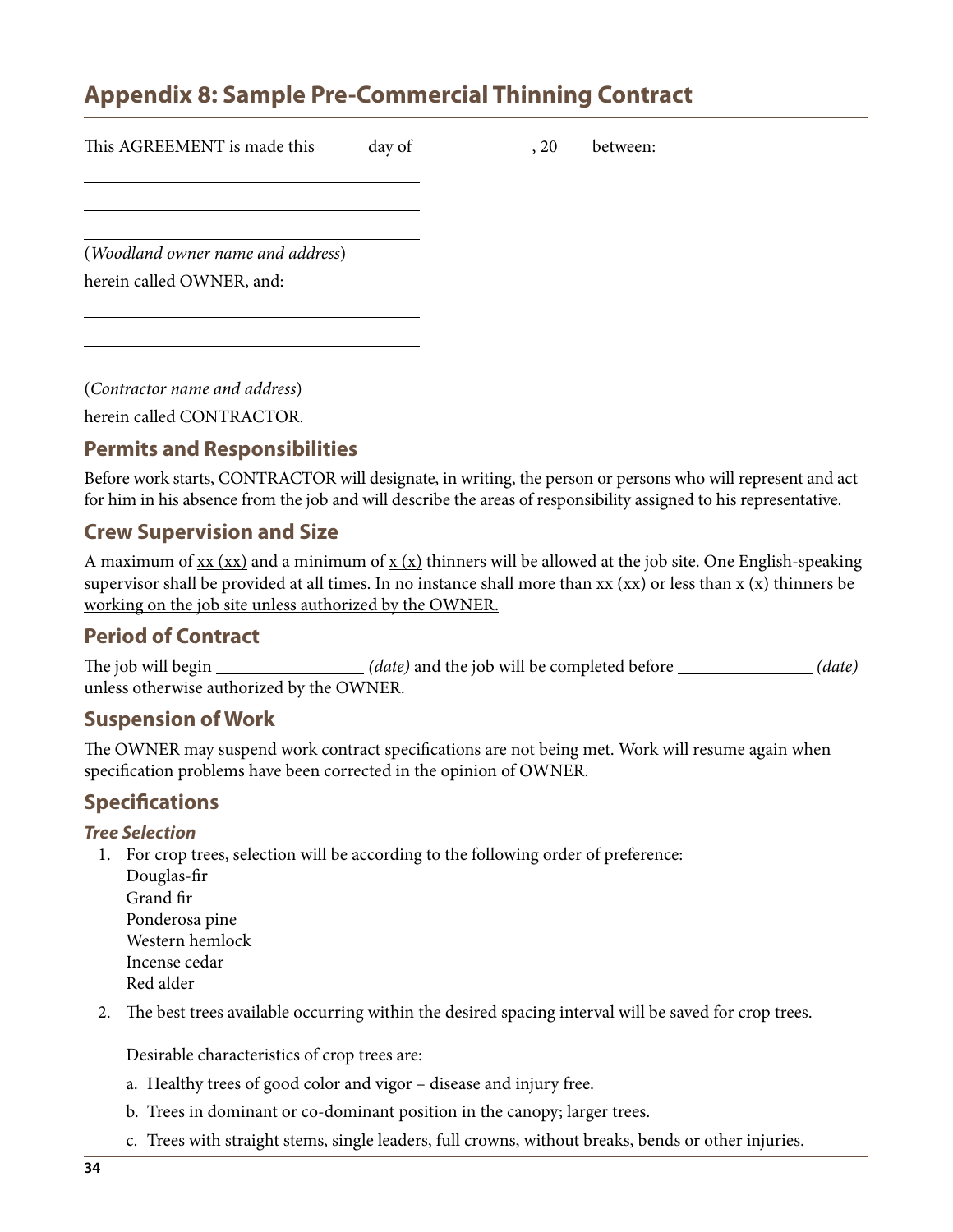#### *Spacing*

The ideal distance between crop trees will be *feet*. On a practical basis, it may be desirable to leave crop trees at spacing ranging from <u>section feet to feet</u>, to select the most desirable trees. There are two exceptions to the above spacing criteria:

- 1. Where there are natural openings over \_\_\_\_\_\_\_\_\_ feet across, trees may be left a minimum of \_\_\_\_\_\_\_\_\_ feet apart just around the edge of the openings. As a rule, never increase the size of a large opening.
- 2. In areas of pure hardwoods under \_\_\_\_\_\_\_\_\_\_\_\_\_-inch DBH, spacing between hardwoods will be \_\_\_\_\_\_ feet. Areas of pure hardwood greater than \_\_\_\_\_\_-inch DBH will not be entered.

#### *Cutting*

- 1. All non-crop trees greater than foot in height will be cut below the lowest live limb.
- 2. Cut trees may not be left standing or leaning against crop trees.
- 3. There will be no cutting of conifers greater than \_\_\_\_\_\_\_\_-inch DBH.
- 4. Bigleaf maple clumps (from stump sprouting) will be thinned to a single stem when selected as a crop tree. Otherwise, they will be cut completely. Criteria for selecting which stem to leave will be dominance of the stem in the clump, straightness and vertical orientation of bole, and minimal interference with adjacent crop trees.
- 5. All hardwoods will be cut unless selected as a crop tree. Cascara will be considered a brush species.
- 6. Girdling of hardwoods (particularly those greater than \_\_\_\_\_\_\_\_\_-inch DBH) shall be substituted instead of cutting if the felling of such trees would result in serious damage to crop trees. Trees selected for girdling will be girdled twice with cuts extending at least  $\frac{1}{2}$  inch into the tree's bole. Cuts will encircle the bole completely. Cuts will be a minimum of 4 inches apart and the upper cut will be a maximum of 2 feet off the ground. Trees will not be girdled where they could eventually fall into driveable roads.

#### *Road Clearing*

Road surface and ditches of all designated roads will be cleared daily of felled material and will be subject to inspection and correction if necessary prior to final payment and completion of contract. Where designated for fire safety, roads will be cleared at minimum from top of cut slope to the top of fill slope.

#### **Payment**

The parties understand rates to be paid to the CONTRACTOR are  $\_\_\_\_\_$  % or \$ $\_\_\_\_$ /MBF of the value of the logs paid by the log buyer. OWNER agrees the log buyer (may/may not) directly pay CONTRACTOR their share of the proceeds.

Work will be regularly inspected by OWNER. Payment will not be made until approved completion of all work. OWNER will pay CONTRACTOR within fifteen (15) days of receipt of invoice.

### **Bond or Cash Deposit**

CONTRACTOR is required by the OWNER to post bonds, or cash deposits, in the amount of \$ to assure the following:

- 1. Guarantee of CONTRACTOR performance
- 2. Payment of CONTRACTOR'S employees
- 3. Payment of any subcontractors
- 4. Satisfaction of obligation to the Department of Labor and Industry and to the Employment Security Department.

CONTRACTOR shall supply evidence of such protection in the form of certificates or copies of bonds and policies before planting begins. Bonds shall remain in effect for 120 days after termination of planting.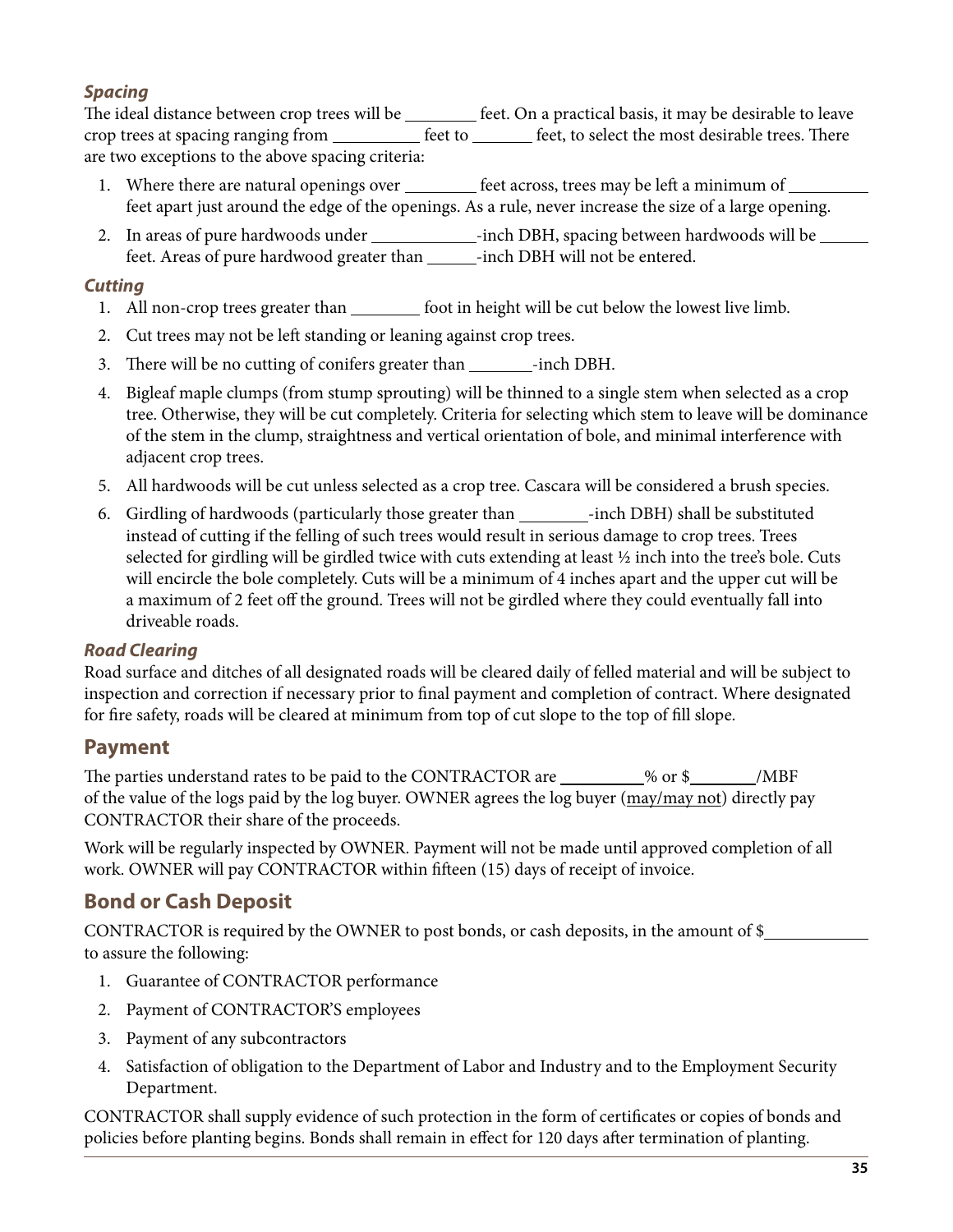### **Independent Contractor**

It is agreed that CONTRACTOR undertakes this contract as an independent contractor and shall have full control of work and details thereof to be performed hereunder. As such independent contractor, CONTRACTOR shall comply with all Compensation Law, Social Security Law, the Fair Labor standards Act, Withholding, and any and all other laws and regulations pertaining to employers. CONTRACTOR agrees to bring himself within the terms of the Workmen's Compensation Act in the State of Oregon unless permitted, in writing, by OWNER to carry private employer's liability insurance.

CONTRACTOR will hire only laborers legally present and entitled to work in the United States. CONTRACTOR agrees to cooperate with the immigration and Naturalization Service, by providing INS, at its request, with payroll data and a list of employees, their birth dates, and their social security or "green card" numbers. Any refusal by CONTRACTORS to cooperate with the INS or any willful hiring by CONTRACTOR of laborers not legally entitled to work in the United States will be grounds for immediate termination of this agreement. Any action taken by OWNER to remedy such default shall be without prejudice to OWNER'S remedies for damages.

### **Insurance Coverage**

The CONTRACTOR agrees to indemnify and save and hold harmless the OWNER, its officers, agents, and employees, from any and all aliens, claims, liability, or damages for acts of commission, omission or negligence on the part of said Contract, its subcontractors, agents, and employees, arising or growing out of the performance, malperformance, or nonperformance of any part of this contract.

CONTRACTOR shall, at his/her own expense, obtain and maintain public liability (bodily injury) and property damage insurance with limits as follows:

- a. Bodily injury liability, automobile \$500,000 each person \$1,000,000 each accident
- b. Bodily injury liability, except automobile \$500,000 each person \$1,000,000 each accident
- c. Property damage liability \$1,00,000 each accident

Insurance furnished by CONTRACTOR shall include coverage against: Liability for all business operations; liability for products or completed operations; contingent liability for activities of subcontractors; vehicle liability. Certificates evidencing such insurance and bearing endorsements requiring thirty (30) days written notice to the OWNER prior to any change or cancellation shall be furnished to the OWNER before planting begins.

CONTRACTOR shall comply with the Oregon Workman's Compensation Law and, if state coverage of employees is rejected, shall maintain private insurance providing sufficient employee compensation benefits and providing employer's liability insurance with limits of not less than \$500,000.00 for injury to one person, and \$1,000,000.00 for injury to two or more persons in one occurrence, such insurance to be evidenced by certificates in the same form as required in this agreement for CONTRACTOR'S general liability insurance.

### **Assignment**

CONTRACTOR shall not sublet, transfer, or assign this contract or any part thereof, without the prior written consent of OWNER. Such consent shall not relieve CONTRACTOR of any liability or responsibility hereunder.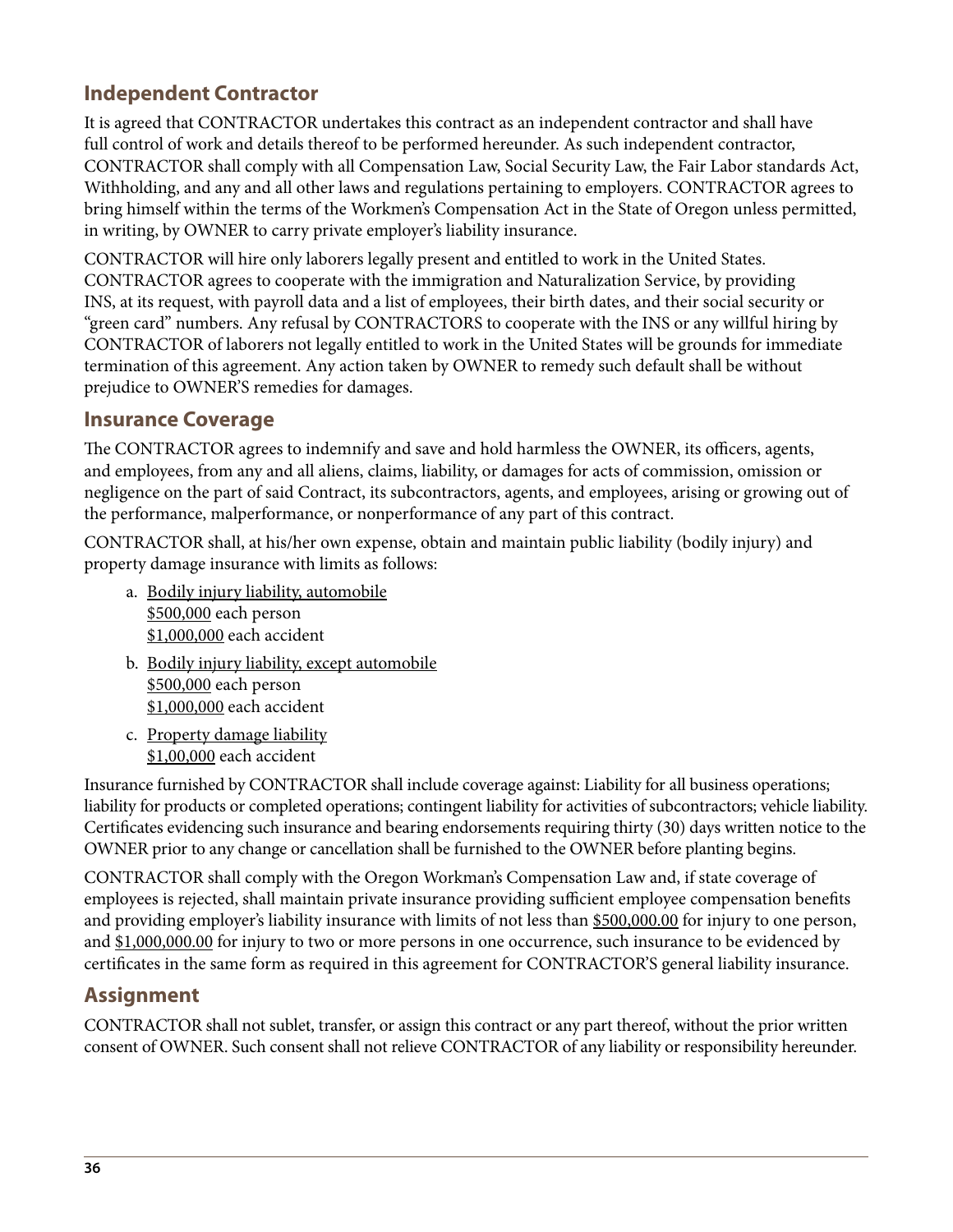### **Project Alteration**

OWNER may increase, decrease, or alter work to be done and materials furnished hereunder. Any changes occasioned thereby in amounts to be paid hereunder shall be agreed to in writing prior to performance of such work or of furnishing such material. CONTRACTORS shall make no claim for extra work or extra materials unless so agreed to. All work or materials furnished hereunder shall at all times be subject to the inspection and approval of OWNER.

### **Contractor Cleanup**

CONTRACTOR shall remove all excess materials, lunch wrappers, etc., daily. Upon completion of the unit, CONTRACTOR will remove all worn out tools and rubbish.

### **Contractor Rights and Responsibilities**

Failure of CONTRACTOR to proceed promptly in a workmanlike manner within the required time, or to maintain an agreed-upon schedule, and failure of CONTRACTOR to remedy such conditions within two (2) days' notice from OWNER shall constitute a default hereunder. Failure of CONTRACTOR to employ only those legally present in the United States and failure to remedy such conditions within two (2) days' notice from OWNER shall constitute a default hereunder. Any action taken by OWNER to remedy such default shall be without prejudice to OWNER'S remedies for damages for any loss sustained. CONTRACTOR shall comply with all public laws, ordinances, and requirements respecting the work, obtain all required permits, and comply with regulations of any insurance company which issues a policy on any part of the work or site. CONTRACTOR shall acquaint him/herself with limits of the property or right-of-way of OWNER'S operations.

The failure of OWNER to assert any of its rights hereunder shall not be construed as a waiver thereof.

As to the terms and conditions of employment, including, but not limited to, hiring, promotions, wages, hours, fringe benefits, CONTRACTOR will not discriminate against any person on the basis of race, creed, religion, sex, or national origin.

CONTRACTOR shall at all times indemnify and hold harmless OWNER from any liabilities, causes of action, damages, claims, or demands that may arise from or be incident to the work to be performed hereunder by CONTRACTOR, CONTRACTOR'S employees or agents.

CONTRACTOR acknowledges that OWNER is under no obligation to extend or renew this contract at the expiration hereof, or to award or offer CONTRACTOR other or additional contracts or work. CONTRACTOR is not relying on any representation or promises other than those specifically set forth herein.

Signed and sealed in duplicate this day of , 20 .

**CONTRACTOR** 

By:

(*signature*) (*print name*)

OWNER

 $By:$ 

(*signature*) (*print name*)